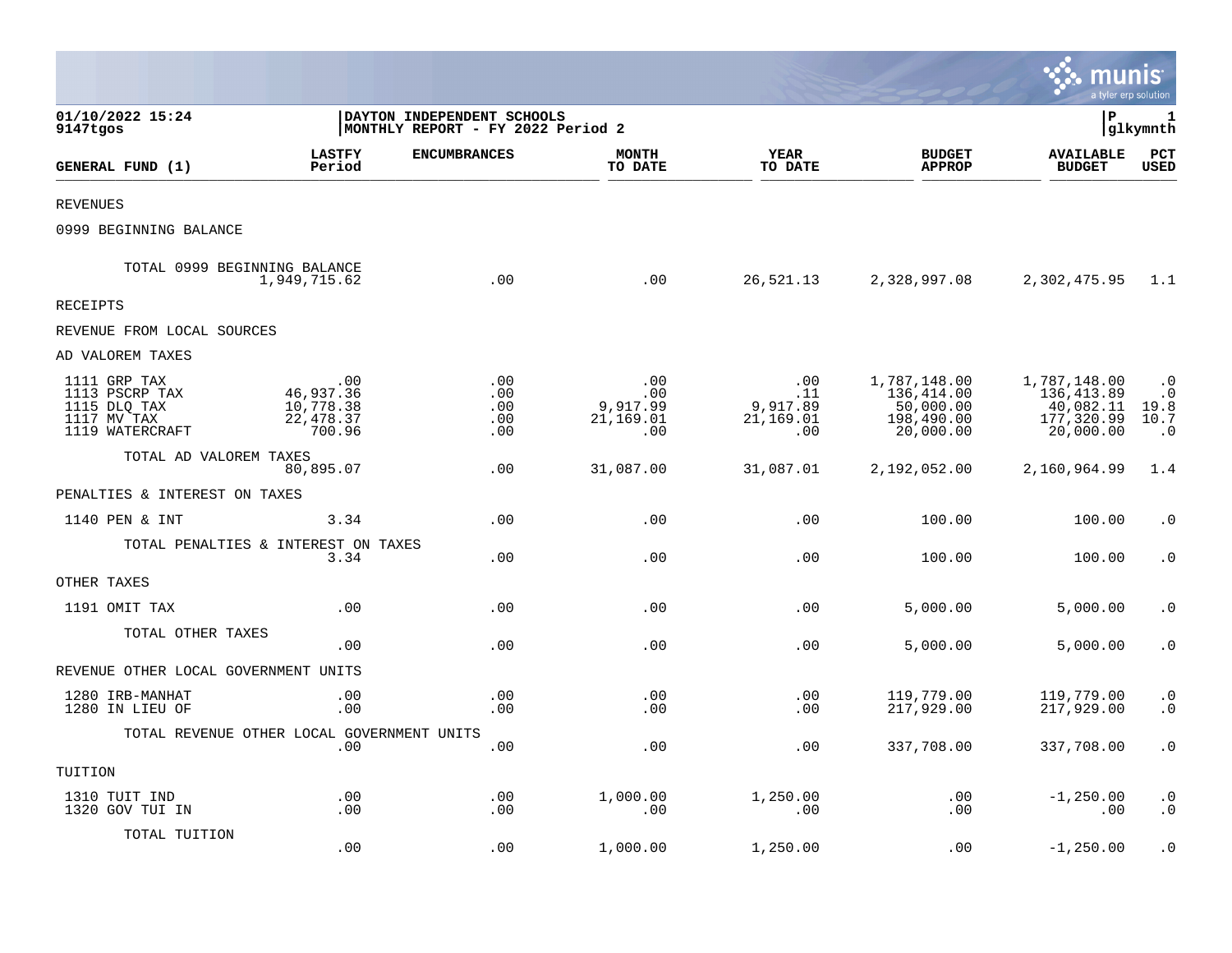

| 01/10/2022 15:24<br>9147tgos                                                                                                                                    |                                                                                                                                               | DAYTON INDEPENDENT SCHOOLS<br>MONTHLY REPORT - FY 2022 Period 2 |                                                                       |                                                                     |                                                               | l P                                                                                                          | 2<br> glkymnth                                                                                           |
|-----------------------------------------------------------------------------------------------------------------------------------------------------------------|-----------------------------------------------------------------------------------------------------------------------------------------------|-----------------------------------------------------------------|-----------------------------------------------------------------------|---------------------------------------------------------------------|---------------------------------------------------------------|--------------------------------------------------------------------------------------------------------------|----------------------------------------------------------------------------------------------------------|
| GENERAL FUND (1)                                                                                                                                                | <b>LASTFY</b><br>Period                                                                                                                       | <b>ENCUMBRANCES</b>                                             | <b>MONTH</b><br>TO DATE                                               | <b>YEAR</b><br>TO DATE                                              | <b>BUDGET</b><br><b>APPROP</b>                                | <b>AVAILABLE</b><br><b>BUDGET</b>                                                                            | $_{\rm PCT}$<br><b>USED</b>                                                                              |
| EARNINGS ON INVESTMENTS                                                                                                                                         |                                                                                                                                               |                                                                 |                                                                       |                                                                     |                                                               |                                                                                                              |                                                                                                          |
| 1510 INT ON INV                                                                                                                                                 | 1,451.19                                                                                                                                      | .00                                                             | 785.24                                                                | 1,633.65                                                            | 7,000.00                                                      | 5,366.35 23.3                                                                                                |                                                                                                          |
|                                                                                                                                                                 | TOTAL EARNINGS ON INVESTMENTS<br>1,451.19                                                                                                     | .00                                                             | 785.24                                                                | 1,633.65                                                            | 7,000.00                                                      | 5, 366. 35 23. 3                                                                                             |                                                                                                          |
| OTHER REVENUE FROM LOCAL SOURCES                                                                                                                                |                                                                                                                                               |                                                                 |                                                                       |                                                                     |                                                               |                                                                                                              |                                                                                                          |
| 1912 BUS RENT<br>1919 OTHER GRAN<br>1920 CONTRIBUTE<br>1930 GAIN/LOSS<br>1951 MSC SCH IN<br>1980 PRYR REFND<br>1990 MISC REV<br>1993 REBATES<br>1997 OTHER REIM | $\begin{array}{c} 0.00 \\ -0.00 \end{array}$<br>1,519.57<br>.00<br>$\begin{array}{c} .00 \\ .00 \end{array}$<br>.00<br>$-69.72$<br>.00<br>.00 | .00<br>.00<br>.00<br>.00<br>.00<br>.00<br>.00<br>.00<br>.00     | .00<br>.00<br>99.84<br>.00<br>$\ldots$<br>.00<br>417.31<br>.00<br>.00 | .00<br>.00<br>99.84<br>.00<br>$.00$<br>0.00<br>417.31<br>.00<br>.00 | .00<br>00.<br>00.<br>900.00<br>.00<br>.00<br>.00<br>25,000.00 | .00<br>.00<br>800.16<br>.00<br>.00<br>00 .<br>500.00 500.00<br>7,582.69 8,000.00 0<br>$\sim$ 00<br>25,000.00 | $\cdot$ 0<br>$\cdot$ 0<br>11.1<br>$\cdot$ . 0<br>$\cdot$ 0<br>$\cdot$ 0<br>5.2<br>$\cdot$ 0<br>$\cdot$ 0 |
|                                                                                                                                                                 | TOTAL OTHER REVENUE FROM LOCAL SOURCES<br>1,449.85                                                                                            | .00                                                             | 517.15                                                                | 517.15                                                              | 34,400.00                                                     | 33,882.85                                                                                                    | 1.5                                                                                                      |
|                                                                                                                                                                 | TOTAL REVENUE FROM LOCAL SOURCES<br>83,799.45                                                                                                 | $\sim$ 00                                                       |                                                                       |                                                                     | 33,389.39 34,487.81 2,576,260.00 2,541,772.19 1.3             |                                                                                                              |                                                                                                          |
| REVENUE FROM STATE SOURCES                                                                                                                                      |                                                                                                                                               |                                                                 |                                                                       |                                                                     |                                                               |                                                                                                              |                                                                                                          |
| STATE PROGRAM                                                                                                                                                   |                                                                                                                                               |                                                                 |                                                                       |                                                                     |                                                               |                                                                                                              |                                                                                                          |
| 3111 SEEK<br>3111 SEEK-RS                                                                                                                                       | 687,920.00<br>00.                                                                                                                             | .00<br>.00                                                      | 354,721.00<br>$\sim 00$                                               | 709,442.00<br>$\sim 00$                                             | 4,049,926.00<br>$\sim$ 00                                     | 3,340,484.00 17.5<br>.00                                                                                     | $\cdot$ 0                                                                                                |
| TOTAL STATE PROGRAM                                                                                                                                             | 687,920.00                                                                                                                                    | .00                                                             | 354,721.00                                                            | 709,442.00                                                          | 4,049,926.00                                                  | 3,340,484.00 17.5                                                                                            |                                                                                                          |
| OTHER STATE FUNDING                                                                                                                                             |                                                                                                                                               |                                                                 |                                                                       |                                                                     |                                                               |                                                                                                              |                                                                                                          |
| 3122 VOC TRANSP<br>3125 DRV TRN RB<br>3126 SUB REIMB<br>3128 AUD REIMB<br>3129 KSB/D TR R                                                                       | .00<br>.00<br>.00<br>.00<br>.00                                                                                                               | .00<br>.00<br>.00<br>.00<br>.00                                 | $\,.\,00$<br>.00<br>.00<br>.00<br>.00                                 | $.00 \,$<br>.00<br>.00<br>.00<br>.00                                | .00<br>.00<br>.00<br>.00<br>.00                               | $.00 \,$<br>.00<br>.00<br>.00<br>.00                                                                         | $\cdot$ 0<br>$\cdot$ 0<br>$\cdot$ 0<br>$\boldsymbol{\cdot}$ 0<br>$\cdot$ 0                               |
|                                                                                                                                                                 | TOTAL OTHER STATE FUNDING<br>.00                                                                                                              | .00                                                             | .00                                                                   | $.00 \,$                                                            | .00                                                           | $.00 \,$                                                                                                     | $\cdot$ 0                                                                                                |
| EXPENDITURE REIMBURSEMENTS                                                                                                                                      |                                                                                                                                               |                                                                 |                                                                       |                                                                     |                                                               |                                                                                                              |                                                                                                          |
| 3130 NBC REIMB<br>3131 OTHR STATE                                                                                                                               | .00<br>.00                                                                                                                                    | .00<br>.00                                                      | .00<br>.00                                                            | .00<br>$.00 \,$                                                     | .00<br>5,000.00                                               | $.00 \,$<br>5,000.00                                                                                         | $\cdot$ 0<br>$\cdot$ 0                                                                                   |
|                                                                                                                                                                 | TOTAL EXPENDITURE REIMBURSEMENTS<br>.00                                                                                                       | .00                                                             | .00                                                                   | .00                                                                 | 5,000.00                                                      | 5,000.00                                                                                                     | $\cdot$ 0                                                                                                |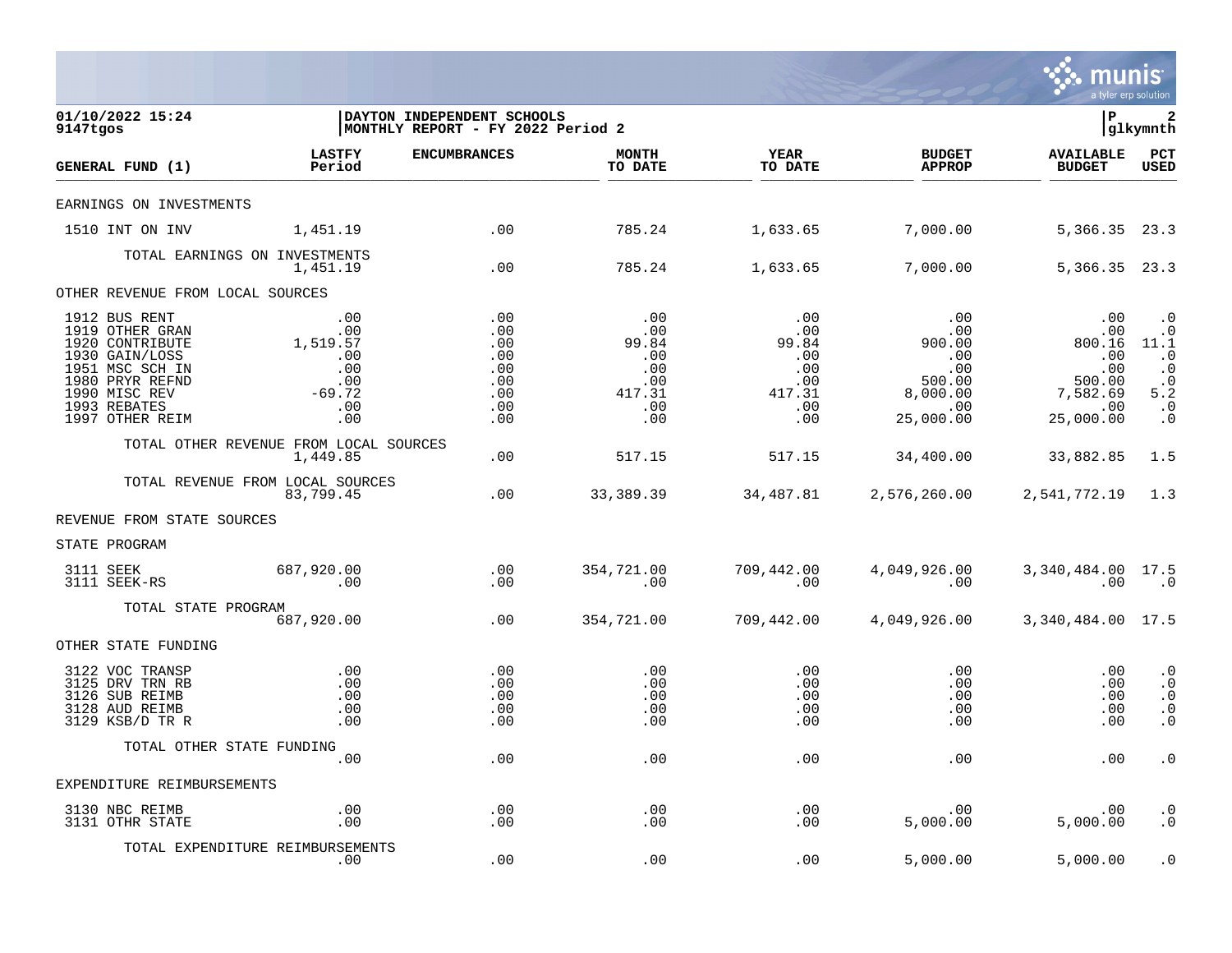

| 01/10/2022 15:24<br>9147tgos                         |                                  | DAYTON INDEPENDENT SCHOOLS<br>MONTHLY REPORT - FY 2022 Period 2 |                             |                        |                                | İР                                | 3<br> glkymnth                                   |
|------------------------------------------------------|----------------------------------|-----------------------------------------------------------------|-----------------------------|------------------------|--------------------------------|-----------------------------------|--------------------------------------------------|
| GENERAL FUND (1)                                     | <b>LASTFY</b><br>Period          | <b>ENCUMBRANCES</b>                                             | <b>MONTH</b><br>TO DATE     | <b>YEAR</b><br>TO DATE | <b>BUDGET</b><br><b>APPROP</b> | <b>AVAILABLE</b><br><b>BUDGET</b> | PCT<br><b>USED</b>                               |
| RESTRICTED                                           |                                  |                                                                 |                             |                        |                                |                                   |                                                  |
| 3200 RES STATE                                       | .00                              | .00                                                             | .00                         | .00                    | .00                            | .00                               | $\cdot$ 0                                        |
| TOTAL RESTRICTED                                     | .00                              | .00                                                             | .00                         | .00                    | .00                            | .00                               | $\cdot$ 0                                        |
| REVENUE IN LIEU OF TAXES/STATE                       |                                  |                                                                 |                             |                        |                                |                                   |                                                  |
| 3800 LIEU TAXES                                      | 1,713.45                         | .00                                                             | 860.77                      | 1,721.34               | 9,900.00                       | 8,178.66                          | 17.4                                             |
| TOTAL REVENUE IN LIEU OF TAXES/STATE                 | 1,713.45                         | .00                                                             | 860.77                      | 1,721.34               | 9,900.00                       | 8,178.66 17.4                     |                                                  |
| REVENUE ON BEHALF PAYMENTS                           |                                  |                                                                 |                             |                        |                                |                                   |                                                  |
| 3900 ON BEHALF                                       | .00                              | .00                                                             | .00                         | .00                    | 2, 415, 451.00                 | 2,415,451.00                      | $\cdot$ 0                                        |
| TOTAL REVENUE ON BEHALF PAYMENTS                     | .00                              | .00                                                             | .00                         | .00                    | 2, 415, 451.00                 | 2, 415, 451.00                    | $\cdot$ 0                                        |
| TOTAL REVENUE FROM STATE SOURCES                     | 689,633.45                       | .00                                                             | 355,581.77                  | 711,163.34             | 6,480,277.00                   | 5,769,113.66                      | 11.0                                             |
| REVENUE FROM FEDERAL SOURCES                         |                                  |                                                                 |                             |                        |                                |                                   |                                                  |
| FEDERAL REIMBURSEMENT                                |                                  |                                                                 |                             |                        |                                |                                   |                                                  |
| 4810 MEDICAID R                                      | 4,347.96                         | .00                                                             | .00                         | .00                    | 20,000.00                      | 20,000.00                         | $\cdot$ 0                                        |
| TOTAL FEDERAL REIMBURSEMENT                          | 4,347.96                         | .00                                                             | .00                         | .00                    | 20,000.00                      | 20,000.00                         | $\cdot$ 0                                        |
| TOTAL REVENUE FROM FEDERAL SOURCES                   | 4,347.96                         | .00                                                             | .00                         | .00                    | 20,000.00                      | 20,000.00                         | $\cdot$ 0                                        |
| OTHER RECEIPTS                                       |                                  |                                                                 |                             |                        |                                |                                   |                                                  |
| INTERFUND TRANSFERS                                  |                                  |                                                                 |                             |                        |                                |                                   |                                                  |
| 5210 FND XFER<br>5220 INDCST XFE<br>5220 INDCOS-ARP  | $.00 \,$<br>1,525.73<br>$.00 \,$ | .00<br>.00<br>.00                                               | $.00 \,$<br>4,545.90<br>.00 | .00<br>4,545.90<br>.00 | .00<br>54,000.00<br>.00        | .00<br>49, 454.10<br>.00          | $\cdot$ 0<br>8.4<br>$\cdot$ 0                    |
| TOTAL INTERFUND TRANSFERS                            | 1,525.73                         | .00                                                             | 4,545.90                    | 4,545.90               | 54,000.00                      | 49, 454. 10                       | 8.4                                              |
| SALE OR COMP FOR LOSS OF ASSETS                      |                                  |                                                                 |                             |                        |                                |                                   |                                                  |
| 5311 SALE LAND<br>5341 SALE EQUIP<br>5342 LOSS EQUIP | .00<br>7,310.00<br>.00           | .00<br>.00<br>.00                                               | .00<br>.00<br>.00           | .00<br>.00<br>.00      | .00<br>1,000.00<br>.00         | .00<br>1,000.00<br>.00            | $\boldsymbol{\cdot}$ 0<br>$\cdot$ 0<br>$\cdot$ 0 |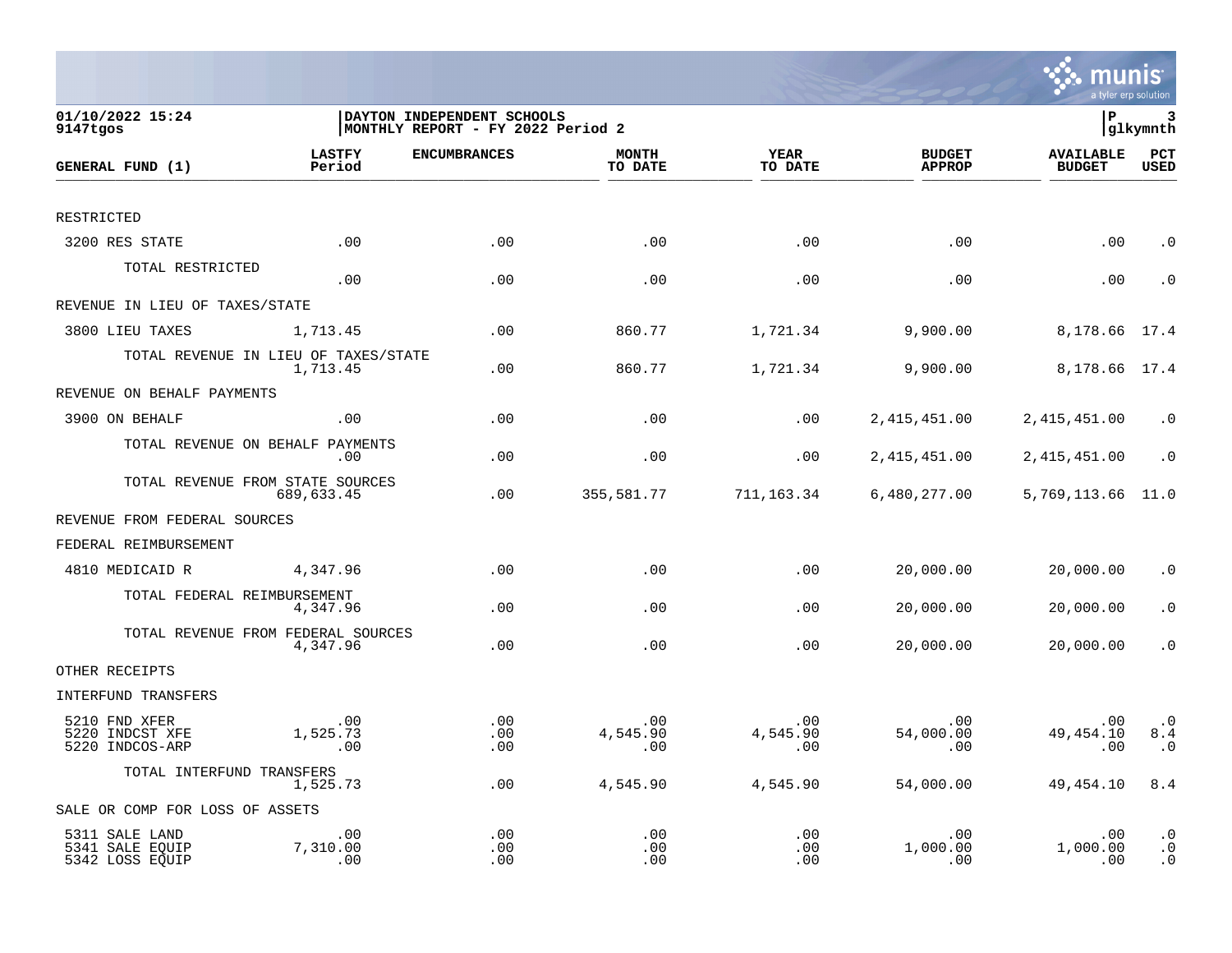

| 01/10/2022 15:24<br>9147tgos          |                         | DAYTON INDEPENDENT SCHOOLS<br>MONTHLY REPORT - FY 2022 Period 2 |                         |                 |                                | P                                 | 4<br>glkymnth |
|---------------------------------------|-------------------------|-----------------------------------------------------------------|-------------------------|-----------------|--------------------------------|-----------------------------------|---------------|
| GENERAL FUND (1)                      | <b>LASTFY</b><br>Period | <b>ENCUMBRANCES</b>                                             | <b>MONTH</b><br>TO DATE | YEAR<br>TO DATE | <b>BUDGET</b><br><b>APPROP</b> | <b>AVAILABLE</b><br><b>BUDGET</b> | PCT<br>USED   |
| TOTAL SALE OR COMP FOR LOSS OF ASSETS | 7,310.00                | .00                                                             | .00                     | .00             | 1,000.00                       | 1,000.00                          | $\cdot$ 0     |
| LOAN PROCEEDS                         |                         |                                                                 |                         |                 |                                |                                   |               |
| 5400 LOAN PROC                        | .00                     | .00                                                             | .00                     | .00             | .00                            | .00                               | $\cdot$ 0     |
| TOTAL LOAN PROCEEDS                   | .00                     | .00                                                             | .00                     | .00             | .00                            | .00                               | $\cdot$ 0     |
| TOTAL OTHER RECEIPTS                  | 8,835.73                | .00                                                             | 4,545.90                | 4,545.90        | 55,000.00                      | 50,454.10                         | 8.3           |
| TOTAL RECEIPTS                        | 786,616.59              | .00                                                             | 393,517.06              | 750,197.05      | 9,131,537.00                   | 8,381,339.95                      | 8.2           |
| TOTAL REVENUE                         | 2,736,332.21            | .00                                                             | 393,517.06              | 776,718.18      | 11,460,534.08                  | 10,683,815.90                     | 6.8           |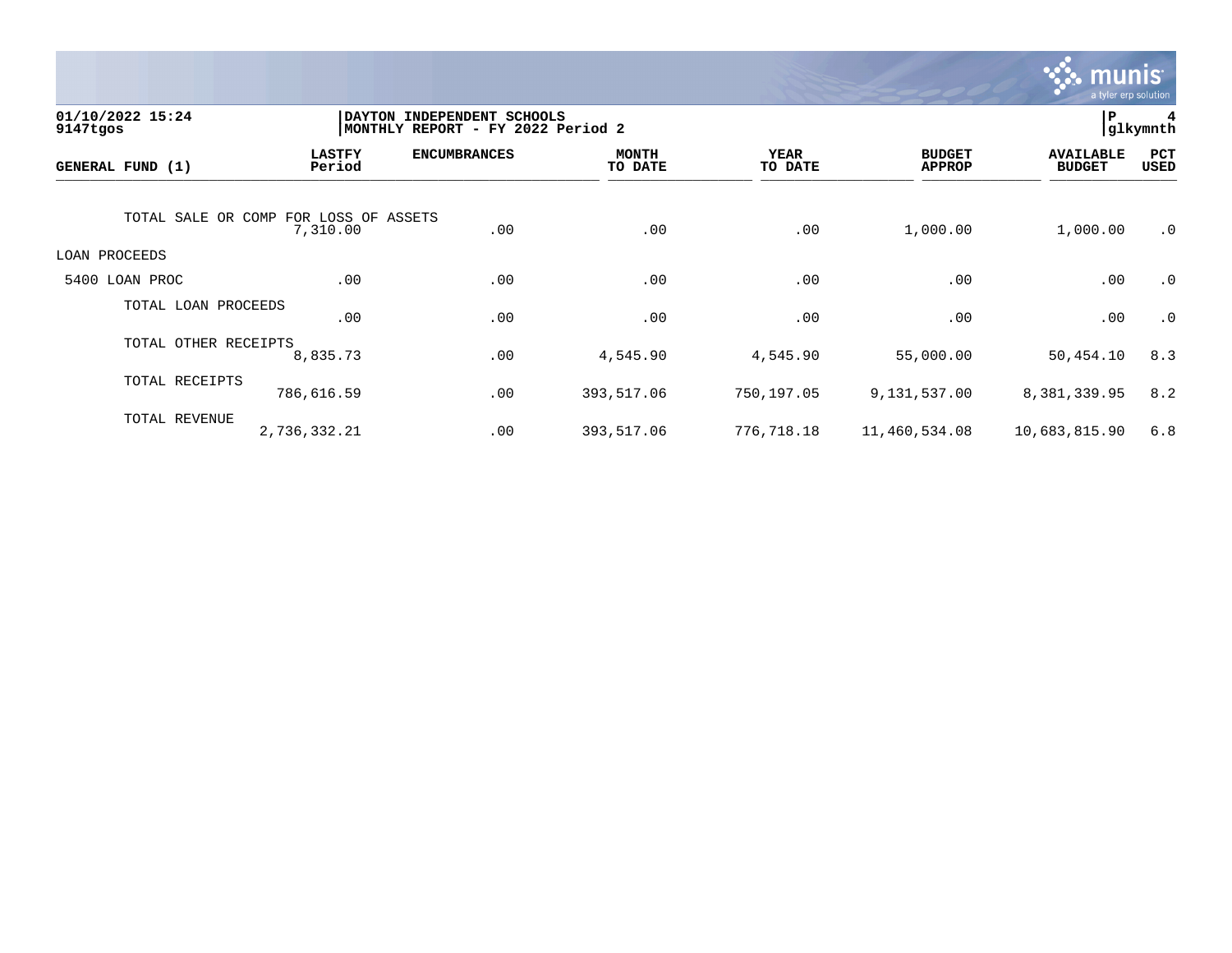

| 9147tgos                                                             | 01/10/2022 15:24              |                                                                                                          | DAYTON INDEPENDENT SCHOOLS<br>MONTHLY REPORT - FY 2022 Period 2             |                                                                                                           |                                                                                                          |                                                                                                                            | ∣P                                                                                                                         | glkymnth                                                                                     |
|----------------------------------------------------------------------|-------------------------------|----------------------------------------------------------------------------------------------------------|-----------------------------------------------------------------------------|-----------------------------------------------------------------------------------------------------------|----------------------------------------------------------------------------------------------------------|----------------------------------------------------------------------------------------------------------------------------|----------------------------------------------------------------------------------------------------------------------------|----------------------------------------------------------------------------------------------|
|                                                                      | GENERAL FUND (1)              | <b>LASTFY</b><br>Period                                                                                  | <b>ENCUMBRANCES</b>                                                         | <b>MONTH</b><br>TO DATE                                                                                   | <b>YEAR</b><br>TO DATE                                                                                   | <b>BUDGET</b><br><b>APPROP</b>                                                                                             | <b>AVAILABLE</b><br><b>BUDGET</b>                                                                                          | PCT<br><b>USED</b>                                                                           |
| <b>EXPENDITURES</b>                                                  |                               |                                                                                                          |                                                                             |                                                                                                           |                                                                                                          |                                                                                                                            |                                                                                                                            |                                                                                              |
|                                                                      | 1000 INSTRUCTION              |                                                                                                          |                                                                             |                                                                                                           |                                                                                                          |                                                                                                                            |                                                                                                                            |                                                                                              |
| 0100<br>0200<br>0280<br>0300<br>0400<br>0500<br>0600<br>0700<br>0800 |                               | 248,717.67<br>39,016.39<br>.00<br>8,426.82<br>6,895.41<br>41,020.26<br>2,986.97<br>2,746.00<br>3,022.90  | .00<br>.00<br>.00<br>.00<br>17,822.11<br>.00<br>1,577.56<br>.00<br>7,286.06 | 238, 266. 13<br>15,471.56<br>.00<br>470.40<br>19,697.84<br>26, 136.98<br>2,976.25<br>7,762.50<br>2,147.84 | 245,599.39<br>24,592.91<br>.00<br>7,875.16<br>21,510.06<br>50,218.78<br>9,236.07<br>7,762.50<br>2,567.84 | 3,023,113.00<br>367,229.00<br>1,545,844.00<br>42,000.00<br>63,172.00<br>107,182.00<br>121,039.00<br>20,100.00<br>51,475.00 | 2,777,513.61<br>342,636.09<br>1,545,844.00<br>34, 124.84<br>23,839.83<br>56,963.22<br>110,225.37<br>12,337.50<br>41,621.10 | 8.1<br>6.7<br>$\ldots$ 0<br>18.8<br>62.3<br>46.9<br>8.9<br>38.6<br>19.1                      |
|                                                                      | TOTAL 1000                    | INSTRUCTION<br>352,832.42                                                                                | 26,685.73                                                                   | 312,929.50                                                                                                | 369,362.71                                                                                               | 5, 341, 154.00                                                                                                             | 4,945,105.56                                                                                                               | 7.4                                                                                          |
|                                                                      | 2100 STUDENT SUPPORT SERVICES |                                                                                                          |                                                                             |                                                                                                           |                                                                                                          |                                                                                                                            |                                                                                                                            |                                                                                              |
| 0100<br>0200<br>0280<br>0300<br>0400<br>0500<br>0600<br>0700         |                               | 48,547.70<br>4,021.22<br>.00<br>4,650.00<br>.00<br>180.00<br>831.37<br>.00                               | .00<br>.00<br>.00<br>.00<br>.00<br>.00<br>.00<br>.00                        | 53,102.22<br>4,520.48<br>.00<br>7,357.75<br>.00<br>.00<br>920.69<br>.00                                   | 64,618.62<br>5,570.82<br>$\overline{00}$<br>7,357.75<br>.00<br>.00<br>920.69<br>.00                      | 663,251.00<br>57,024.00<br>212,683.00<br>109,850.00<br>00.<br>מח מפג<br>850.00<br>3,450.00<br>.00                          | 598,632.38<br>51,453.18<br>212,683.00<br>102,492.25<br>00.00<br>850.00<br>2,529.31<br>$\overline{\phantom{0}}$ .00         | 9.7<br>9.8<br>$\cdot$ .0<br>$6.7$<br>$\cdot$ 0<br>$\cdot$ 0<br>26.7<br>$\cdot$ 0             |
|                                                                      | TOTAL 2100                    | STUDENT SUPPORT SERVICES<br>58,230.29                                                                    | .00                                                                         | 65,901.14                                                                                                 | 78,467.88                                                                                                | 1,047,108.00                                                                                                               | 968,640.12                                                                                                                 | 7.5                                                                                          |
| 2200                                                                 |                               | INSTRUCTIONAL STAFF SUPP SERV                                                                            |                                                                             |                                                                                                           |                                                                                                          |                                                                                                                            |                                                                                                                            |                                                                                              |
| 0100<br>0200<br>0280<br>0300<br>0400<br>0500<br>0600<br>0700<br>0800 |                               | 42,957.08<br>3,673.47<br>00.<br>1,847.29<br>27,790.00<br>$\sim 00$<br>62,514.60<br>$\sim$ 00<br>3,720.11 | $.00$<br>$.00$<br>.00<br>.00<br>49.00<br>.00<br>104.93<br>.00<br>.00        | 21,456.80<br>938.12<br>.00<br>1,847.30<br>.00<br>.00<br>.00<br>.00<br>3,084.97                            | 40,440.24<br>2,799.02<br>$\sim$ 00<br>1,847.30<br>.00<br>.00<br>.00<br>.00<br>3,084.97                   | 322,480.00<br>32,050.00<br>171,859.00<br>18,743.00<br>42,986.00<br>300.00<br>32,800.00<br>35,000.00<br>18,000.00           | 282,039.76<br>29,250.98<br>171,859.00<br>16,895.70<br>42,937.00<br>300.00<br>32,695.07<br>35,000.00<br>14,915.03           | 12.5<br>8.7<br>$\cdot$ .0<br>9.9<br>$\cdot$ 1<br>$\cdot$ 0<br>$\cdot$ 3<br>$\cdot$ 0<br>17.1 |
|                                                                      | TOTAL 2200                    | INSTRUCTIONAL STAFF SUPP SERV<br>142,502.55                                                              | 153.93                                                                      | 27,327.19                                                                                                 | 48,171.53                                                                                                | 674,218.00                                                                                                                 | 625,892.54                                                                                                                 | 7.2                                                                                          |
|                                                                      | 2300 DISTRICT ADMIN SUPPORT   |                                                                                                          |                                                                             |                                                                                                           |                                                                                                          |                                                                                                                            |                                                                                                                            |                                                                                              |
| 0100<br>0200<br>0280<br>0300<br>0400                                 |                               | 37,070.64<br>59,736.27<br>.00<br>6,961.63<br>.00                                                         | $.00$ .<br>.00<br>.00                                                       | 19,419.76<br>$-30, 228.09$<br>3.245.00<br>3,245.00<br>.00                                                 | 38,839.52<br>5,915.51<br>$\sim$ 00<br>14,955.29<br>.00                                                   | 233,036.00<br>114,226.00<br>99,308.00<br>88,625.00<br>$\sim$ 00                                                            | 194,196.48<br>108,310.49<br>99,308.00<br>73,669.71 16.9<br>.00                                                             | 16.7<br>5.2<br>$\cdot$ 0<br>$\cdot$ 0                                                        |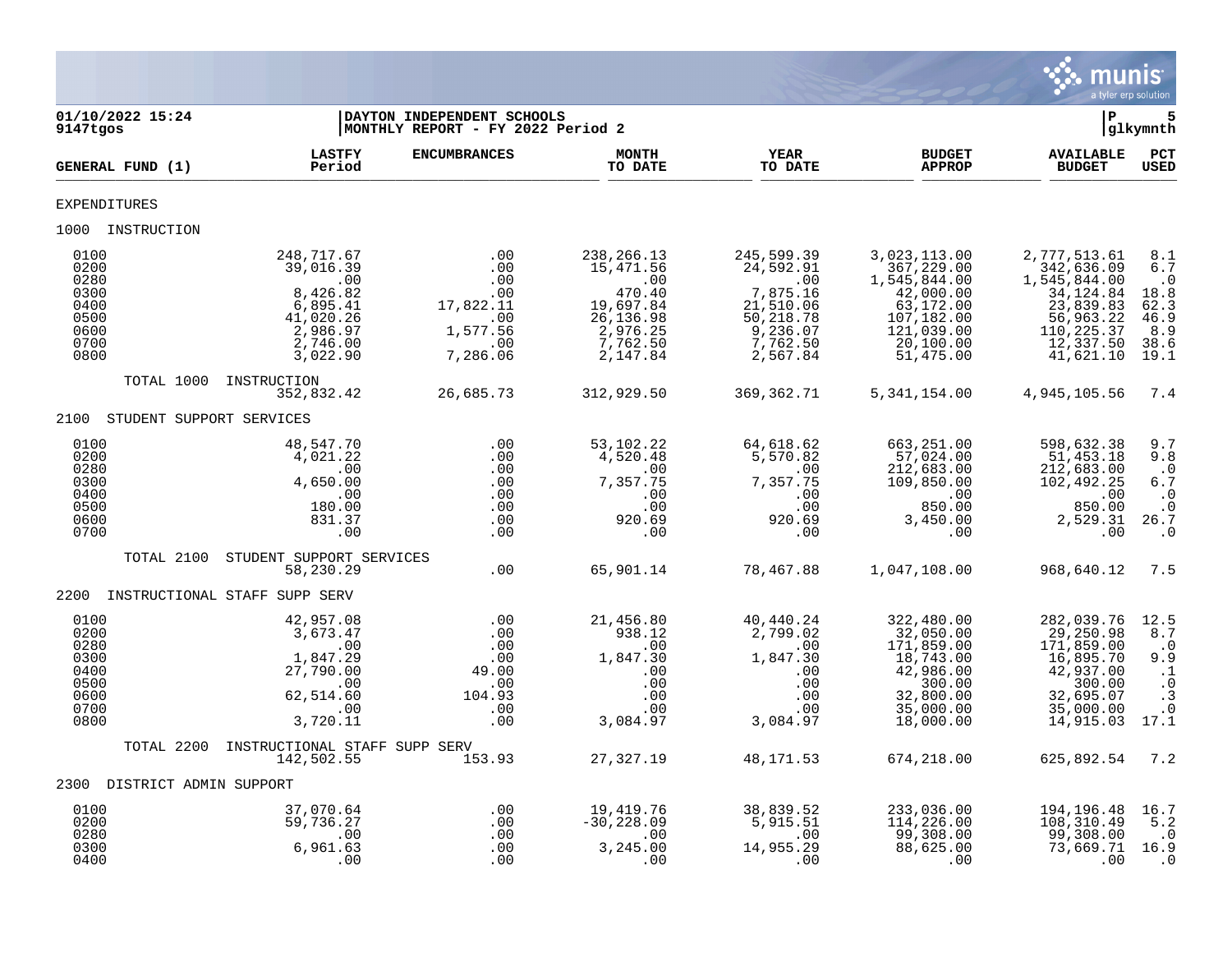

## **01/10/2022 15:24 |DAYTON INDEPENDENT SCHOOLS |P 6 9147tgos |MONTHLY REPORT - FY 2022 Period 2 |glkymnth**

|                                                                      | GENERAL FUND (1)       | <b>LASTFY</b><br>Period                                                                        | <b>ENCUMBRANCES</b>                                                    | <b>MONTH</b><br>TO DATE                                                                         | <b>YEAR</b><br>TO DATE                                                                              | <b>BUDGET</b><br><b>APPROP</b>                                                                                    | <b>AVAILABLE</b><br><b>BUDGET</b>                                                                                          | PCT<br>USED                                                                |
|----------------------------------------------------------------------|------------------------|------------------------------------------------------------------------------------------------|------------------------------------------------------------------------|-------------------------------------------------------------------------------------------------|-----------------------------------------------------------------------------------------------------|-------------------------------------------------------------------------------------------------------------------|----------------------------------------------------------------------------------------------------------------------------|----------------------------------------------------------------------------|
| 0500<br>0600<br>0700<br>0800<br>0840<br>0900                         |                        | 418.00<br>1,107.45<br>3,218.15<br>8,633.08<br>.00<br>.00                                       | .00<br>.00<br>.00<br>.00<br>.00<br>.00                                 | $-200.00$<br>576.67<br>.00<br>3,234.78<br>.00<br>.00                                            | $-10.80$<br>1,285.78<br>.00<br>10,435.87<br>.00<br>.00                                              | 16,500.00<br>11,500.00<br>114,095.00<br>28,000.00<br>.00<br>.00                                                   | 16,510.80<br>10,214.22<br>114,095.00<br>17,564.13<br>.00<br>.00                                                            | $-1$<br>11.2<br>$\cdot$ 0<br>37.3<br>$\cdot$ 0<br>$\cdot$ 0                |
|                                                                      | TOTAL 2300             | DISTRICT ADMIN SUPPORT<br>117, 145, 22                                                         | .00                                                                    | $-3,951.88$                                                                                     | 71,421.17                                                                                           | 705,290.00                                                                                                        | 633,868.83                                                                                                                 | 10.1                                                                       |
| 2400                                                                 | SCHOOL ADMIN SUPPORT   |                                                                                                |                                                                        |                                                                                                 |                                                                                                     |                                                                                                                   |                                                                                                                            |                                                                            |
| 0100<br>0200<br>0280<br>0600                                         |                        | 88,164.19<br>10,060.31<br>.00<br>.00                                                           | .00<br>.00<br>.00<br>.00                                               | 42,964.20<br>5,181.27<br>.00<br>.00                                                             | 83,738.96<br>9,604.59<br>.00<br>.00                                                                 | 515,737.00<br>63,286.00<br>235,181.00<br>.00                                                                      | 431,998.04<br>53,681.41<br>235,181.00<br>.00                                                                               | 16.2<br>15.2<br>$\cdot$ 0<br>$\cdot$ 0                                     |
|                                                                      | TOTAL 2400             | SCHOOL ADMIN SUPPORT<br>98,224.50                                                              | .00                                                                    | 48, 145. 47                                                                                     | 93,343.55                                                                                           | 814,204.00                                                                                                        | 720,860.45                                                                                                                 | 11.5                                                                       |
| 2500                                                                 |                        | BUSINESS SUPPORT SERVICES                                                                      |                                                                        |                                                                                                 |                                                                                                     |                                                                                                                   |                                                                                                                            |                                                                            |
| 0100<br>0200<br>0280<br>0300<br>0400<br>0500<br>0600<br>0700<br>0800 |                        | 34,286.25<br>9,747.14<br>.00<br>5,992.11<br>.00<br>2,516.18<br>9,443.38<br>6,493.31<br>.00     | .00<br>.00<br>.00<br>1,363.60<br>.00<br>.00<br>.00<br>4,429.14<br>.00  | 15,795.40<br>5,255.56<br>.00<br>.00<br>.00<br>.00<br>$-81.57$<br>.00<br>.00                     | 32,586.97<br>10,581.32<br>.00<br>14,450.00<br>.00<br>3, 141.94<br>2,781.69<br>9,063.38<br>.00       | 185,445.00<br>63, 234.00<br>33, 224.00<br>9,200.00<br>.00<br>74,334.00<br>49,300.00<br>30,000.00<br>500.00        | 152,858.03<br>52,652.68<br>33, 224.00<br>$-6,613.60$ 171.9<br>.00<br>71,192.06<br>46,518.31<br>16,507.48<br>500.00         | 17.6<br>16.7<br>$\cdot$ 0<br>$\cdot$ 0<br>4.2<br>5.6<br>45.0<br>$\cdot$ 0  |
|                                                                      | TOTAL 2500             | BUSINESS SUPPORT SERVICES<br>68,478.37                                                         | 5,792.74                                                               | 20,969.39                                                                                       | 72,605.30                                                                                           | 445,237.00                                                                                                        | 366,838.96 17.6                                                                                                            |                                                                            |
| 2600                                                                 |                        | PLANT OPERATIONS AND MAINTENANCE                                                               |                                                                        |                                                                                                 |                                                                                                     |                                                                                                                   |                                                                                                                            |                                                                            |
| 0100<br>0200<br>0280<br>0300<br>0400<br>0500<br>0600<br>0700<br>0800 |                        | 30,661.00<br>9,594.32<br>.00<br>6,564.77<br>36,525.64<br>47, 452.21<br>32,995.03<br>.00<br>.00 | .00<br>.00<br>.00<br>.00<br>5,092.06<br>35,206.09<br>.00<br>.00<br>.00 | 21,944.17<br>7,532.34<br>.00<br>97.00<br>16,429.25<br>45,679.37<br>19,823.66<br>2,803.67<br>.00 | 44,814.64<br>15,385.21<br>.00<br>1,058.50<br>20,180.18<br>48,064.03<br>35,611.78<br>2,803.67<br>.00 | 290,887.00<br>98,325.00<br>40,631.00<br>23,500.00<br>212,700.00<br>83,170.00<br>268,800.00<br>41,102.00<br>450.00 | 246,072.36<br>82,939.79<br>40,631.00<br>22,441.50<br>187,427.76<br>$-100.12$ 100.1<br>233, 188.22<br>38, 298. 33<br>450.00 | 15.4<br>15.7<br>$\cdot$ 0<br>$4.5\,$<br>11.9<br>13.3<br>$6.8$<br>$\cdot$ 0 |
|                                                                      | TOTAL 2600             | PLANT OPERATIONS AND MAINTENANCE<br>163,792.97                                                 | 40,298.15                                                              | 114,309.46                                                                                      | 167,918.01                                                                                          | 1,059,565.00                                                                                                      | 851, 348.84 19.7                                                                                                           |                                                                            |
| 2700                                                                 | STUDENT TRANSPORTATION |                                                                                                |                                                                        |                                                                                                 |                                                                                                     |                                                                                                                   |                                                                                                                            |                                                                            |
| 0100                                                                 |                        | 3, 343. 25                                                                                     | .00                                                                    | 4,702.66                                                                                        | 6,057.42                                                                                            | 64,500.00                                                                                                         | 58,442.58                                                                                                                  | 9.4                                                                        |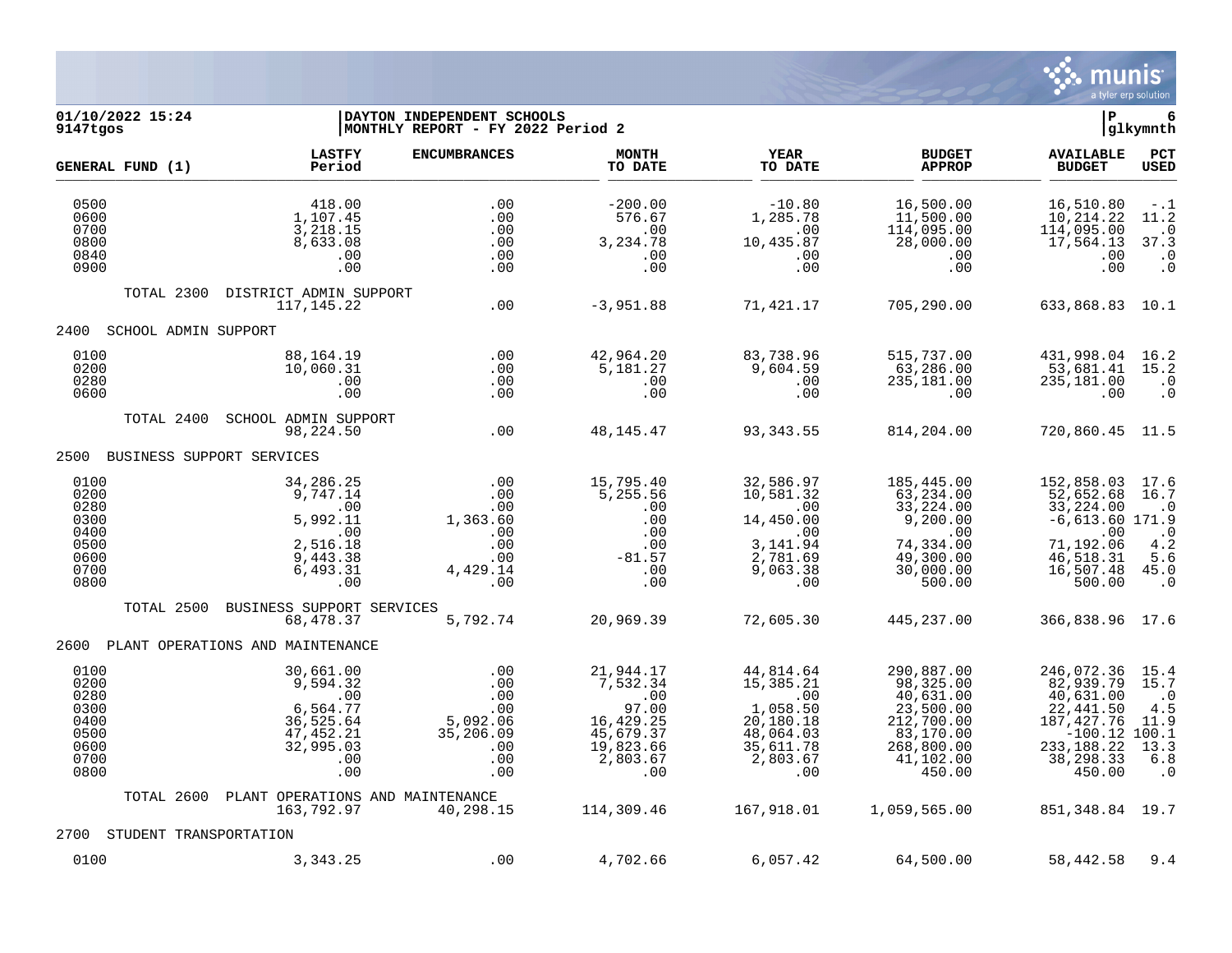

**LASTFY ENCUMBRANCES MONTH YEAR BUDGET AVAILABLE PCT GENERAL FUND (1)** TO DATE THE RELIGION CONDUCT TO DATE THE RELIGION CONDUCT TO DATE THE RELIGION OF THE RELIGION OF THE RELIGION OF THE RELIGION OF THE RELIGION OF THE RELIGION OF THE RELIGION OF THE RELIGION OF THE RELIGION OF THE RELIGION 0200 1,019.21 .00 1,576.51 2,045.25 20,550.00 18,504.75 10.0 0280 .00 .00 .00 .00 8,150.00 8,150.00 .0 0300 55.00 .00 58.00 113.00 2,300.00 2,187.00 4.9 0400 .00 .00 .00 .00 300.00 300.00 .0 0500 10,134.06 .00 10,076.24 10,668.12 51,900.00 41,231.88 20.6 0600 19.98 .00 242.38 242.38 17,400.00 17,157.62 1.4 0700 .00 .00 .00 .00 .00 .00 .0 0800 .00 .00 .00 .00 .00 .00 .0 TOTAL 2700 STUDENT TRANSPORTATION 14,571.50 .00 16,655.79 19,126.17 165,100.00 145,973.83 11.6 3100 FOOD SERVICE OPERATION 0100 1,000.00 .00 500.00 1,000.00 11,000.00 10,000.00 9.1 0200 177.60 .00 96.07 192.13 3,087.00 2,894.87 6.2 0280 .00 .00 .00 .00 .00 .00 .0 0400 .00 .00 .00 .00 3,000.00 3,000.00 .0 0600 128.07 .00 .00 .00 .00 .00 .0 TOTAL 3100 FOOD SERVICE OPERATION 1,305.67 .00 596.07 1,192.13 17,087.00 15,894.87 7.0 3200 DAY CARE OPERATIONS

**MONTHLY REPORT - FY 2022 Period 2** 

| 0100<br>0200<br>0280<br>0300<br>0400<br>0500<br>0600<br>0800 | .00<br>.00<br>.00<br>459.50<br>55.04<br>.00<br>328.59<br>.00 | .00<br>.00<br>.00<br>.00<br>.00<br>.00<br>.00<br>.00 | .00<br>.00<br>.00<br>180.00<br>96.46<br>.00<br>550.48<br>.00  | .00<br>.00<br>.00<br>459.50<br>96.46<br>.00<br>712.31<br>.00 | .00<br>.00<br>.00<br>1,000.00<br>2,900.00<br>.00<br>3,650.00<br>.00 | .00<br>.00<br>.00<br>540.50<br>2,803.54<br>.00<br>2,937.69<br>.00 | $\begin{smallmatrix} 0.1 \\ 0.1 \end{smallmatrix}$<br>$\cdot$ 0<br>46.0<br>3.3<br>$\cdot$ 0<br>19.5<br>$\cdot$ 0                       |
|--------------------------------------------------------------|--------------------------------------------------------------|------------------------------------------------------|---------------------------------------------------------------|--------------------------------------------------------------|---------------------------------------------------------------------|-------------------------------------------------------------------|----------------------------------------------------------------------------------------------------------------------------------------|
| TOTAL 3200<br>3300<br>COMMUNITY SERVICES                     | DAY CARE OPERATIONS<br>843.13                                | .00                                                  | 826.94                                                        | 1,268.27                                                     | 7,550.00                                                            | 6,281.73                                                          | 16.8                                                                                                                                   |
| 0100<br>0200<br>0280<br>0300<br>0400<br>0500<br>0600<br>0800 | .00<br>.00<br>.00<br>.00<br>.00<br>.00<br>550.43<br>.00      | .00<br>.00<br>.00<br>.00<br>.00<br>.00<br>.00<br>.00 | .00<br>.00<br>.00<br>.00<br>.00<br>.00<br>$-1, 263.36$<br>.00 | .00<br>.00<br>.00<br>.00<br>.00<br>.00<br>205.50<br>.00      | .00<br>.00<br>559.00<br>.00<br>.00<br>.00<br>9,000.00<br>900.00     | .00<br>.00<br>559.00<br>.00<br>.00<br>.00<br>8,794.50<br>900.00   | $\cdot$ 0<br>$\boldsymbol{\cdot}$ 0<br>$\ddot{0}$<br>$\boldsymbol{\cdot}$ 0<br>$\boldsymbol{\cdot}$ 0<br>$\cdot$ 0<br>2.3<br>$\cdot$ 0 |
| TOTAL 3300                                                   | COMMUNITY<br>SERVICES<br>550.43                              | .00                                                  | $-1, 263.36$                                                  | 205.50                                                       | 10,459.00                                                           | 10,253.50                                                         | 2.0                                                                                                                                    |

**01/10/2022 15:24 |DAYTON INDEPENDENT SCHOOLS |P 7**

4100 LAND/SITE ACQUISITIONS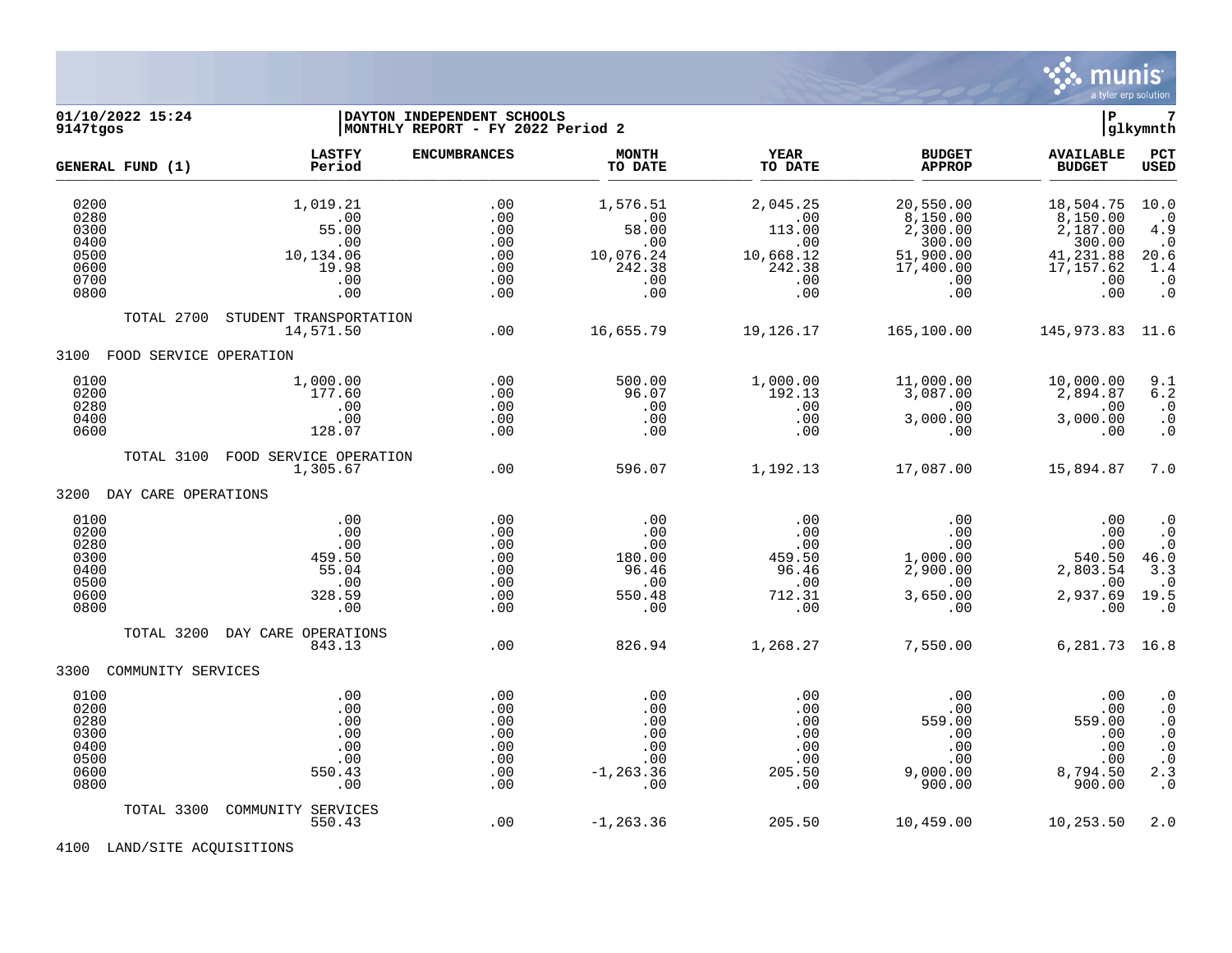

## **01/10/2022 15:24 |DAYTON INDEPENDENT SCHOOLS |P 8 9147tgos |MONTHLY REPORT - FY 2022 Period 2 |glkymnth**

|                      | GENERAL FUND (1)   | <b>LASTFY</b><br>Period                    | <b>ENCUMBRANCES</b> | <b>MONTH</b><br>TO DATE | <b>YEAR</b><br>TO DATE | <b>BUDGET</b><br><b>APPROP</b> | <b>AVAILABLE</b><br><b>BUDGET</b> | PCT<br><b>USED</b>                  |
|----------------------|--------------------|--------------------------------------------|---------------------|-------------------------|------------------------|--------------------------------|-----------------------------------|-------------------------------------|
| 0300<br>0700<br>0800 |                    | .00<br>.00<br>.00                          | .00<br>.00<br>.00   | .00<br>.00<br>.00       | .00<br>.00<br>.00      | .00<br>.00<br>.00              | .00<br>.00<br>.00                 | $\cdot$ 0<br>$\cdot$ 0<br>$\cdot$ 0 |
|                      | TOTAL 4100         | LAND/SITE ACOUISITIONS<br>.00              | .00                 | .00                     | .00                    | .00                            | .00                               | $\cdot$ 0                           |
| 5100                 | DEBT SERVICE       |                                            |                     |                         |                        |                                |                                   |                                     |
| 0800                 |                    | 156.52                                     | .00                 | .00                     | .00                    | .00                            | .00                               | $\cdot$ 0                           |
|                      | TOTAL 5100         | DEBT SERVICE<br>156.52                     | .00                 | .00                     | .00                    | .00                            | .00                               | $\cdot$ 0                           |
| 5200                 | FUND TRANSFERS     |                                            |                     |                         |                        |                                |                                   |                                     |
| 0900                 |                    | .00                                        | .00                 | .00                     | 109,595.11             | 76,950.00                      | $-32,645.11$ 142.4                |                                     |
|                      | TOTAL 5200         | <b>FUND TRANSFERS</b><br>.00               | .00                 | .00                     | 109,595.11             | 76,950.00                      | $-32,645.11$ 142.4                |                                     |
|                      | 5300 CONTINGENCY   |                                            |                     |                         |                        |                                |                                   |                                     |
| 0840                 |                    | .00                                        | .00                 | .00                     | .00                    | 1,096,612.08                   | 1,096,612.08                      | $\cdot$ 0                           |
|                      |                    | TOTAL 5300 CONTINGENCY<br>.00              | .00                 | .00                     | .00                    | 1,096,612.08                   | 1,096,612.08                      | $\cdot$ 0                           |
|                      | TOTAL EXPENDITURES | 1,018,633.57                               | 72,930.55           | 602,445.71              | 1,032,677.33           | 11,460,534.08                  | 10,354,926.20                     | 9.7                                 |
|                      |                    | TOTAL FOR GENERAL FUND (1)<br>1,717,698.64 | $-72,930.55$        | $-208,928.65$           | $-255, 959.15$         | .00                            | 328,889.70                        | $\cdot$ 0                           |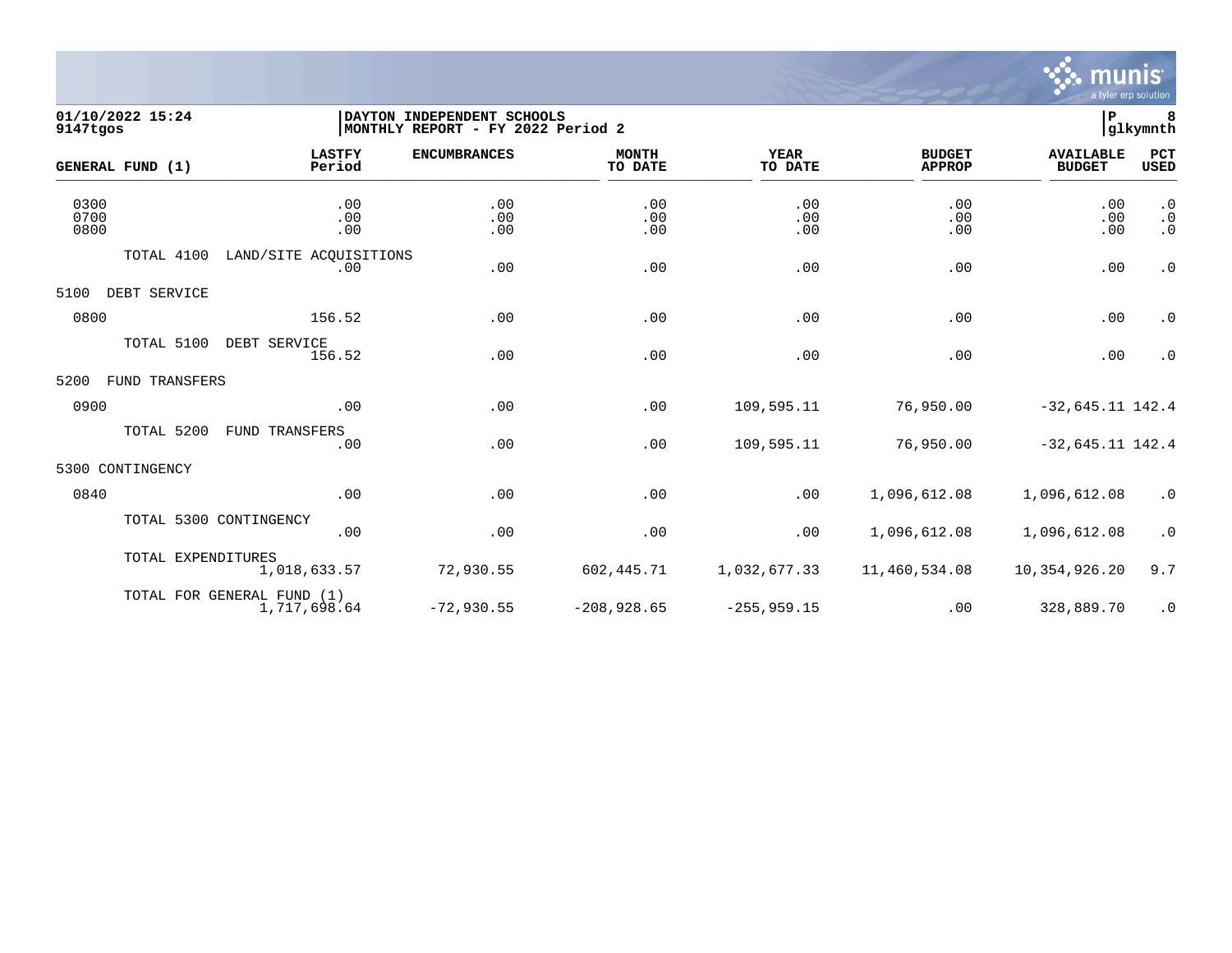|                                            |                         |                                                                  |                         |                        |                                | <b>RA munis</b><br>a tyler erp solution |                        |
|--------------------------------------------|-------------------------|------------------------------------------------------------------|-------------------------|------------------------|--------------------------------|-----------------------------------------|------------------------|
| 01/10/2022 15:24<br>9147tgos               |                         | DAYTON INDEPENDENT SCHOOLS<br> MONTHLY REPORT - FY 2022 Period 2 |                         |                        |                                | l P                                     | 9<br>glkymnth          |
| SPECIAL REVENUE (2)                        | <b>LASTFY</b><br>Period | <b>ENCUMBRANCES</b>                                              | <b>MONTH</b><br>TO DATE | <b>YEAR</b><br>TO DATE | <b>BUDGET</b><br><b>APPROP</b> | <b>AVAILABLE</b><br><b>BUDGET</b>       | PCT<br>USED            |
| <b>REVENUES</b>                            |                         |                                                                  |                         |                        |                                |                                         |                        |
| 0999 BEGINNING BALANCE                     |                         |                                                                  |                         |                        |                                |                                         |                        |
| TOTAL 0999 BEGINNING BALANCE               | .00                     | .00                                                              | .00                     | .00                    | .00                            | .00                                     | $\cdot$ 0              |
| RECEIPTS                                   |                         |                                                                  |                         |                        |                                |                                         |                        |
| REVENUE FROM LOCAL SOURCES                 |                         |                                                                  |                         |                        |                                |                                         |                        |
| REVENUE OTHER LOCAL GOVERNMENT UNITS       |                         |                                                                  |                         |                        |                                |                                         |                        |
| 1280 IN LIEU OF<br>1280 KID CHR            | .00<br>.00              | .00<br>.00                                                       | .00<br>.00              | .00<br>.00             | .00<br>.00                     | .00<br>.00                              | $\cdot$ 0<br>$\cdot$ 0 |
| TOTAL REVENUE OTHER LOCAL GOVERNMENT UNITS | .00                     | .00                                                              | .00                     | .00                    | .00                            | .00                                     | $\cdot$ 0              |
| TUITION                                    |                         |                                                                  |                         |                        |                                |                                         |                        |
| 1310 TUIT IND<br>1310 KID TUITIO           | .00<br>.00              | .00<br>.00                                                       | .00<br>.00              | .00<br>.00             | .00<br>.00                     | .00<br>.00                              | $\cdot$ 0<br>$\cdot$ 0 |
| TOTAL TUITION                              | .00                     | .00                                                              | .00                     | .00                    | .00                            | .00                                     | $\cdot$ 0              |
| EARNINGS ON INVESTMENTS                    |                         |                                                                  |                         |                        |                                |                                         |                        |
| 1510 INT ON INV                            | .00                     | .00                                                              | .00                     | .00                    | .00                            | .00                                     | $\cdot$ 0              |
| TOTAL EARNINGS ON INVESTMENTS              | .00                     | .00                                                              | .00                     | .00                    | .00                            | .00                                     | $\cdot$ 0              |
| FOOD SERVICE                               |                         |                                                                  |                         |                        |                                |                                         |                        |
| 1629 NO-RM OTHR                            | 44,607.80               | .00                                                              | .00                     | .00                    | .00                            | .00                                     | $\cdot$ 0              |
| TOTAL FOOD SERVICE                         | 44,607.80               | .00                                                              | .00                     | .00                    | .00                            | .00                                     | $\cdot$ 0              |
| STUDENT ACTIVITIES                         |                         |                                                                  |                         |                        |                                |                                         |                        |
| 1750 DONATIONS                             | .00                     | .00                                                              | .00                     | .00                    | .00                            | .00                                     | $\cdot$ 0              |
| TOTAL STUDENT ACTIVITIES                   | .00                     | .00                                                              | .00                     | .00                    | .00                            | .00                                     | $\boldsymbol{\cdot}$ 0 |
| OTHER REVENUE FROM LOCAL SOURCES           |                         |                                                                  |                         |                        |                                |                                         |                        |
| 1919 OTHER GRAN<br>1920 CONTRIBUTE         | .00<br>42,068.58        | .00<br>.00                                                       | .00<br>5,100.00         | .00<br>46,957.14       | .00<br>.00                     | .00<br>$-46,957.14$                     | $\cdot$ 0<br>$\cdot$ 0 |

the contract of the contract of the contract of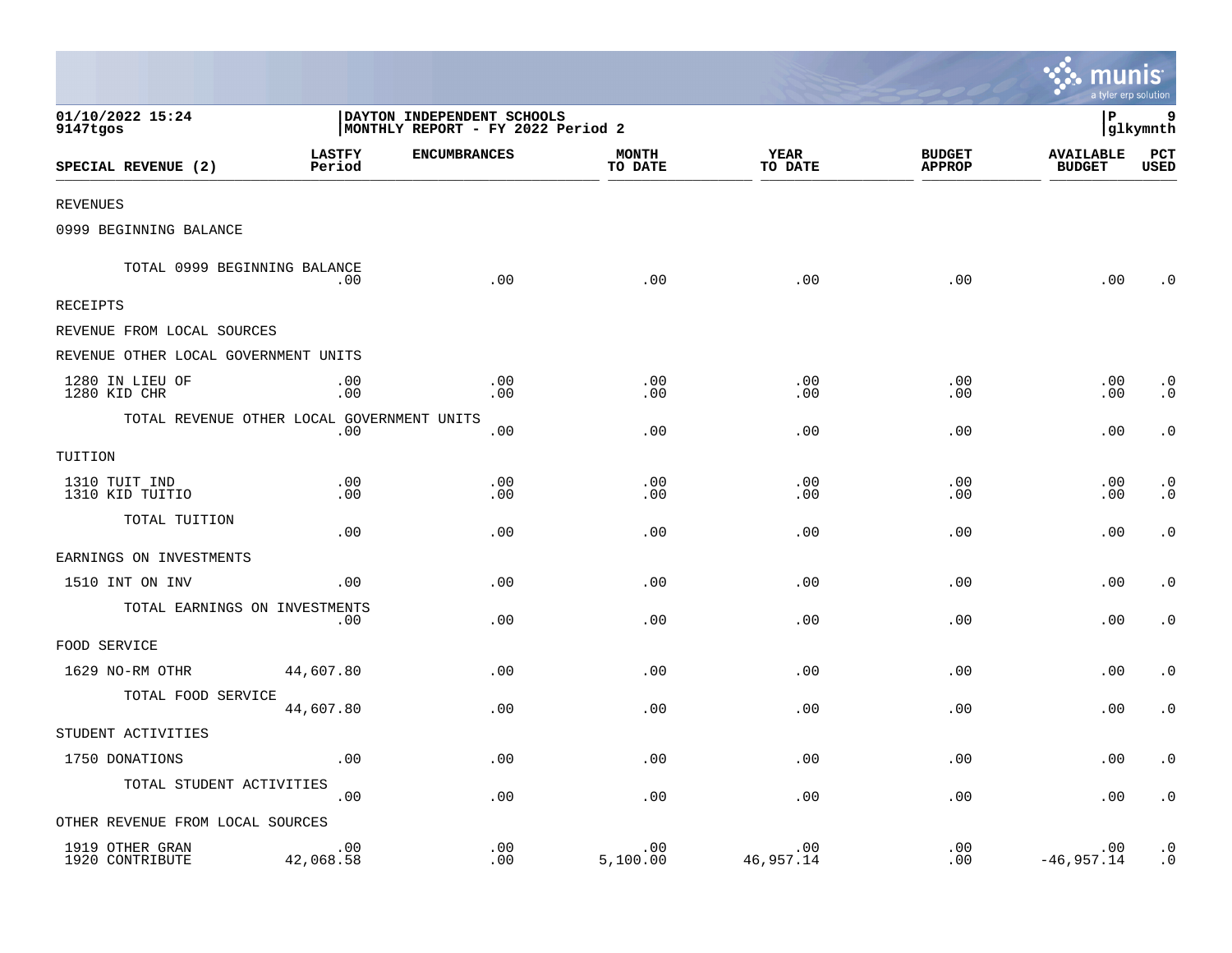

01/10/2022 15:24 **| DAYTON INDEPENDENT SCHOOLS**<br>9147tqos | distribution of the series | MONTHLY REPORT - FY 2022 Period 2 **MONTHLY REPORT - FY 2022 Period 2 LASTFY ENCUMBRANCES MONTH YEAR BUDGET AVAILABLE PCT SPECIAL REVENUE (2) Period TO DATE TO DATE APPROP BUDGET USED** \_\_\_\_\_\_\_\_\_\_\_\_\_\_\_\_\_\_\_\_\_\_\_\_\_\_\_\_\_\_\_\_\_\_\_\_\_\_\_\_\_\_\_\_\_\_\_\_\_\_\_\_\_\_\_\_\_\_\_\_\_\_\_\_ \_\_\_\_\_\_\_\_\_\_\_\_\_\_\_\_\_ \_\_\_\_\_\_\_\_\_\_\_\_\_\_\_\_\_\_ \_\_\_\_\_\_\_\_\_\_\_\_\_\_ \_\_\_\_\_\_\_\_\_\_\_\_\_\_\_ 1920 KID CARE .00 .00 .00 .00 .00 .00 .0 1951 MSC SCH IN .00 .00 .00 73,747.39 .00 -73,747.39 .0 1980 PRYR REFND .00 .00 .00 .00 .00 .00 .0 1990 MISC REV .00 .00 .00 .00 .00 .00 .0 TOTAL OTHER REVENUE FROM LOCAL SOURCES 42,068.58 .00 5,100.00 120,704.53 .00 -120,704.53 .0 TOTAL REVENUE FROM LOCAL SOURCES<br>86.676.38 86,676.38 .00 5,100.00 120,704.53 .00 -120,704.53 .0 REVENUE FROM STATE SOURCES STATE PROGRAM 3111 SEEK .00 .00 .00 .00 .00 .00 .0 TOTAL STATE PROGRAM .00 .00 .00 .00 .00 .00 .0 RESTRICTED 3200 RES STATE 239,566.33 .00 43,095.00 140,316.81 413,797.00 273,480.19 33.9 TOTAL RESTRICTED 239,566.33 .00 43,095.00 140,316.81 413,797.00 273,480.19 33.9 REVENUE ON BEHALF PAYMENTS 3900 ON BEHALF .00 .00 .00 .00 .00 .00 .0 TOTAL REVENUE ON BEHALF PAYMENTS .00 .00 .00 .00 .00 .00 .0 TOTAL REVENUE FROM STATE SOURCES 239,566.33 .00 43,095.00 140,316.81 413,797.00 273,480.19 33.9 REVENUE FROM FEDERAL SOURCES RESTRICTED THROUGH THE STATE 4500 RES FED/ST -7,676.10 .00 62,564.86 31,971.59 1,277,545.00 1,245,573.41 2.5 TOTAL RESTRICTED THROUGH THE STATE<br>-7.676.10 -7,676.10 .00 62,564.86 31,971.59 1,277,545.00 1,245,573.41 2.5 TOTAL REVENUE FROM FEDERAL SOURCES<br>-7,676.10 -7,676.10 .00 62,564.86 31,971.59 1,277,545.00 1,245,573.41 2.5

OTHER RECEIPTS

INTERFUND TRANSFERS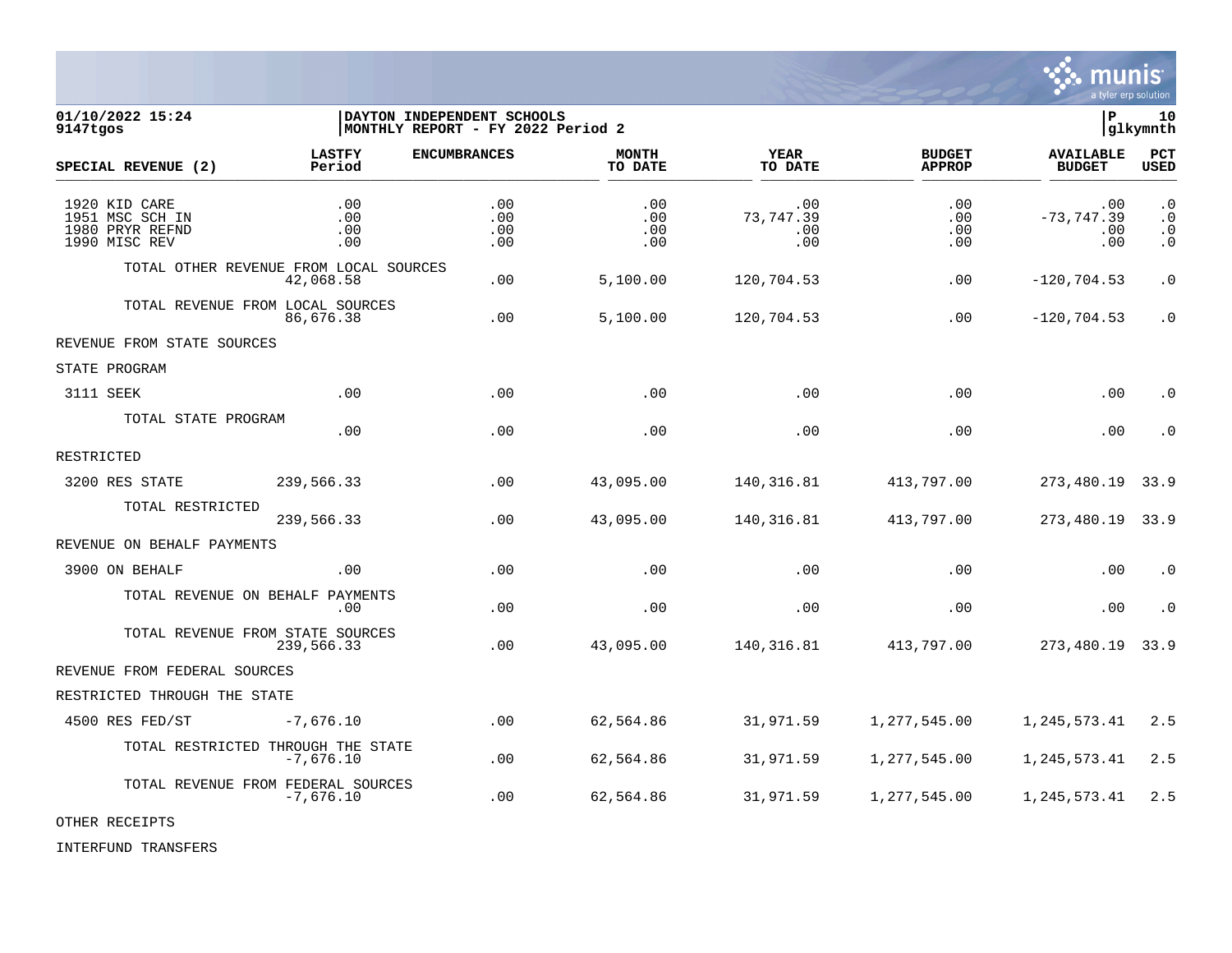

## **01/10/2022 15:24 |DAYTON INDEPENDENT SCHOOLS |P 11 9147tgos |MONTHLY REPORT - FY 2022 Period 2 |glkymnth**

| SPECIAL REVENUE (2)                                                                      | <b>LASTFY</b><br>Period         | <b>ENCUMBRANCES</b>             | <b>MONTH</b><br>TO DATE         | <b>YEAR</b><br>TO DATE          | <b>BUDGET</b><br><b>APPROP</b>        | <b>AVAILABLE</b><br><b>BUDGET</b>     | PCT<br><b>USED</b>                                            |
|------------------------------------------------------------------------------------------|---------------------------------|---------------------------------|---------------------------------|---------------------------------|---------------------------------------|---------------------------------------|---------------------------------------------------------------|
| 5210 FND XFER<br>5231 TRANFRTIT2<br>5241<br>TRANSTOT1<br>5251 FLEX-ESS<br>5261 FLEX-OPER | .00<br>.00<br>.00<br>.00<br>.00 | .00<br>.00<br>.00<br>.00<br>.00 | .00<br>.00<br>.00<br>.00<br>.00 | .00<br>.00<br>.00<br>.00<br>.00 | 68,581.00<br>.00<br>.00<br>.00<br>.00 | 68,581.00<br>.00<br>.00<br>.00<br>.00 | $\cdot$ 0<br>$\cdot$ 0<br>$\cdot$ 0<br>$\cdot$ 0<br>$\cdot$ 0 |
| TOTAL INTERFUND TRANSFERS                                                                | .00                             | .00                             | .00                             | .00                             | 68,581.00                             | 68,581.00                             | $\cdot$ 0                                                     |
| TOTAL OTHER RECEIPTS                                                                     | .00                             | .00                             | .00                             | .00                             | 68,581.00                             | 68,581.00                             | $\cdot$ 0                                                     |
| TOTAL RECEIPTS                                                                           | 318,566.61                      | .00                             | 110,759.86                      | 292,992.93                      | 1,759,923.00                          | 1,466,930.07                          | 16.7                                                          |
| TOTAL REVENUE                                                                            | 318,566.61                      | .00                             | 110,759.86                      | 292,992.93                      | 1,759,923.00                          | 1,466,930.07                          | 16.7                                                          |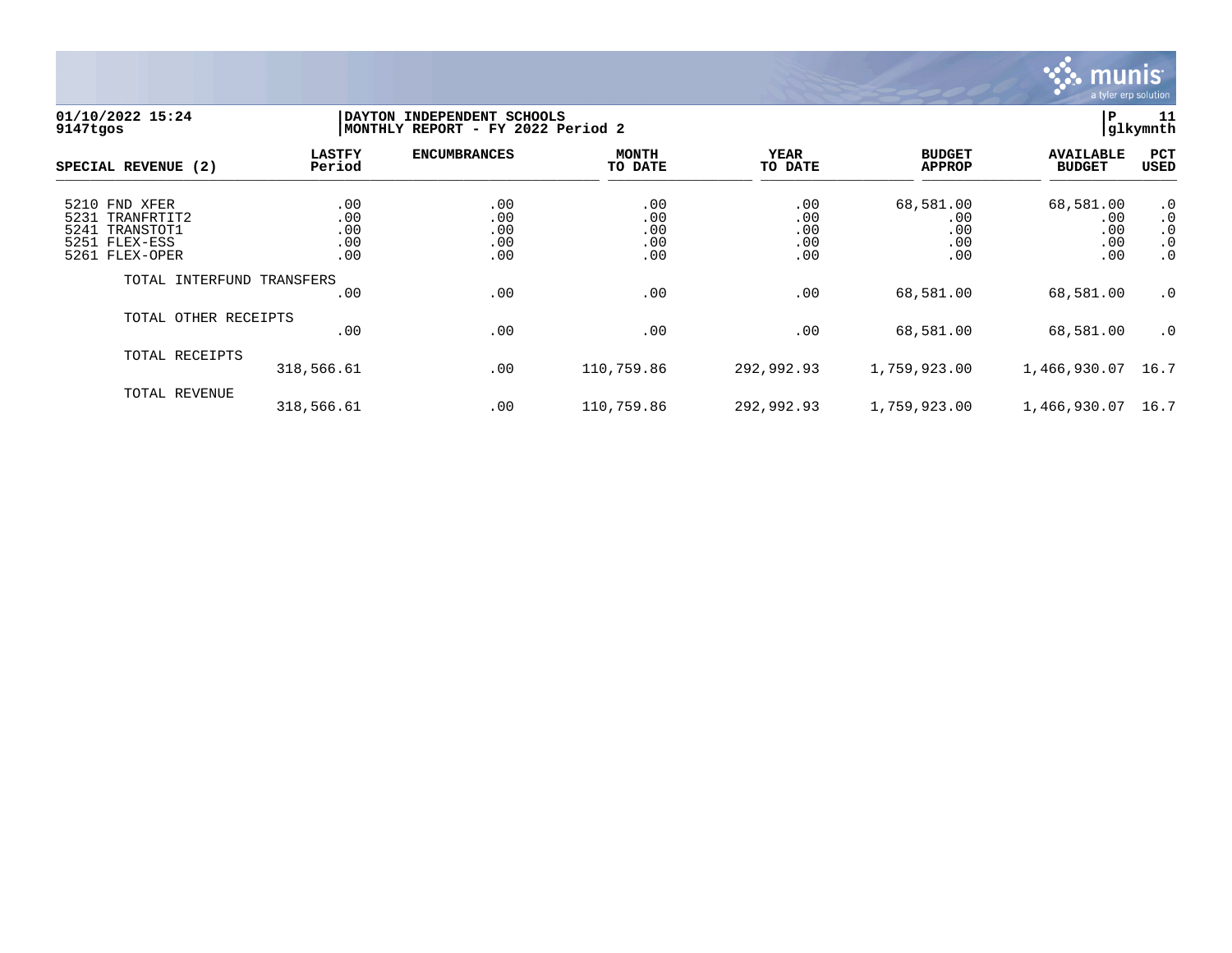

| 01/10/2022 15:24<br>9147tgos                                 |                                                                                                | DAYTON INDEPENDENT SCHOOLS<br>MONTHLY REPORT - FY 2022 Period 2              |                                                                                      |                                                                                                |                                                                                                             | $\mathbf{P}$                                                                                                          | 12<br> glkymnth                                                               |
|--------------------------------------------------------------|------------------------------------------------------------------------------------------------|------------------------------------------------------------------------------|--------------------------------------------------------------------------------------|------------------------------------------------------------------------------------------------|-------------------------------------------------------------------------------------------------------------|-----------------------------------------------------------------------------------------------------------------------|-------------------------------------------------------------------------------|
| SPECIAL REVENUE (2)                                          | <b>LASTFY</b><br>Period                                                                        | <b>ENCUMBRANCES</b>                                                          | <b>MONTH</b><br>TO DATE                                                              | <b>YEAR</b><br>TO DATE                                                                         | <b>BUDGET</b><br><b>APPROP</b>                                                                              | <b>AVAILABLE</b><br><b>BUDGET</b>                                                                                     | PCT<br><b>USED</b>                                                            |
| EXPENDITURES                                                 |                                                                                                |                                                                              |                                                                                      |                                                                                                |                                                                                                             |                                                                                                                       |                                                                               |
| 1000 INSTRUCTION                                             |                                                                                                |                                                                              |                                                                                      |                                                                                                |                                                                                                             |                                                                                                                       |                                                                               |
| 0100<br>0200<br>0300<br>0400<br>0500<br>0600<br>0700<br>0800 | 73,158.03<br>25,601.30<br>$-1, 200.00$<br>$1 - 00$<br>158.80<br>167,250.25<br>85,581.40<br>.00 | 6,332.13<br>.00<br>.00<br>.00<br>.00<br>16,537.45<br>116,648.20<br>31,300.90 | 95,046.59<br>87,980.27<br>$-66.75$<br>.00<br>909.62<br>35,660.83<br>17,662.40<br>.00 | 149,698.83<br>99, 344, 39<br>2,334.00<br>$\ldots$<br>2,099.89<br>39,918.18<br>41,782.90<br>.00 | 1,794,995.29<br>512,603.34<br>101,961.05<br>$\sim 00$<br>48,909.92<br>186, 277. 29<br>77,360.00<br>1,000.00 | 1,638,964.33<br>413,258.95<br>99,627.05<br>.00<br>46,810.03<br>129,821.66<br>$-81,071.10$ 204.8<br>$-30,300.90******$ | 8.7<br>19.4<br>2.3<br>$\cdot$ 0<br>4.3<br>30.3                                |
| TOTAL 1000                                                   | INSTRUCTION<br>350,549.78                                                                      | 170,818.68                                                                   | 237,192.96                                                                           | 335,178.19                                                                                     | 2,723,106.89                                                                                                | 2, 217, 110.02 18.6                                                                                                   |                                                                               |
| 2100                                                         | STUDENT SUPPORT SERVICES                                                                       |                                                                              |                                                                                      |                                                                                                |                                                                                                             |                                                                                                                       |                                                                               |
| 0100<br>0200<br>0300<br>0500<br>0600<br>0700<br>0800         | 11, 133.34<br>495.42<br>.00<br>.00<br>.00<br>.00<br>.00                                        | .00<br>.00<br>.00<br>.00<br>.00<br>.00<br>.00                                | 11,461.45<br>537.88<br>.00<br>.00<br>.00<br>.00<br>.00                               | 11,461.45<br>537.88<br>.00<br>.00<br>.00<br>.00<br>.00                                         | 97,534.00<br>2,555.00<br>.00<br>.00<br>4,944.34<br>.00<br>.00                                               | 86,072.55<br>2,017.12<br>.00<br>.00<br>4,944.34<br>.00<br>.00                                                         | 11.8<br>21.1<br>$\cdot$ 0<br>$\cdot$ 0<br>$\cdot$ 0<br>$\cdot$ 0<br>$\cdot$ 0 |
| TOTAL 2100                                                   | STUDENT SUPPORT SERVICES<br>11,628.76                                                          | .00                                                                          | 11,999.33                                                                            | 11,999.33                                                                                      | 105,033.34                                                                                                  | 93,034.01 11.4                                                                                                        |                                                                               |
| 2200                                                         | INSTRUCTIONAL STAFF SUPP SERV                                                                  |                                                                              |                                                                                      |                                                                                                |                                                                                                             |                                                                                                                       |                                                                               |
| 0100<br>0200<br>0300<br>0500<br>0600<br>0700<br>0800         | .00<br>.00<br>.00<br>.00<br>83,932.50<br>.00<br>.00                                            | .00<br>.00<br>1,968.75<br>.00<br>.00<br>.00<br>.00                           | 4,895.60<br>2,558.91<br>6,268.99<br>1,643.30<br>.00<br>.00<br>.00                    | 4,895.60<br>2,558.91<br>7,860.99<br>1,643.30<br>.00<br>.00<br>.00                              | 159,356.00<br>42,946.00<br>22,687.77<br>10,000.00<br>5,000.00<br>.00<br>.00                                 | 154,460.40<br>40,387.09<br>12,858.03<br>8,356.70<br>5,000.00<br>.00<br>.00                                            | 3.1<br>6.0<br>43.3<br>16.4<br>$\cdot$ 0<br>$\cdot$ 0<br>$\cdot$ 0             |
| TOTAL 2200                                                   | INSTRUCTIONAL STAFF SUPP SERV<br>83,932.50                                                     | 1,968.75                                                                     | 15,366.80                                                                            | 16,958.80                                                                                      | 239,989.77                                                                                                  | 221,062.22                                                                                                            | 7.9                                                                           |
| 2400                                                         | SCHOOL ADMIN SUPPORT                                                                           |                                                                              |                                                                                      |                                                                                                |                                                                                                             |                                                                                                                       |                                                                               |
| 0100<br>0200                                                 | .00<br>.00                                                                                     | .00<br>.00                                                                   | .00<br>.00                                                                           | .00<br>.00                                                                                     | .00<br>.00                                                                                                  | .00<br>.00                                                                                                            | $\cdot$ 0<br>$\cdot$ 0                                                        |
| TOTAL 2400                                                   | SCHOOL ADMIN SUPPORT<br>.00                                                                    | .00                                                                          | .00                                                                                  | .00                                                                                            | .00                                                                                                         | .00                                                                                                                   | $\boldsymbol{\cdot}$ 0                                                        |
| 2500                                                         | BUSINESS SUPPORT SERVICES                                                                      |                                                                              |                                                                                      |                                                                                                |                                                                                                             |                                                                                                                       |                                                                               |
| 0100                                                         | 5,833.32                                                                                       | .00                                                                          | 4,224.16                                                                             | 8,045.82                                                                                       | 86,001.00                                                                                                   | 77,955.18                                                                                                             | 9.4                                                                           |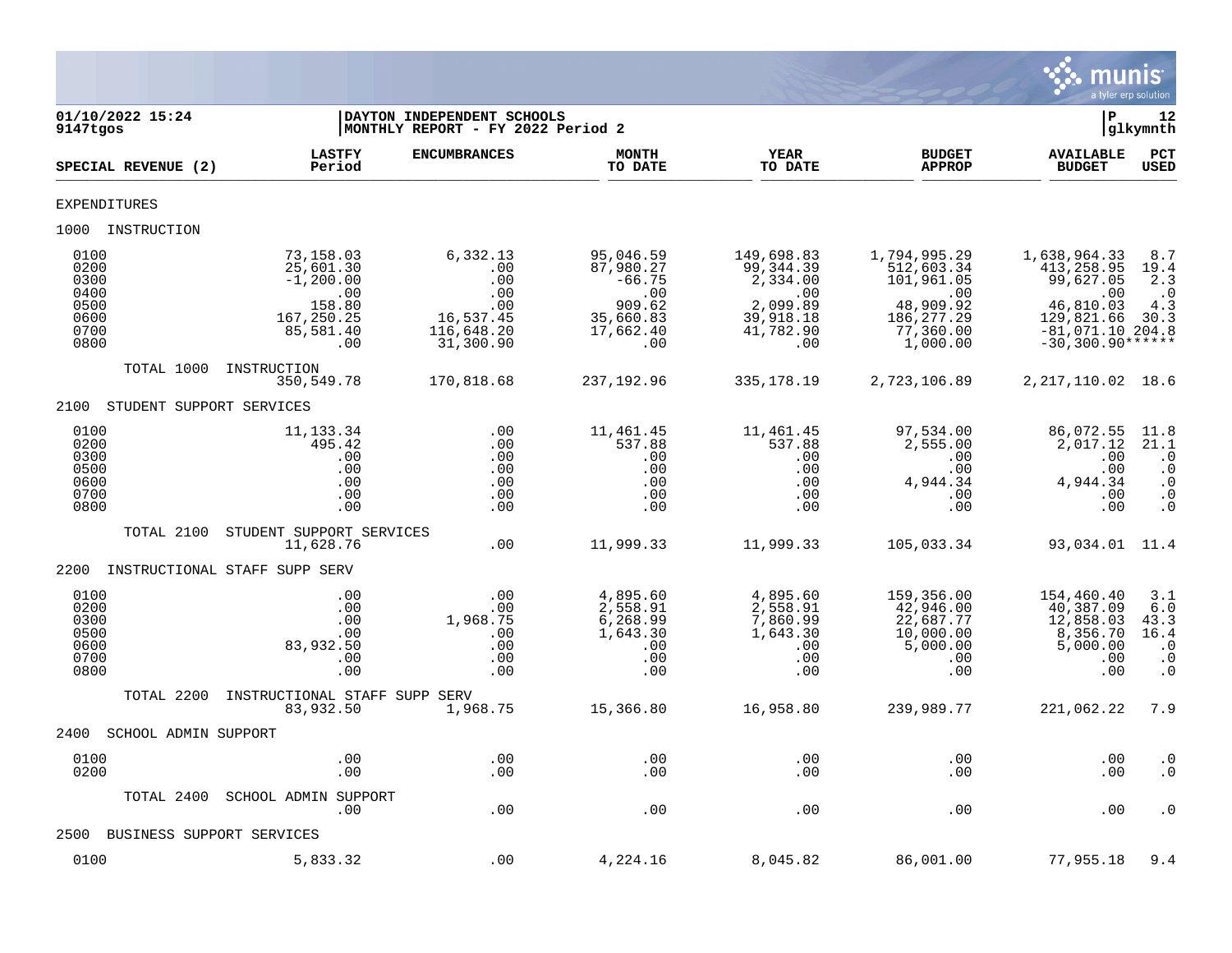

| 01/10/2022 15:24<br>9147tgos                         |                                                                         | DAYTON INDEPENDENT SCHOOLS<br>MONTHLY REPORT - FY 2022 Period 2 |                                                                      |                                                                       |                                                     | ∣P                                                                                            | 13<br> glkymnth                                                                   |
|------------------------------------------------------|-------------------------------------------------------------------------|-----------------------------------------------------------------|----------------------------------------------------------------------|-----------------------------------------------------------------------|-----------------------------------------------------|-----------------------------------------------------------------------------------------------|-----------------------------------------------------------------------------------|
| SPECIAL REVENUE (2)                                  | <b>LASTFY</b><br>Period                                                 | <b>ENCUMBRANCES</b>                                             | <b>MONTH</b><br>TO DATE                                              | YEAR<br>TO DATE                                                       | <b>BUDGET</b><br><b>APPROP</b>                      | <b>AVAILABLE</b><br><b>BUDGET</b>                                                             | PCT<br><b>USED</b>                                                                |
| 0200<br>0300<br>0400<br>0500                         | 1,830.84<br>.00<br>.00<br>.00                                           | .00<br>.00<br>.00<br>.00                                        | 1,451.95<br>.00<br>.00<br>.00                                        | 2,764.62<br>.00<br>32,986.41<br>$\sim$ 00                             | 23,177.00<br>$.00 \,$<br>.00<br>.00                 | 20, 412.38<br>.00<br>$-32,986.41$<br>$\sim 00$                                                | 11.9<br>$\cdot$ 0<br>$\cdot$ 0<br>$\cdot$ 0                                       |
| 0600<br>0700<br>0800                                 | .00<br>.00<br>.00                                                       | 1,190.00<br>.00<br>.00                                          | 8,230.93<br>.00<br>.00                                               | 8,230.93<br>8,919.04<br>.00                                           | .00<br>36,000.00<br>.00                             | $-9,420.93$<br>27,080.96<br>.00                                                               | $\cdot$ 0<br>24.8<br>$\cdot$ 0                                                    |
| TOTAL 2500                                           | BUSINESS SUPPORT SERVICES<br>7,664.16                                   | 1,190.00                                                        | 13,907.04                                                            | 60,946.82                                                             | 145,178.00                                          | 83,041.18 42.8                                                                                |                                                                                   |
| 2600                                                 | PLANT OPERATIONS AND MAINTENANCE                                        |                                                                 |                                                                      |                                                                       |                                                     |                                                                                               |                                                                                   |
| 0100<br>0200<br>0300<br>0400<br>0500<br>0600<br>0700 | 4,346.88<br>1,369.43<br>1,380.00<br>.00<br>.00<br>20,628.42<br>7,207.95 | .00<br>.00<br>.00<br>.00<br>22,434.60<br>.00<br>.00             | 1,928.27<br>676.07<br>1,795.50<br>6,496.73<br>.00<br>2,756.13<br>.00 | 1,928.27<br>676.07<br>3,235.50<br>16,520.79<br>.00<br>2,756.13<br>.00 | .00<br>.00<br>38,575.00<br>.00<br>.00<br>.00<br>.00 | $-1,928.27$<br>$-676.07$<br>35, 339.50<br>$-16,520.79$<br>$-22, 434.60$<br>$-2,756.13$<br>.00 | $\cdot$ 0<br>$\cdot$ 0<br>8.4<br>$\cdot$ 0<br>$\cdot$ 0<br>$\cdot$ 0<br>$\cdot$ 0 |
| TOTAL 2600                                           | PLANT OPERATIONS AND MAINTENANCE<br>34,932.68                           | 22,434.60                                                       | 13,652.70                                                            | 25, 116.76                                                            | 38,575.00                                           | $-8,976.36$ 123.3                                                                             |                                                                                   |
| 2700 STUDENT TRANSPORTATION                          |                                                                         |                                                                 |                                                                      |                                                                       |                                                     |                                                                                               |                                                                                   |
| 0100<br>0200<br>0400<br>0500<br>0700<br>0800         | .00<br>.00<br>.00<br>.00<br>.00<br>.00                                  | .00<br>.00<br>.00<br>.00<br>.00<br>.00                          | .00<br>.00<br>.00<br>1,000.00<br>.00<br>.00                          | .00<br>.00<br>.00<br>1,000.00<br>.00<br>.00                           | .00<br>.00<br>.00<br>.00<br>.00<br>.00              | .00<br>.00<br>.00<br>$-1,000.00$<br>.00<br>.00                                                | $\cdot$ 0<br>$\cdot$ 0<br>$\cdot$ 0<br>$\cdot$ 0<br>$\cdot$ 0<br>$\cdot$ 0        |
| TOTAL 2700                                           | STUDENT TRANSPORTATION<br>.00                                           | .00                                                             | 1,000.00                                                             | 1,000.00                                                              | .00                                                 | $-1,000.00$                                                                                   | $\cdot$ 0                                                                         |
| FOOD SERVICE OPERATION<br>3100                       |                                                                         |                                                                 |                                                                      |                                                                       |                                                     |                                                                                               |                                                                                   |
| 0100<br>0200<br>0600<br>0700                         | 7,448.88<br>1,975.48<br>1,241.67<br>.00                                 | .00<br>.00<br>.00<br>.00                                        | .00<br>.00<br>.00<br>.00                                             | .00<br>.00<br>.00<br>.00                                              | .00<br>.00<br>.00<br>.00                            | $.00 \,$<br>$.00 \,$<br>.00<br>.00                                                            | $\cdot$ 0<br>$\cdot$ 0<br>$\cdot$ 0<br>$\cdot$ 0                                  |
| TOTAL 3100                                           | FOOD SERVICE OPERATION<br>10,666.03                                     | .00                                                             | .00                                                                  | .00                                                                   | .00                                                 | .00                                                                                           | $\cdot$ 0                                                                         |
| 3200 DAY CARE OPERATIONS                             |                                                                         |                                                                 |                                                                      |                                                                       |                                                     |                                                                                               |                                                                                   |
| 0100<br>0200<br>0600                                 | .00<br>.00<br>581.12                                                    | .00<br>.00<br>.00                                               | .00<br>.00<br>308.87                                                 | .00<br>.00<br>2,592.67                                                | .00<br>.00<br>.00                                   | .00<br>.00<br>$-2,592.67$                                                                     | $\cdot$ 0<br>$\cdot$ 0<br>$\cdot$ 0                                               |

TOTAL 3200 DAY CARE OPERATIONS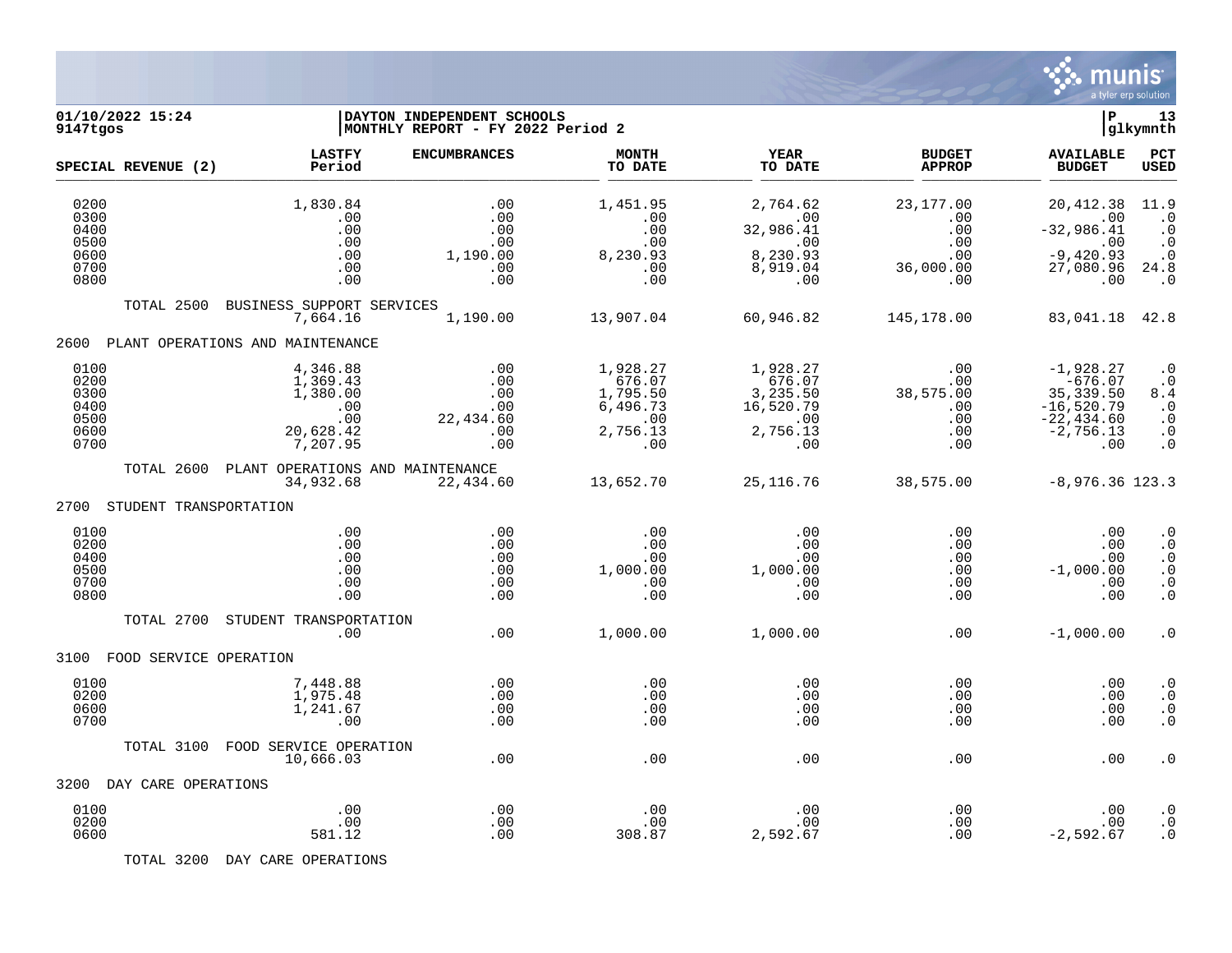

| 01/10/2022 15:24<br>9147tgos                         |                                                                | DAYTON INDEPENDENT SCHOOLS<br>MONTHLY REPORT - FY 2022 Period 2 |                                                               |                                                                 |                                                                         |                                                                        |                                                                    |  |
|------------------------------------------------------|----------------------------------------------------------------|-----------------------------------------------------------------|---------------------------------------------------------------|-----------------------------------------------------------------|-------------------------------------------------------------------------|------------------------------------------------------------------------|--------------------------------------------------------------------|--|
| SPECIAL REVENUE (2)                                  | <b>LASTFY</b><br>Period                                        | <b>ENCUMBRANCES</b>                                             | <b>MONTH</b><br>TO DATE                                       | <b>YEAR</b><br>TO DATE                                          | <b>BUDGET</b><br><b>APPROP</b>                                          | <b>AVAILABLE</b><br><b>BUDGET</b>                                      | PCT<br><b>USED</b>                                                 |  |
|                                                      | 581.12                                                         | .00                                                             | 308.87                                                        | 2,592.67                                                        | .00                                                                     | $-2,592.67$                                                            | $\cdot$ 0                                                          |  |
| 3300<br>COMMUNITY SERVICES                           |                                                                |                                                                 |                                                               |                                                                 |                                                                         |                                                                        |                                                                    |  |
| 0100<br>0200<br>0300<br>0500<br>0600<br>0700<br>0800 | 17,519.00<br>765.80<br>.00<br>449.92<br>8,996.69<br>.00<br>.00 | .00<br>.00<br>.00<br>.00<br>64.72<br>.00<br>.00                 | 10,215.76<br>611.05<br>.00<br>44.88<br>3,047.60<br>.00<br>.00 | 19,181.52<br>1,003.11<br>.00<br>44.88<br>4,870.89<br>.00<br>.00 | 107,114.00<br>2,654.00<br>5,500.00<br>687.00<br>30,469.00<br>.00<br>.00 | 87,932.48<br>1,650.89<br>5,500.00<br>642.12<br>25,533.39<br>.00<br>.00 | 17.9<br>37.8<br>$\cdot$ 0<br>6.5<br>16.2<br>$\cdot$ 0<br>$\cdot$ 0 |  |
| TOTAL 3300                                           | COMMUNITY SERVICES<br>27,731.41                                | 64.72                                                           | 13,919.29                                                     | 25,100.40                                                       | 146,424.00                                                              | 121,258.88                                                             | 17.2                                                               |  |
| 5100<br>DEBT SERVICE                                 |                                                                |                                                                 |                                                               |                                                                 |                                                                         |                                                                        |                                                                    |  |
| 0800                                                 | .00                                                            | .00                                                             | .00                                                           | .00                                                             | .00                                                                     | .00                                                                    | $\cdot$ 0                                                          |  |
| TOTAL 5100                                           | DEBT SERVICE<br>.00                                            | .00                                                             | .00                                                           | .00                                                             | .00                                                                     | .00                                                                    | $\cdot$ 0                                                          |  |
| 5200<br>TRANSFERS<br>FUND                            |                                                                |                                                                 |                                                               |                                                                 |                                                                         |                                                                        |                                                                    |  |
| 0900                                                 | .00                                                            | .00                                                             | .00                                                           | .00                                                             | 50,581.00                                                               | 50,581.00                                                              | $\cdot$ 0                                                          |  |
| TOTAL 5200                                           | FUND TRANSFERS<br>.00                                          | .00                                                             | .00                                                           | .00                                                             | 50,581.00                                                               | 50,581.00                                                              | $\cdot$ 0                                                          |  |
| TOTAL EXPENDITURES                                   | 527,686.44                                                     | 196, 476. 75                                                    | 307,346.99                                                    | 478,892.97                                                      | 3,448,888.00                                                            | 2,773,518.28                                                           | 19.6                                                               |  |
|                                                      | TOTAL FOR SPECIAL REVENUE (2)<br>$-209, 119.83$                | $-196, 476.75$                                                  | $-196,587.13$                                                 | $-185,900.04$                                                   | $-1,688,965.00$                                                         | $-1,306,588.21$                                                        | 22.6                                                               |  |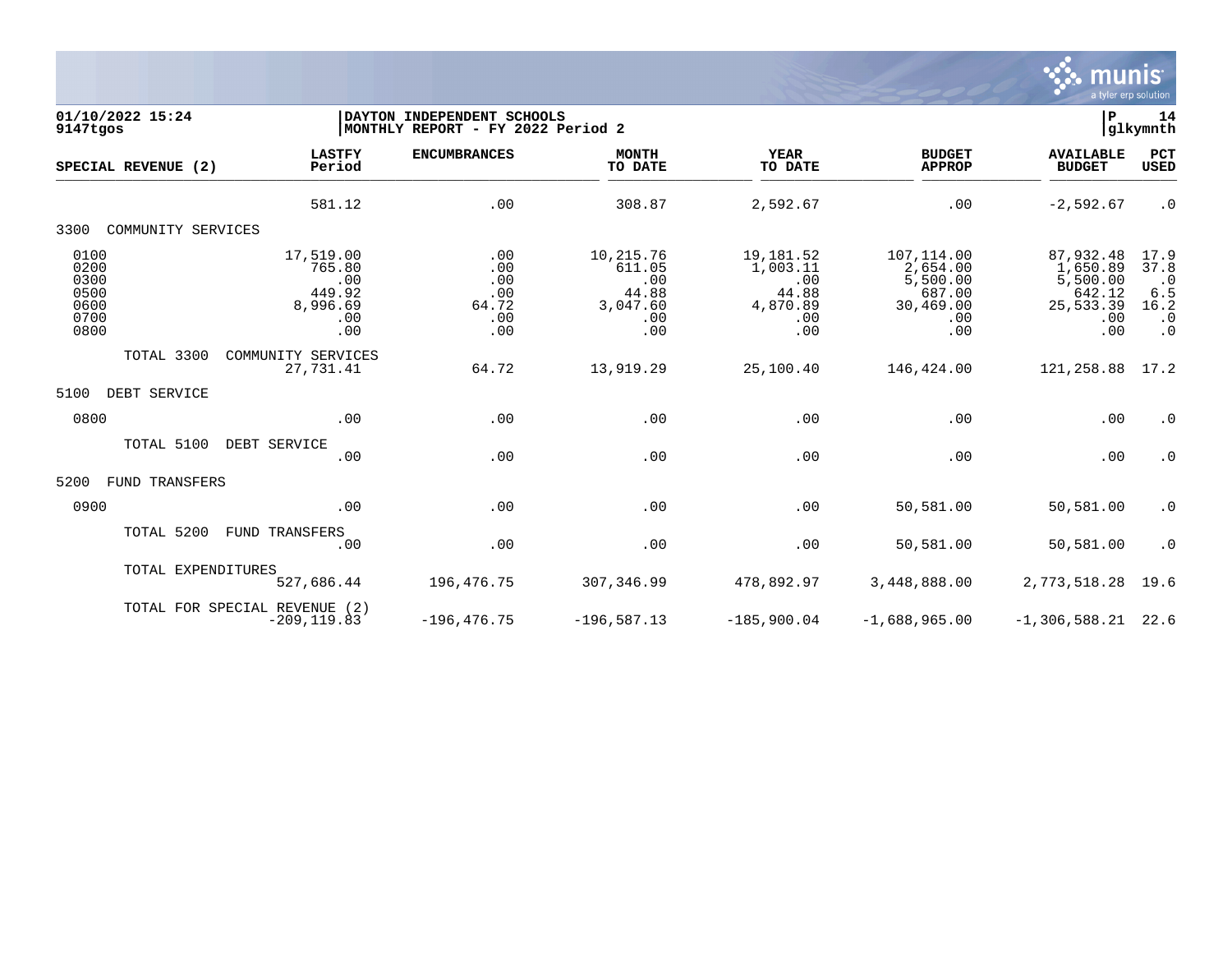|                                                                                                                                    |                                                                          |                                                                 |                                                      |                                                              |                                                        | <b>::: munis</b><br>a tyler erp solution               |                                                                                                      |
|------------------------------------------------------------------------------------------------------------------------------------|--------------------------------------------------------------------------|-----------------------------------------------------------------|------------------------------------------------------|--------------------------------------------------------------|--------------------------------------------------------|--------------------------------------------------------|------------------------------------------------------------------------------------------------------|
| 01/10/2022 15:24<br>9147tgos                                                                                                       |                                                                          | DAYTON INDEPENDENT SCHOOLS<br>MONTHLY REPORT - FY 2022 Period 2 |                                                      |                                                              |                                                        | l P                                                    | 15<br> glkymnth                                                                                      |
| DIST ACTIVITY(SPEC REV ANN) (2Period                                                                                               | <b>LASTFY</b>                                                            | <b>ENCUMBRANCES</b>                                             | <b>MONTH</b><br>TO DATE                              | <b>YEAR</b><br>TO DATE                                       | <b>BUDGET</b><br><b>APPROP</b>                         | <b>AVAILABLE</b><br><b>BUDGET</b>                      | PCT<br><b>USED</b>                                                                                   |
| <b>REVENUES</b>                                                                                                                    |                                                                          |                                                                 |                                                      |                                                              |                                                        |                                                        |                                                                                                      |
| 0999 BEGINNING BALANCE                                                                                                             |                                                                          |                                                                 |                                                      |                                                              |                                                        |                                                        |                                                                                                      |
| TOTAL 0999 BEGINNING BALANCE                                                                                                       | .00                                                                      | .00                                                             | .00                                                  | .00                                                          | 57,287.10                                              | 57,287.10                                              | $\cdot$ 0                                                                                            |
| <b>RECEIPTS</b>                                                                                                                    |                                                                          |                                                                 |                                                      |                                                              |                                                        |                                                        |                                                                                                      |
| REVENUE FROM LOCAL SOURCES                                                                                                         |                                                                          |                                                                 |                                                      |                                                              |                                                        |                                                        |                                                                                                      |
| EARNINGS ON INVESTMENTS                                                                                                            |                                                                          |                                                                 |                                                      |                                                              |                                                        |                                                        |                                                                                                      |
| 1510 INT ON INV                                                                                                                    | .00                                                                      | .00                                                             | .00                                                  | .00                                                          | .00                                                    | .00                                                    | . 0                                                                                                  |
|                                                                                                                                    | TOTAL EARNINGS ON INVESTMENTS<br>$.00 \,$                                | .00                                                             | .00                                                  | .00                                                          | .00                                                    | .00                                                    | $\cdot$ 0                                                                                            |
| STUDENT ACTIVITIES                                                                                                                 |                                                                          |                                                                 |                                                      |                                                              |                                                        |                                                        |                                                                                                      |
| 1720 BKSTORE<br>1740 FEES<br>1740 TXT FEES<br>1750 DONATIONS<br>1750 GRANTS<br>1790 FUNDR-OTH<br>1790 FNDR-NOST<br>1790 PIC PROFIT | 2,807.45<br>.00<br>.00<br>8,500.00<br>.00<br>1,000.00<br>.00<br>1,422.60 | .00<br>.00<br>.00<br>.00<br>.00<br>.00<br>.00<br>.00            | .00<br>.00<br>.00<br>.00<br>.00<br>.00<br>.00<br>.00 | .00<br>30.00<br>.00<br>10,000.00<br>.00<br>.00<br>.00<br>.00 | .00<br>30.00<br>.00<br>.00<br>.00<br>.00<br>.00<br>.00 | .00<br>.00<br>$-10,000.00$<br>.00<br>.00<br>.00<br>.00 | $\cdot$ 0<br>.00 100.0<br>$\cdot$ 0<br>$\cdot$ 0<br>$\cdot$ 0<br>$\cdot$ 0<br>$\cdot$ 0<br>$\cdot$ 0 |
| TOTAL STUDENT ACTIVITIES                                                                                                           | 13,730.05                                                                | .00                                                             | .00                                                  | 10,030.00                                                    | 30.00                                                  | $-10,000.00******$                                     |                                                                                                      |
| OTHER REVENUE FROM LOCAL SOURCES                                                                                                   |                                                                          |                                                                 |                                                      |                                                              |                                                        |                                                        |                                                                                                      |
| 1920 CONTRIBUTE                                                                                                                    | .00                                                                      | .00                                                             | .00                                                  | .00                                                          | .00                                                    | .00                                                    | $\cdot$ 0                                                                                            |
|                                                                                                                                    | TOTAL OTHER REVENUE FROM LOCAL SOURCES<br>.00                            | .00                                                             | .00                                                  | .00                                                          | .00                                                    | .00                                                    | $\cdot$ 0                                                                                            |
|                                                                                                                                    | TOTAL REVENUE FROM LOCAL SOURCES<br>13,730.05                            | .00                                                             | .00                                                  | 10,030.00                                                    | 30.00                                                  | $-10,000.00******$                                     |                                                                                                      |
| OTHER RECEIPTS                                                                                                                     |                                                                          |                                                                 |                                                      |                                                              |                                                        |                                                        |                                                                                                      |
| INTERFUND TRANSFERS                                                                                                                |                                                                          |                                                                 |                                                      |                                                              |                                                        |                                                        |                                                                                                      |
| 5210 FND XFER                                                                                                                      | .00                                                                      | .00                                                             | .00                                                  | .00                                                          | .00                                                    | .00                                                    | $\cdot$ 0                                                                                            |
| TOTAL INTERFUND TRANSFERS                                                                                                          | .00                                                                      | .00                                                             | .00                                                  | .00                                                          | .00                                                    | .00                                                    | . 0                                                                                                  |
| TOTAL OTHER RECEIPTS                                                                                                               |                                                                          |                                                                 |                                                      |                                                              |                                                        |                                                        |                                                                                                      |

 $\mathcal{L}$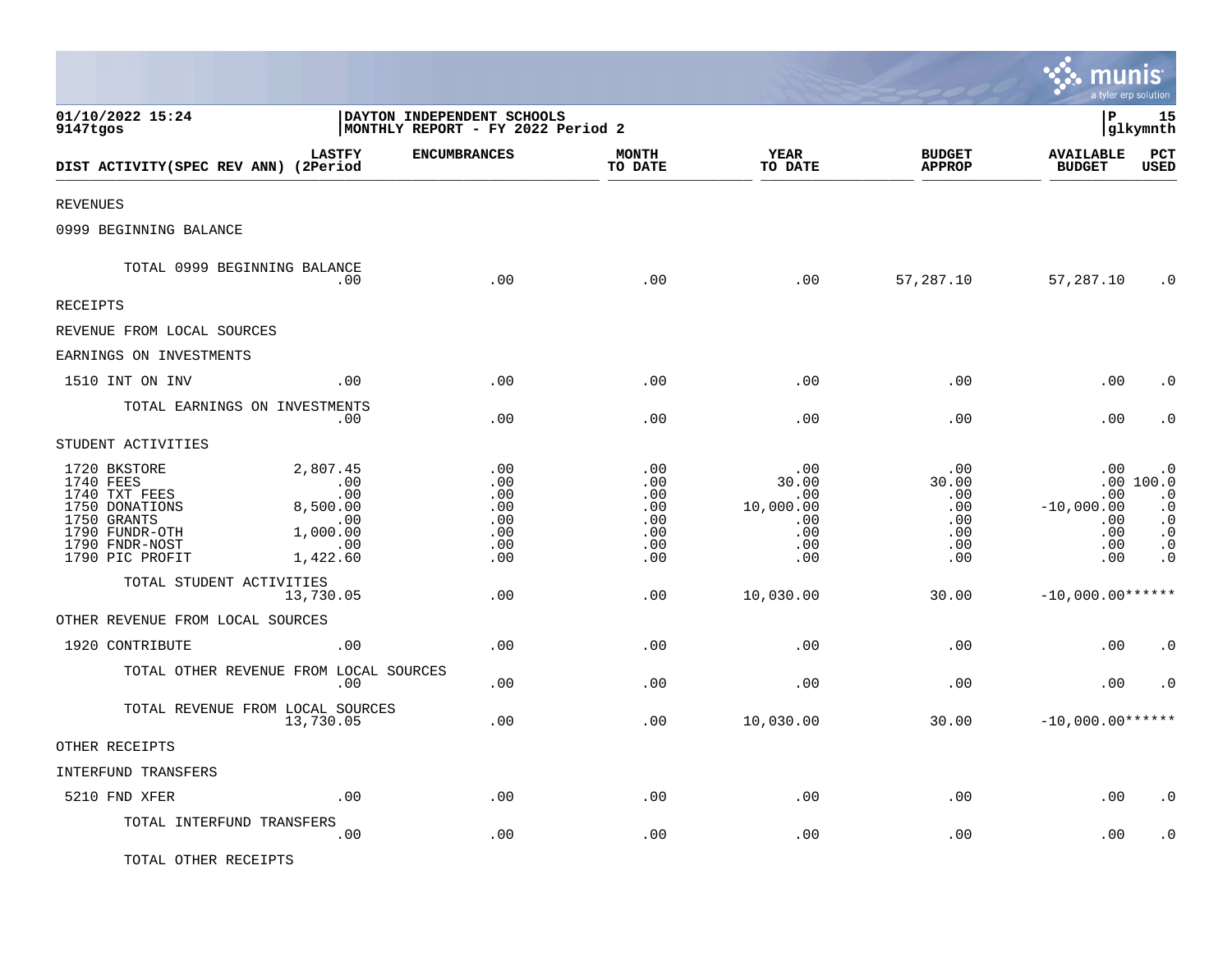

| 01/10/2022 15:24<br>9147tgos |                            | <b>IDAYTON</b><br>INDEPENDENT SCHOOLS<br> MONTHLY REPORT - FY 2022 Period 2 |                         |                 |                                |                                                  |  |
|------------------------------|----------------------------|-----------------------------------------------------------------------------|-------------------------|-----------------|--------------------------------|--------------------------------------------------|--|
| DIST ACTIVITY (SPEC REV ANN) | <b>LASTFY</b><br>(2Period) | <b>ENCUMBRANCES</b>                                                         | <b>MONTH</b><br>TO DATE | YEAR<br>TO DATE | <b>BUDGET</b><br><b>APPROP</b> | PCT<br><b>AVAILABLE</b><br>USED<br><b>BUDGET</b> |  |
|                              | .00                        | .00                                                                         | .00                     | .00             | .00                            | $\cdot$ 0<br>.00                                 |  |
| TOTAL RECEIPTS               | 13,730.05                  | .00                                                                         | .00                     | 10,030.00       | 30.00                          | $-10,000.00******$                               |  |
| TOTAL REVENUE                | 13,730.05                  | .00                                                                         | .00                     | 10,030.00       | 57,317.10                      | 47,287.10 17.5                                   |  |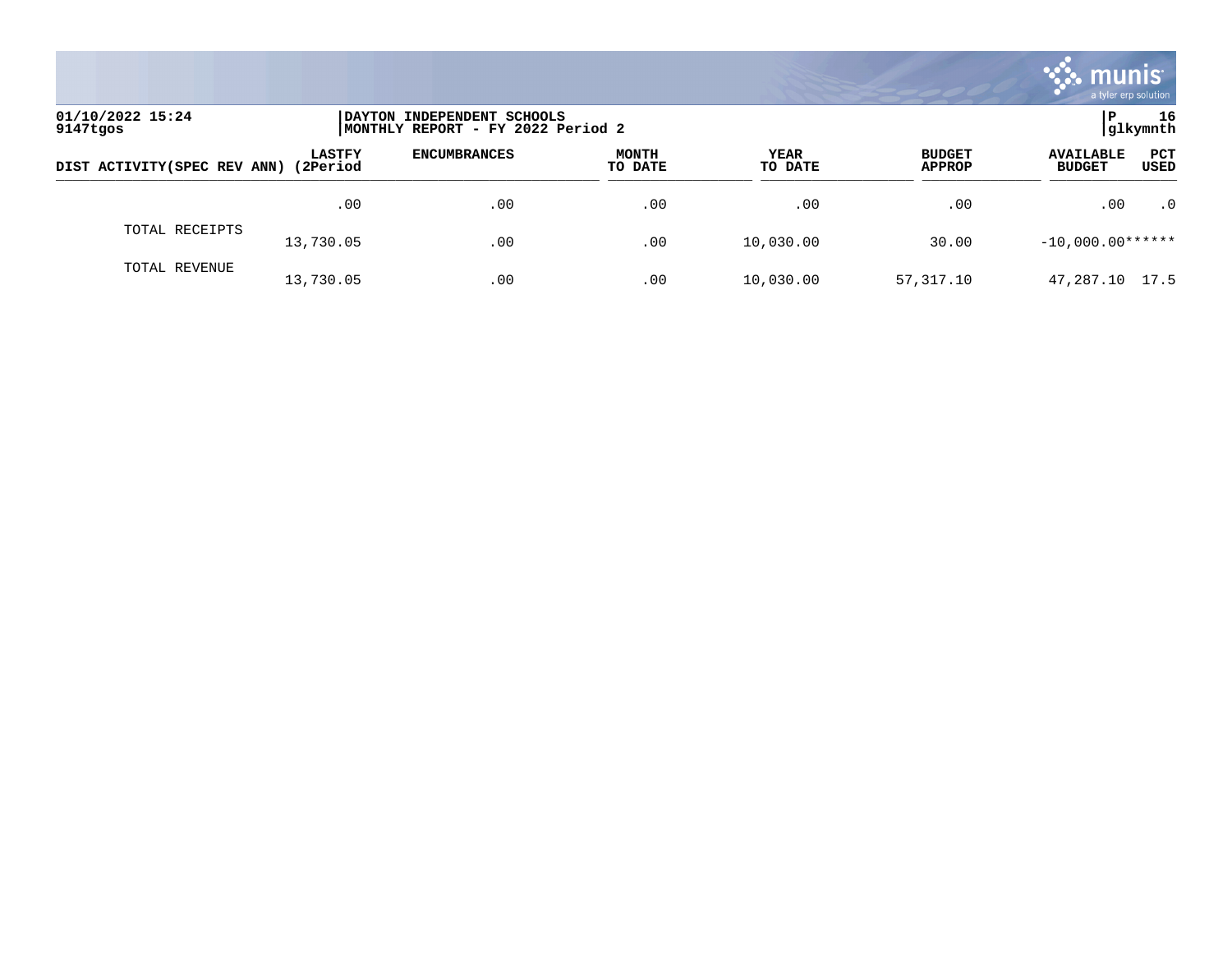

| 01/10/2022 15:24<br>9147tgos         |                        |                                                          | DAYTON INDEPENDENT SCHOOLS<br>MONTHLY REPORT - FY 2022 Period 2 |                                       |                                       |                                             | Þ                                                  | 17<br>glkymnth                                                       |
|--------------------------------------|------------------------|----------------------------------------------------------|-----------------------------------------------------------------|---------------------------------------|---------------------------------------|---------------------------------------------|----------------------------------------------------|----------------------------------------------------------------------|
|                                      |                        | <b>LASTFY</b><br>DIST ACTIVITY(SPEC REV ANN) (2Period    | <b>ENCUMBRANCES</b>                                             | <b>MONTH</b><br>TO DATE               | <b>YEAR</b><br>TO DATE                | <b>BUDGET</b><br><b>APPROP</b>              | <b>AVAILABLE</b><br><b>BUDGET</b>                  | $_{\rm PCT}$<br><b>USED</b>                                          |
| EXPENDITURES                         |                        |                                                          |                                                                 |                                       |                                       |                                             |                                                    |                                                                      |
| 1000                                 | INSTRUCTION            |                                                          |                                                                 |                                       |                                       |                                             |                                                    |                                                                      |
| 0300<br>0500<br>0600<br>0700<br>0800 |                        | .00<br>.00<br>.00<br>.00<br>3,416.50                     | .00<br>.00<br>1,357.50<br>.00<br>.00                            | .00<br>.00<br>187.94<br>.00<br>960.00 | .00<br>.00<br>745.04<br>.00<br>960.00 | .00<br>.00<br>33,466.10<br>19,033.00<br>.00 | .00<br>.00<br>31, 363.56<br>19,033.00<br>$-960.00$ | $\cdot$ 0<br>$\cdot$ 0<br>6.3<br>$\cdot$ 0<br>$\boldsymbol{\cdot}$ 0 |
|                                      | TOTAL 1000             | INSTRUCTION<br>3,416.50                                  | 1,357.50                                                        | 1,147.94                              | 1,705.04                              | 52,499.10                                   | 49,436.56                                          | 5.8                                                                  |
| 2100                                 |                        | STUDENT SUPPORT SERVICES                                 |                                                                 |                                       |                                       |                                             |                                                    |                                                                      |
| 0600                                 |                        | .00                                                      | .00                                                             | .00                                   | .00                                   | 1,098.00                                    | 1,098.00                                           | . 0                                                                  |
|                                      | TOTAL 2100             | STUDENT SUPPORT SERVICES<br>.00                          | .00                                                             | .00                                   | .00                                   | 1,098.00                                    | 1,098.00                                           | $\cdot$ 0                                                            |
| 2200                                 |                        | INSTRUCTIONAL STAFF SUPP SERV                            |                                                                 |                                       |                                       |                                             |                                                    |                                                                      |
| 0600<br>0700                         |                        | .00<br>.00                                               | .00<br>.00                                                      | .00<br>.00                            | .00<br>.00                            | 3,720.00<br>.00                             | 3,720.00<br>.00                                    | $\cdot$ 0<br>$\cdot$ 0                                               |
|                                      | TOTAL 2200             | INSTRUCTIONAL STAFF SUPP SERV<br>.00                     | .00                                                             | .00                                   | .00                                   | 3,720.00                                    | 3,720.00                                           | $\cdot$ 0                                                            |
| 2600                                 |                        | PLANT OPERATIONS AND MAINTENANCE                         |                                                                 |                                       |                                       |                                             |                                                    |                                                                      |
| 0300<br>0400<br>0600<br>0700         |                        | .00<br>.00<br>.00<br>.00                                 | .00<br>.00<br>.00<br>.00                                        | .00<br>.00<br>.00<br>.00              | .00<br>.00<br>.00<br>.00              | .00<br>.00<br>.00<br>.00                    | .00<br>$.00 \,$<br>.00<br>.00                      | $\cdot$ 0<br>$\cdot$ 0<br>$\boldsymbol{\cdot}$ 0<br>$\cdot$ 0        |
|                                      | TOTAL 2600             | PLANT OPERATIONS AND MAINTENANCE<br>.00                  | .00.                                                            | .00                                   | .00                                   | .00                                         | .00                                                | $\cdot$ 0                                                            |
| 2700                                 | STUDENT TRANSPORTATION |                                                          |                                                                 |                                       |                                       |                                             |                                                    |                                                                      |
| 0800                                 |                        | .00                                                      | .00                                                             | .00                                   | .00                                   | .00                                         | .00                                                | $\cdot$ 0                                                            |
|                                      | TOTAL 2700             | STUDENT TRANSPORTATION<br>.00                            | .00                                                             | .00                                   | .00                                   | .00                                         | .00                                                | $\cdot$ 0                                                            |
|                                      | TOTAL EXPENDITURES     | 3,416.50                                                 | 1,357.50                                                        | 1,147.94                              | 1,705.04                              | 57,317.10                                   | 54,254.56                                          | 5.3                                                                  |
|                                      |                        | TOTAL FOR DIST ACTIVITY (SPEC REV ANN) (21)<br>10,313.55 | $-1, 357.50$                                                    | $-1, 147.94$                          | 8,324.96                              | .00                                         | $-6, 967.46$                                       | $\cdot$ 0                                                            |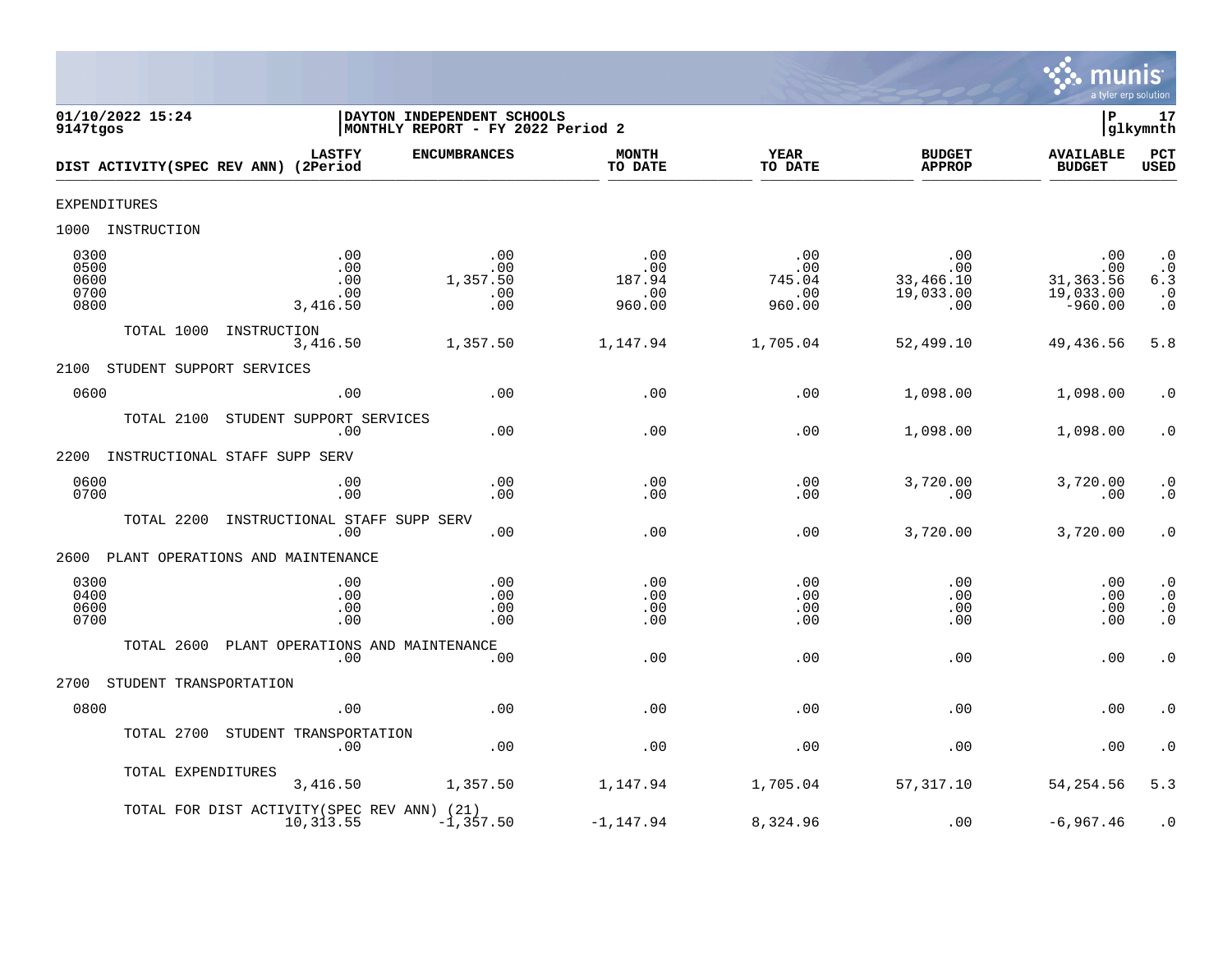|                                                                             |                                 |                                                                  |                                                  |                                                     |                                                  | munis<br>a tyler erp solution                                  |                                              |
|-----------------------------------------------------------------------------|---------------------------------|------------------------------------------------------------------|--------------------------------------------------|-----------------------------------------------------|--------------------------------------------------|----------------------------------------------------------------|----------------------------------------------|
| 01/10/2022 15:24<br>9147tgos                                                |                                 | DAYTON INDEPENDENT SCHOOLS<br> MONTHLY REPORT - FY 2022 Period 2 |                                                  |                                                     |                                                  | l P                                                            | 18<br> glkymnth                              |
| SCHOOL ACTIVITY FDS (25)                                                    | <b>LASTFY</b><br>Period         | <b>ENCUMBRANCES</b>                                              | <b>MONTH</b><br>TO DATE                          | <b>YEAR</b><br>TO DATE                              | <b>BUDGET</b><br><b>APPROP</b>                   | <b>AVAILABLE</b><br><b>BUDGET</b>                              | PCT<br><b>USED</b>                           |
| <b>REVENUES</b>                                                             |                                 |                                                                  |                                                  |                                                     |                                                  |                                                                |                                              |
| 0999 BEGINNING BALANCE                                                      |                                 |                                                                  |                                                  |                                                     |                                                  |                                                                |                                              |
| TOTAL 0999 BEGINNING BALANCE                                                | .00                             | .00                                                              | .00                                              | 141,521.35                                          | 141,958.84                                       | 437.49 99.7                                                    |                                              |
| RECEIPTS                                                                    |                                 |                                                                  |                                                  |                                                     |                                                  |                                                                |                                              |
| REVENUE FROM LOCAL SOURCES                                                  |                                 |                                                                  |                                                  |                                                     |                                                  |                                                                |                                              |
| EARNINGS ON INVESTMENTS                                                     |                                 |                                                                  |                                                  |                                                     |                                                  |                                                                |                                              |
| 1510 INT ON INV                                                             | .00                             | .00                                                              | .00                                              | 3.50                                                | 300.00                                           | 296.50                                                         | 1.2                                          |
| TOTAL EARNINGS ON INVESTMENTS                                               | .00                             | .00                                                              | .00                                              | 3.50                                                | 300.00                                           | 296.50                                                         | 1.2                                          |
| FOOD SERVICE                                                                |                                 |                                                                  |                                                  |                                                     |                                                  |                                                                |                                              |
| 1637 VEND-STAFF                                                             | .00                             | .00                                                              | .00                                              | .00                                                 | .00                                              | .00                                                            | $\cdot$ 0                                    |
| TOTAL FOOD SERVICE                                                          | .00                             | .00                                                              | .00                                              | .00                                                 | .00                                              | .00                                                            | $\cdot$ 0                                    |
| STUDENT ACTIVITIES                                                          |                                 |                                                                  |                                                  |                                                     |                                                  |                                                                |                                              |
| 1710 SAF<br>1730 DUES<br>1740 STUD FEES<br>1750 REV-ENTERP<br>1790 FB-FUNDR | .00<br>.00<br>.00<br>.00<br>.00 | .00<br>.00<br>.00<br>.00<br>.00                                  | 5,307.25<br>120.00<br>4.00<br>400.00<br>9,115.19 | 5,307.25<br>630.00<br>6.00<br>2,466.50<br>29,453.54 | .00<br>.00<br>1,500.00<br>10,000.00<br>97,200.00 | $-5, 307.25$<br>$-630.00$<br>1,494.00<br>7,533.50<br>67,746.46 | $\cdot$ 0<br>$\cdot$ 0<br>.4<br>24.7<br>30.3 |
| TOTAL STUDENT ACTIVITIES                                                    | .00                             | .00                                                              | 14,946.44                                        | 37,863.29                                           | 108,700.00                                       | 70,836.71                                                      | 34.8                                         |
| OTHER REVENUE FROM LOCAL SOURCES                                            |                                 |                                                                  |                                                  |                                                     |                                                  |                                                                |                                              |
| 1920 CONTRIBUTE<br>1990 MISC REV<br>1990 CONCESS                            | .00<br>.00<br>.00               | .00<br>.00<br>.00                                                | 300.00<br>650.00<br>2,811.50                     | 504.22<br>9,457.65<br>2,811.50                      | 19,000.00<br>7,000.00<br>.00                     | 18,495.78<br>$-2,457.65$ 135.1<br>$-2,811.50$                  | 2.7<br>$\cdot$ 0                             |
| TOTAL OTHER REVENUE FROM LOCAL SOURCES                                      | .00                             | .00                                                              | 3,761.50                                         | 12,773.37                                           | 26,000.00                                        | 13,226.63                                                      | 49.1                                         |
| TOTAL REVENUE FROM LOCAL SOURCES                                            | .00                             | .00                                                              | 18,707.94                                        | 50,640.16                                           | 135,000.00                                       | 84, 359.84 37.5                                                |                                              |

**D** 

OTHER RECEIPTS

INTERFUND TRANSFERS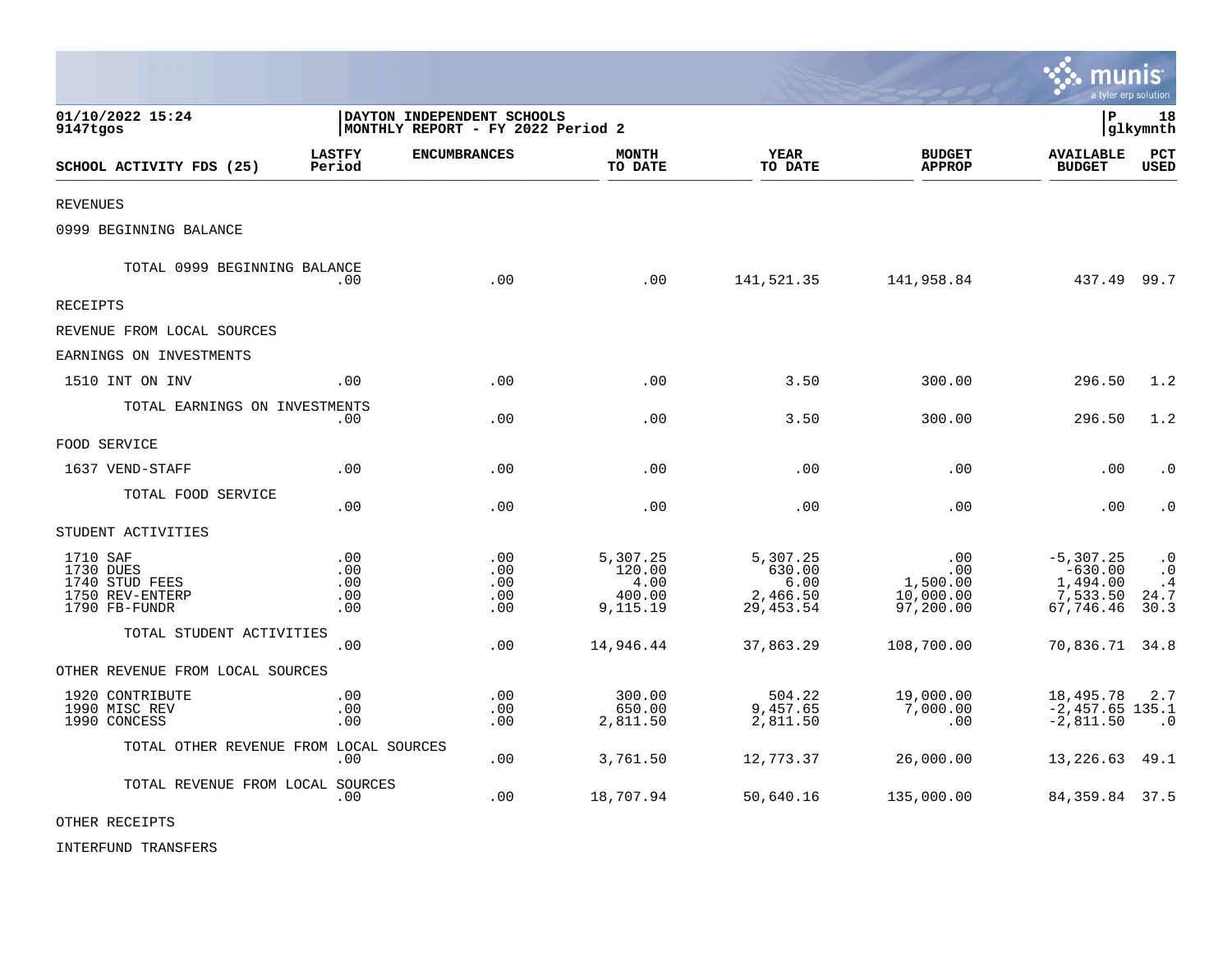

| 01/10/2022 15:24<br>9147tgos | DAYTON INDEPENDENT SCHOOLS<br>MONTHLY REPORT - FY 2022 Period 2 | 19<br>ΙP<br>glkymnth |                         |                        |                                |                                   |             |
|------------------------------|-----------------------------------------------------------------|----------------------|-------------------------|------------------------|--------------------------------|-----------------------------------|-------------|
| SCHOOL ACTIVITY FDS (25)     | <b>LASTFY</b><br>Period                                         | <b>ENCUMBRANCES</b>  | <b>MONTH</b><br>TO DATE | <b>YEAR</b><br>TO DATE | <b>BUDGET</b><br><b>APPROP</b> | <b>AVAILABLE</b><br><b>BUDGET</b> | PCT<br>USED |
| 5210 FND XFER                | .00                                                             | .00                  | .00                     | .00                    | .00                            | .00                               | $\cdot$ 0   |
| TOTAL INTERFUND TRANSFERS    | .00                                                             | .00                  | .00                     | .00                    | .00                            | .00                               | $\cdot$ 0   |
| TOTAL OTHER RECEIPTS         | .00                                                             | .00                  | .00                     | .00                    | .00                            | .00                               | $\cdot$ 0   |
| TOTAL RECEIPTS               | .00                                                             | .00                  | 18,707.94               | 50,640.16              | 135,000.00                     | 84,359.84                         | 37.5        |
| TOTAL REVENUE                | .00                                                             | .00                  | 18,707.94               | 192, 161.51            | 276,958.84                     | 84,797.33                         | 69.4        |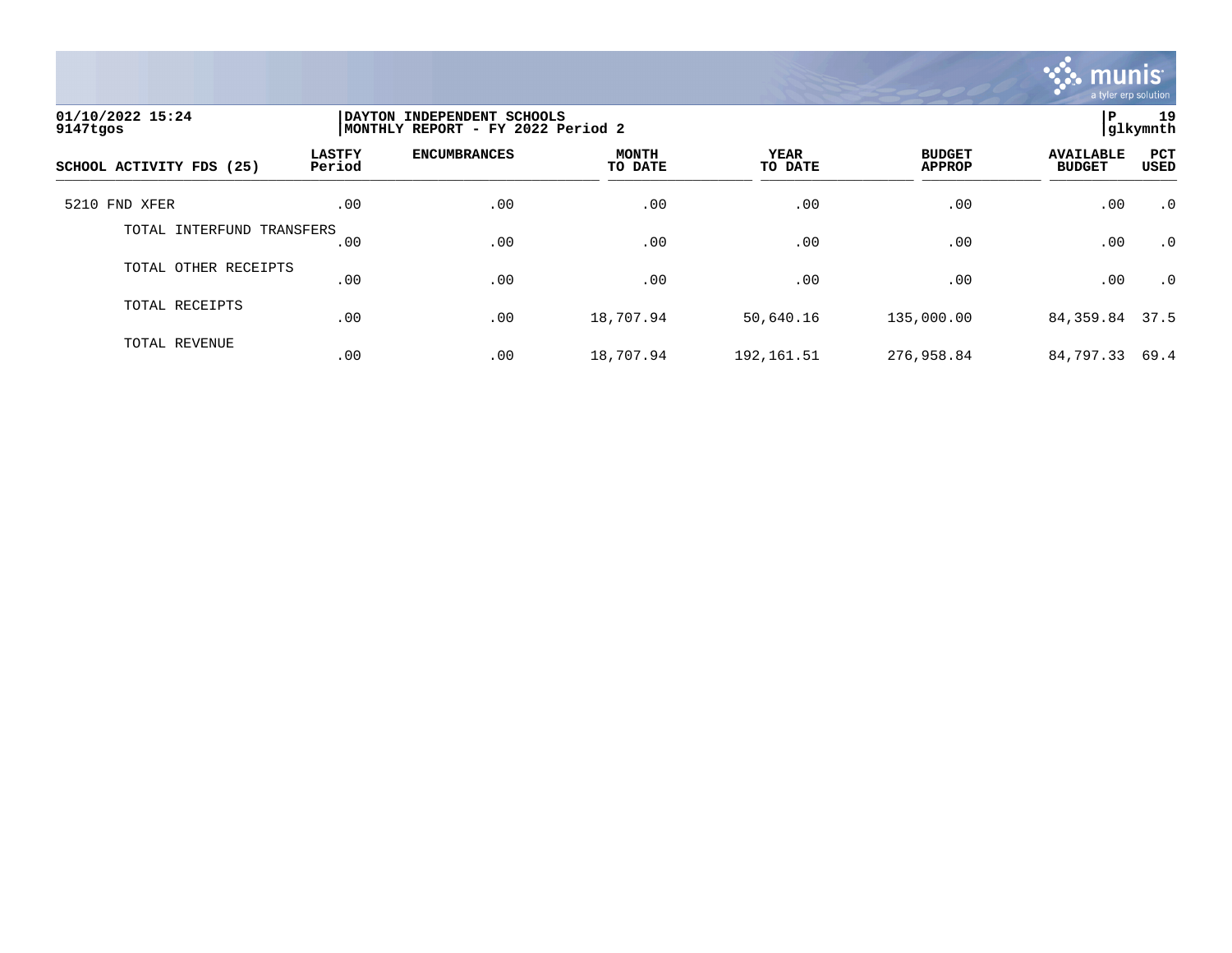

| 01/10/2022 15:24<br>9147tgos |                          |                                           | DAYTON INDEPENDENT SCHOOLS<br> MONTHLY REPORT - FY 2022 Period 2 |                                |                                |                                        | lР                                     | 20<br>glkymnth                              |
|------------------------------|--------------------------|-------------------------------------------|------------------------------------------------------------------|--------------------------------|--------------------------------|----------------------------------------|----------------------------------------|---------------------------------------------|
|                              | SCHOOL ACTIVITY FDS (25) | <b>LASTFY</b><br>Period                   | <b>ENCUMBRANCES</b>                                              | <b>MONTH</b><br>TO DATE        | <b>YEAR</b><br>TO DATE         | <b>BUDGET</b><br><b>APPROP</b>         | <b>AVAILABLE</b><br><b>BUDGET</b>      | PCT<br><b>USED</b>                          |
|                              | EXPENDITURES             |                                           |                                                                  |                                |                                |                                        |                                        |                                             |
| 1000                         | INSTRUCTION              |                                           |                                                                  |                                |                                |                                        |                                        |                                             |
| 0600<br>0800<br>0840<br>0900 |                          | .00<br>.00<br>.00<br>.00                  | 8,581.26<br>.00<br>.00<br>.00                                    | 21,669.84<br>.00<br>.00<br>.00 | 36,302.20<br>.00<br>.00<br>.00 | 173,270.00<br>.00<br>103,688.84<br>.00 | 128,386.54<br>.00<br>103,688.84<br>.00 | 25.9<br>$\cdot$ 0<br>$\cdot$ 0<br>$\cdot$ 0 |
|                              | TOTAL 1000               | INSTRUCTION<br>.00                        | 8,581.26                                                         | 21,669.84                      | 36,302.20                      | 276,958.84                             | 232,075.38                             | 16.2                                        |
| 2200                         |                          | INSTRUCTIONAL STAFF SUPP SERV             |                                                                  |                                |                                |                                        |                                        |                                             |
| 0600                         |                          | .00                                       | .00                                                              | .00                            | .00                            | .00                                    | .00                                    | $\cdot$ 0                                   |
|                              | TOTAL 2200               | INSTRUCTIONAL STAFF SUPP SERV<br>.00      | .00                                                              | .00                            | .00                            | .00                                    | .00                                    | $\cdot$ 0                                   |
| 2700                         | STUDENT TRANSPORTATION   |                                           |                                                                  |                                |                                |                                        |                                        |                                             |
| 0100<br>0200<br>0600         |                          | .00<br>.00<br>.00                         | .00<br>.00<br>.00                                                | .00<br>.00<br>.00              | .00<br>.00<br>.00              | .00<br>.00<br>.00                      | .00<br>.00<br>.00                      | $\cdot$ 0<br>$\cdot$ 0<br>$\ddot{0}$        |
|                              | TOTAL 2700               | STUDENT TRANSPORTATION<br>.00             | .00                                                              | .00                            | .00                            | .00                                    | .00                                    | $\cdot$ 0                                   |
| 3300                         | COMMUNITY SERVICES       |                                           |                                                                  |                                |                                |                                        |                                        |                                             |
| 0600                         |                          | .00                                       | 1,500.00                                                         | 1,000.00                       | 4,157.50                       | .00                                    | $-5,657.50$                            | $\cdot$ 0                                   |
|                              | TOTAL 3300               | COMMUNITY SERVICES<br>.00                 | 1,500.00                                                         | 1,000.00                       | 4,157.50                       | .00                                    | $-5,657.50$                            | $\cdot$ 0                                   |
| 5200                         | FUND TRANSFERS           |                                           |                                                                  |                                |                                |                                        |                                        |                                             |
| 0900                         |                          | .00                                       | .00                                                              | .00                            | .00                            | .00                                    | .00                                    | $\cdot$ 0                                   |
|                              | TOTAL 5200               | <b>FUND TRANSFERS</b><br>.00              | .00                                                              | .00                            | .00                            | .00                                    | .00                                    | $\cdot$ 0                                   |
|                              | TOTAL EXPENDITURES       | .00                                       | 10,081.26                                                        | 22,669.84                      | 40,459.70                      | 276,958.84                             | 226, 417.88                            | 18.3                                        |
|                              |                          | TOTAL FOR SCHOOL ACTIVITY FDS (25)<br>.00 | $-10,081.26$                                                     | $-3,961.90$                    | 151,701.81                     | .00                                    | $-141,620.55$                          | $\cdot$ 0                                   |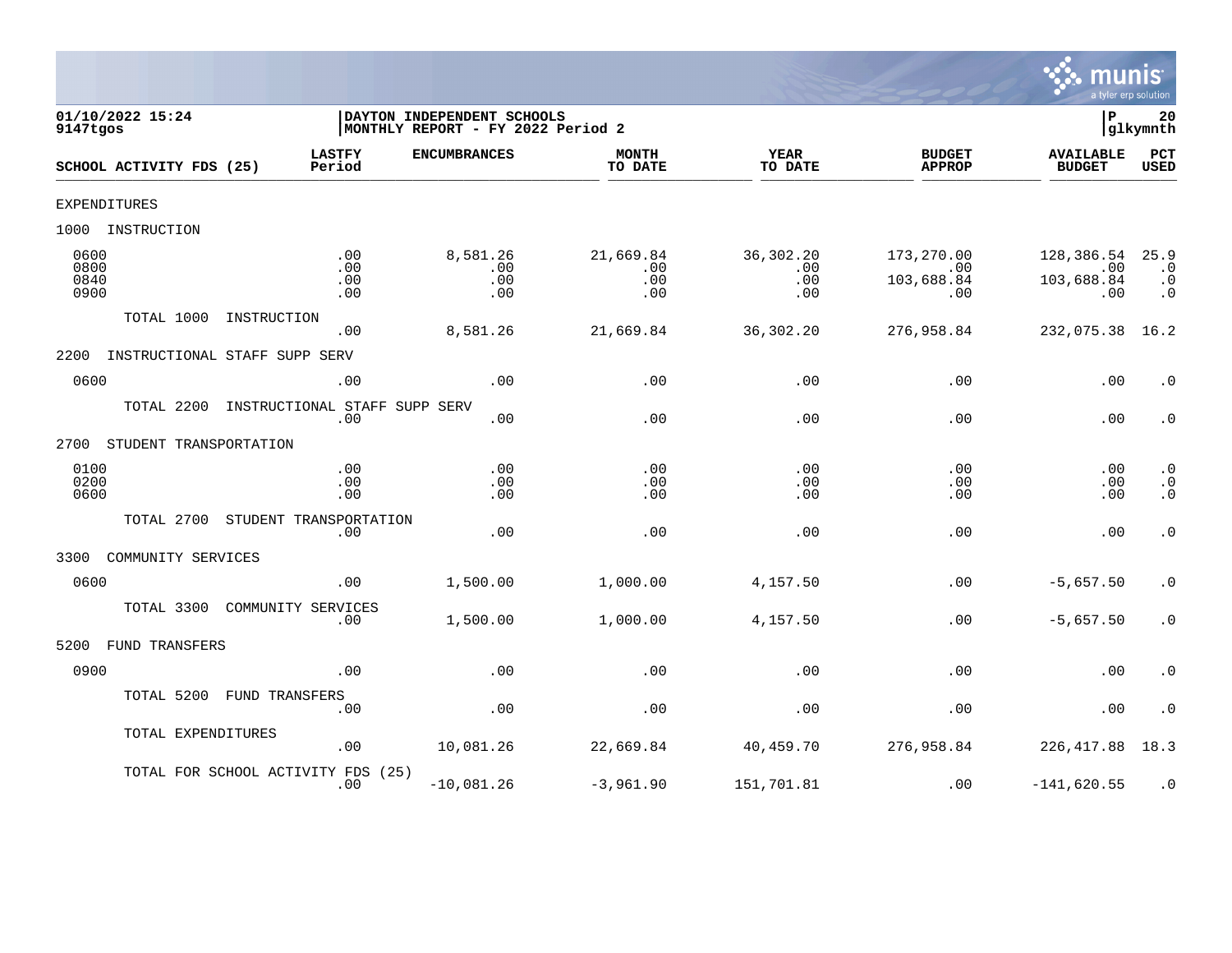|                                  |                                                                 |                     |                         |                        |                                | a tyler erp solution              |                    |
|----------------------------------|-----------------------------------------------------------------|---------------------|-------------------------|------------------------|--------------------------------|-----------------------------------|--------------------|
| 01/10/2022 15:24<br>9147tgos     | DAYTON INDEPENDENT SCHOOLS<br>MONTHLY REPORT - FY 2022 Period 2 |                     |                         |                        |                                | P                                 | 21<br>glkymnth     |
| CAPITAL OUTLAY FUND (310)        | <b>LASTFY</b><br>Period                                         | <b>ENCUMBRANCES</b> | <b>MONTH</b><br>TO DATE | <b>YEAR</b><br>TO DATE | <b>BUDGET</b><br><b>APPROP</b> | <b>AVAILABLE</b><br><b>BUDGET</b> | PCT<br><b>USED</b> |
| <b>REVENUES</b>                  |                                                                 |                     |                         |                        |                                |                                   |                    |
| 0999 BEGINNING BALANCE           |                                                                 |                     |                         |                        |                                |                                   |                    |
| TOTAL 0999 BEGINNING BALANCE     | .00                                                             | .00                 | .00                     | .00                    | .00                            | .00                               | $\cdot$ 0          |
| <b>RECEIPTS</b>                  |                                                                 |                     |                         |                        |                                |                                   |                    |
| REVENUE FROM LOCAL SOURCES       |                                                                 |                     |                         |                        |                                |                                   |                    |
| EARNINGS ON INVESTMENTS          |                                                                 |                     |                         |                        |                                |                                   |                    |
| 1510 INT ON INV                  | .00                                                             | .00                 | .00                     | .00                    | .00                            | .00                               | $\cdot$ 0          |
| TOTAL EARNINGS ON INVESTMENTS    | .00                                                             | .00                 | .00                     | .00                    | .00                            | .00                               | $\cdot$ 0          |
| TOTAL REVENUE FROM LOCAL SOURCES | .00                                                             | .00                 | .00                     | .00                    | .00                            | .00                               | $\cdot$ 0          |
| REVENUE FROM STATE SOURCES       |                                                                 |                     |                         |                        |                                |                                   |                    |
| RESTRICTED                       |                                                                 |                     |                         |                        |                                |                                   |                    |
| 3200 RES STATE                   | 40,258.00                                                       | .00                 | .00                     | 42,397.00              | 84,794.00                      | 42,397.00                         | 50.0               |
| TOTAL RESTRICTED                 | 40,258.00                                                       | .00                 | .00                     | 42,397.00              | 84,794.00                      | 42,397.00                         | 50.0               |
| TOTAL REVENUE FROM STATE SOURCES | 40,258.00                                                       | .00                 | .00                     | 42,397.00              | 84,794.00                      | 42,397.00                         | 50.0               |
| TOTAL RECEIPTS                   | 40,258.00                                                       | .00                 | .00                     | 42,397.00              | 84,794.00                      | 42,397.00                         | 50.0               |
| TOTAL REVENUE                    | 40,258.00                                                       | .00                 | .00                     | 42,397.00              | 84,794.00                      | 42,397.00                         | 50.0               |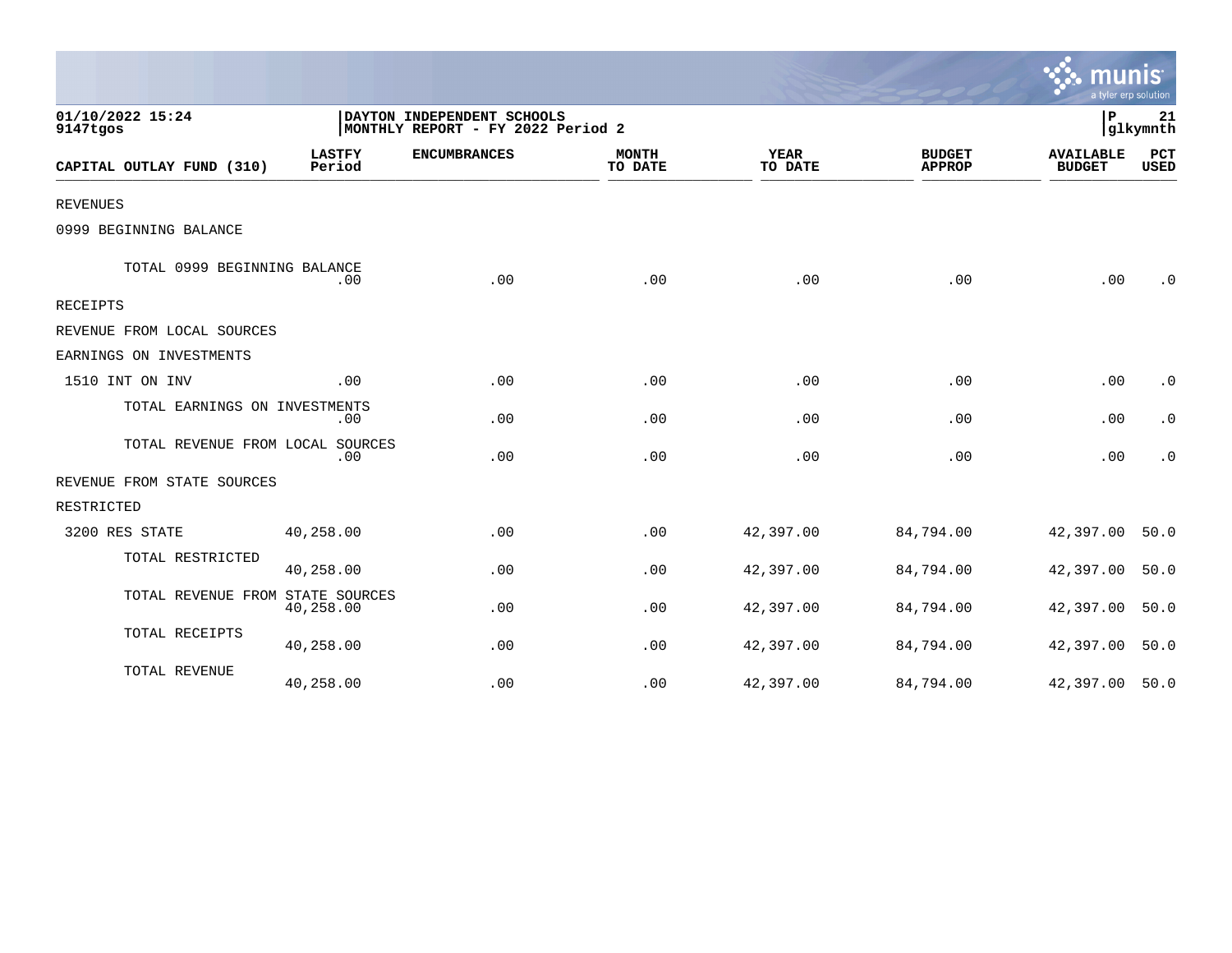

| 01/10/2022 15:24<br>9147tgos             |                                         | DAYTON INDEPENDENT SCHOOLS<br>MONTHLY REPORT - FY 2022 Period 2 |                         | P<br>glkymnth          |                                |                                   |                                     |
|------------------------------------------|-----------------------------------------|-----------------------------------------------------------------|-------------------------|------------------------|--------------------------------|-----------------------------------|-------------------------------------|
| CAPITAL OUTLAY FUND (310)                | <b>LASTFY</b><br>Period                 | <b>ENCUMBRANCES</b>                                             | <b>MONTH</b><br>TO DATE | <b>YEAR</b><br>TO DATE | <b>BUDGET</b><br><b>APPROP</b> | <b>AVAILABLE</b><br><b>BUDGET</b> | PCT<br><b>USED</b>                  |
| EXPENDITURES                             |                                         |                                                                 |                         |                        |                                |                                   |                                     |
| 2600<br>PLANT OPERATIONS AND MAINTENANCE |                                         |                                                                 |                         |                        |                                |                                   |                                     |
| 0300<br>0400<br>0500                     | .00<br>.00<br>.00                       | .00<br>.00<br>.00                                               | .00<br>.00<br>.00       | .00<br>.00<br>.00      | .00<br>84,794.00<br>.00        | .00<br>84,794.00<br>.00           | $\cdot$ 0<br>$\cdot$ 0<br>$\cdot$ 0 |
| TOTAL 2600                               | PLANT OPERATIONS AND MAINTENANCE<br>.00 | .00                                                             | .00                     | .00                    | 84,794.00                      | 84,794.00                         | $\cdot$ 0                           |
| DEBT SERVICE<br>5100                     |                                         |                                                                 |                         |                        |                                |                                   |                                     |
| 0800                                     | .00                                     | .00                                                             | .00                     | .00                    | .00                            | .00                               | $\cdot$ 0                           |
| TOTAL 5100                               | DEBT SERVICE<br>.00                     | .00                                                             | .00                     | .00                    | .00                            | .00                               | $\cdot$ 0                           |
| FUND TRANSFERS<br>5200                   |                                         |                                                                 |                         |                        |                                |                                   |                                     |
| 0900                                     | .00                                     | .00                                                             | .00                     | .00                    | .00                            | .00                               | $\cdot$ 0                           |
| TOTAL 5200                               | <b>FUND TRANSFERS</b><br>.00            | .00                                                             | .00                     | .00                    | .00                            | .00                               | $\cdot$ 0                           |
| TOTAL EXPENDITURES                       | .00                                     | .00                                                             | .00                     | .00                    | 84,794.00                      | 84,794.00                         | $\cdot$ 0                           |
| TOTAL FOR CAPITAL OUTLAY FUND            | 40,258.00                               | (310)<br>.00                                                    | .00                     | 42,397.00              | .00                            | $-42, 397.00$                     | $\cdot$ 0                           |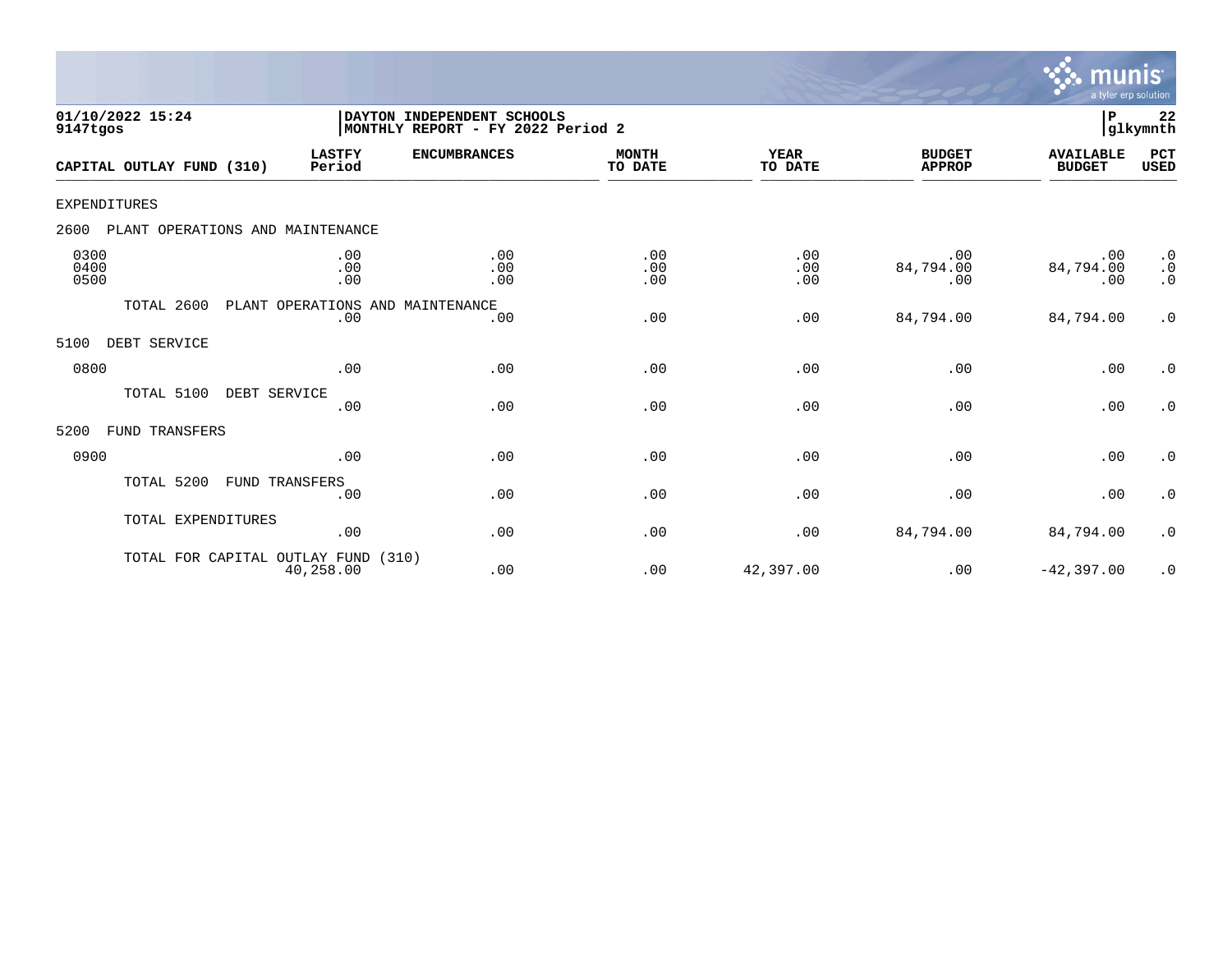|                                      |                |                                                                 |                         |                        |                                | $\sim$ munis<br>a tyler erp solution |                    |
|--------------------------------------|----------------|-----------------------------------------------------------------|-------------------------|------------------------|--------------------------------|--------------------------------------|--------------------|
| 01/10/2022 15:24<br>9147tgos         |                | DAYTON INDEPENDENT SCHOOLS<br>MONTHLY REPORT - FY 2022 Period 2 |                         |                        |                                | $\mathbf{P}$                         | 23<br>glkymnth     |
| BUILDING FUND (5 CENT LEVY) (3Period | <b>LASTFY</b>  | <b>ENCUMBRANCES</b>                                             | <b>MONTH</b><br>TO DATE | <b>YEAR</b><br>TO DATE | <b>BUDGET</b><br><b>APPROP</b> | <b>AVAILABLE</b><br><b>BUDGET</b>    | PCT<br><b>USED</b> |
| <b>REVENUES</b>                      |                |                                                                 |                         |                        |                                |                                      |                    |
| 0999 BEGINNING BALANCE               |                |                                                                 |                         |                        |                                |                                      |                    |
| TOTAL 0999 BEGINNING BALANCE         | .00            | .00                                                             | .00                     | .00                    | .00                            | .00                                  | .0                 |
| <b>RECEIPTS</b>                      |                |                                                                 |                         |                        |                                |                                      |                    |
| REVENUE FROM LOCAL SOURCES           |                |                                                                 |                         |                        |                                |                                      |                    |
| AD VALOREM TAXES                     |                |                                                                 |                         |                        |                                |                                      |                    |
| 1111 GRP TAX                         | .00            | .00                                                             | .00                     | .00                    | 385,560.00                     | 385,560.00                           | $\cdot$ 0          |
| TOTAL AD VALOREM TAXES               | .00            | .00                                                             | .00                     | .00                    | 385,560.00                     | 385,560.00                           | $\cdot$ 0          |
| TOTAL REVENUE FROM LOCAL             | SOURCES<br>.00 | .00                                                             | .00                     | .00                    | 385,560.00                     | 385,560.00                           | $\cdot$ 0          |
| REVENUE FROM STATE SOURCES           |                |                                                                 |                         |                        |                                |                                      |                    |
| RESTRICTED                           |                |                                                                 |                         |                        |                                |                                      |                    |
| 3200 RES STATE                       | 122,689.00     | .00                                                             | .00                     | 130,178.00             | 259,834.00                     | 129,656.00                           | 50.1               |
| TOTAL RESTRICTED                     | 122,689.00     | .00                                                             | .00                     | 130,178.00             | 259,834.00                     | 129,656.00                           | 50.1               |
| TOTAL REVENUE FROM STATE SOURCES     | 122,689.00     | .00                                                             | .00                     | 130,178.00             | 259,834.00                     | 129,656.00                           | 50.1               |
| TOTAL RECEIPTS                       | 122,689.00     | .00                                                             | .00                     | 130,178.00             | 645,394.00                     | 515,216.00                           | 20.2               |
| TOTAL REVENUE                        | 122,689.00     | .00                                                             | .00                     | 130,178.00             | 645, 394.00                    | 515,216.00                           | 20.2               |

 $\sim$   $\sim$   $\sim$   $\sim$   $\sim$   $\sim$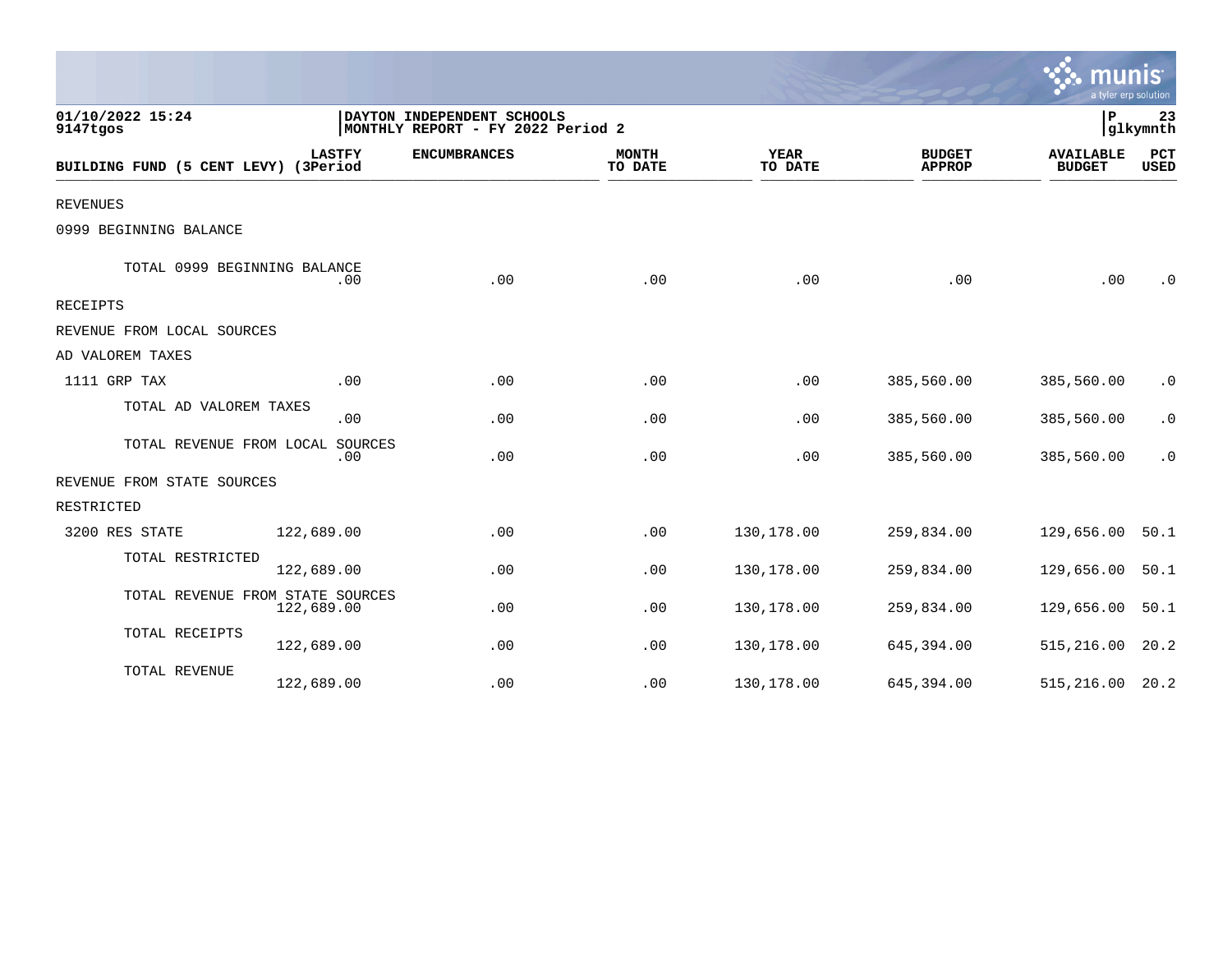

| 01/10/2022 15:24<br>9147tgos          | DAYTON INDEPENDENT SCHOOLS<br>MONTHLY REPORT - FY 2022 Period 2 |                   |                         |                   |                                | ${\bf P}$                         | 24<br>glkymnth                                                  |
|---------------------------------------|-----------------------------------------------------------------|-------------------|-------------------------|-------------------|--------------------------------|-----------------------------------|-----------------------------------------------------------------|
| BUILDING FUND (5 CENT LEVY) (3Period  | <b>LASTFY</b><br><b>ENCUMBRANCES</b>                            |                   | <b>MONTH</b><br>TO DATE | YEAR<br>TO DATE   | <b>BUDGET</b><br><b>APPROP</b> | <b>AVAILABLE</b><br><b>BUDGET</b> | PCT<br><b>USED</b>                                              |
| <b>EXPENDITURES</b>                   |                                                                 |                   |                         |                   |                                |                                   |                                                                 |
| LAND IMPROVEMENTS<br>4200             |                                                                 |                   |                         |                   |                                |                                   |                                                                 |
| 0400<br>0800                          | .00<br>.00                                                      | .00<br>.00        | .00<br>.00              | .00<br>.00        | 287, 431.00<br>.00             | 287,431.00<br>.00                 | $\cdot$ 0<br>$\cdot$ 0                                          |
| TOTAL 4200<br>LAND IMPROVEMENTS       | .00                                                             | .00               | .00                     | .00               | 287, 431.00                    | 287,431.00                        | $\cdot$ 0                                                       |
| 5100<br>DEBT SERVICE                  |                                                                 |                   |                         |                   |                                |                                   |                                                                 |
| 0300<br>0800<br>0840                  | .00<br>.00<br>.00                                               | .00<br>.00<br>.00 | .00<br>.00<br>.00       | .00<br>.00<br>.00 | .00<br>.00<br>.00              | .00<br>.00<br>.00                 | $\begin{smallmatrix} 0.1 \\ 0.1 \end{smallmatrix}$<br>$\cdot$ 0 |
| TOTAL 5100<br>DEBT SERVICE            |                                                                 |                   |                         |                   |                                |                                   |                                                                 |
|                                       | .00                                                             | .00               | .00                     | .00               | .00                            | .00                               | $\cdot$ 0                                                       |
| 5200<br><b>FUND TRANSFERS</b>         |                                                                 |                   |                         |                   |                                |                                   |                                                                 |
| 0900                                  | .00                                                             | .00               | .00                     | .00               | 357,963.00                     | 357,963.00                        | $\cdot$ 0                                                       |
| TOTAL 5200<br>FUND TRANSFERS          | .00                                                             | .00               | .00                     | .00               | 357,963.00                     | 357,963.00                        | $\cdot$ 0                                                       |
| TOTAL EXPENDITURES                    | .00                                                             | .00               | .00                     | .00               | 645,394.00                     | 645,394.00                        | $\cdot$ 0                                                       |
| TOTAL FOR BUILDING FUND<br>122,689.00 | (5 CENT LEVY)<br>(320)                                          | .00               | .00                     | 130,178.00        | .00                            | $-130, 178.00$                    | $\cdot$ 0                                                       |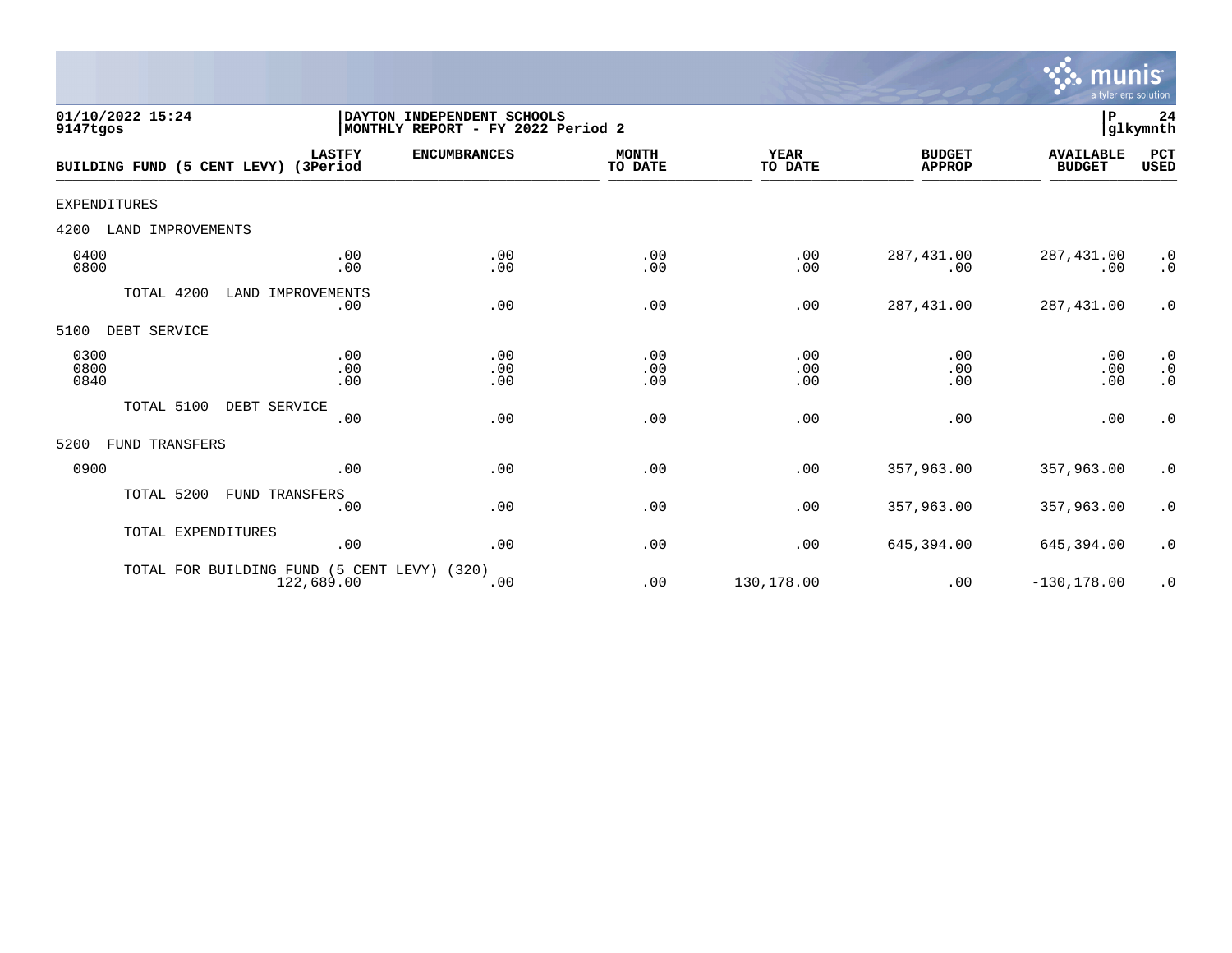|                                        |                         |                                                                 |                         |                 |                                | munis'<br>a tyler erp solution    |                        |
|----------------------------------------|-------------------------|-----------------------------------------------------------------|-------------------------|-----------------|--------------------------------|-----------------------------------|------------------------|
| 01/10/2022 15:24<br>9147tgos           |                         | DAYTON INDEPENDENT SCHOOLS<br>MONTHLY REPORT - FY 2022 Period 2 |                         |                 |                                | ∣P                                | 25<br> glkymnth        |
| CONSTRUCTION FUND (360)                | <b>LASTFY</b><br>Period | <b>ENCUMBRANCES</b>                                             | <b>MONTH</b><br>TO DATE | YEAR<br>TO DATE | <b>BUDGET</b><br><b>APPROP</b> | <b>AVAILABLE</b><br><b>BUDGET</b> | PCT<br>USED            |
| <b>REVENUES</b>                        |                         |                                                                 |                         |                 |                                |                                   |                        |
| 0999 BEGINNING BALANCE                 |                         |                                                                 |                         |                 |                                |                                   |                        |
| TOTAL 0999 BEGINNING BALANCE           | .00                     | .00                                                             | .00                     | .00             | .00                            | .00                               | . 0                    |
| RECEIPTS                               |                         |                                                                 |                         |                 |                                |                                   |                        |
| REVENUE FROM LOCAL SOURCES             |                         |                                                                 |                         |                 |                                |                                   |                        |
| EARNINGS ON INVESTMENTS                |                         |                                                                 |                         |                 |                                |                                   |                        |
| 1510 INT ON INV                        | .00                     | .00                                                             | .00                     | .00             | .00                            | .00                               | $\cdot$ 0              |
| TOTAL EARNINGS ON INVESTMENTS          | .00                     | .00                                                             | .00                     | .00             | .00                            | .00                               | $\cdot$ 0              |
| OTHER REVENUE FROM LOCAL SOURCES       |                         |                                                                 |                         |                 |                                |                                   |                        |
| 1990 MISC REV                          | .00                     | .00                                                             | .00                     | .00             | .00                            | .00                               | . 0                    |
| TOTAL OTHER REVENUE FROM LOCAL SOURCES | .00                     | .00                                                             | .00                     | .00             | .00                            | .00                               | $\cdot$ 0              |
| TOTAL REVENUE FROM LOCAL SOURCES       | .00                     | .00                                                             | .00                     | .00             | .00                            | .00                               | $\cdot$ 0              |
| OTHER RECEIPTS                         |                         |                                                                 |                         |                 |                                |                                   |                        |
| BOND ISSUANCE                          |                         |                                                                 |                         |                 |                                |                                   |                        |
| 5110 BOND PRIN                         | .00                     | .00                                                             | .00                     | .00             | .00                            | .00                               | $\cdot$ 0              |
| TOTAL BOND ISSUANCE                    | .00                     | .00                                                             | .00                     | .00             | .00                            | .00                               | $\cdot$ 0              |
| <b>INTERFUND TRANSFERS</b>             |                         |                                                                 |                         |                 |                                |                                   |                        |
| 5210 FND XFER                          | .00                     | .00                                                             | .00                     | 109,595.11      | .00                            | $-109, 595.11$                    | $\cdot$ 0              |
| TOTAL INTERFUND TRANSFERS              | .00                     | .00                                                             | .00                     | 109,595.11      | .00                            | $-109, 595.11$                    | $\cdot$ 0              |
| TOTAL OTHER RECEIPTS                   | .00                     | .00                                                             | .00                     | 109,595.11      | .00                            | $-109, 595.11$                    | $\boldsymbol{\cdot}$ 0 |
| TOTAL RECEIPTS                         | .00                     | .00                                                             | .00                     | 109,595.11      | .00                            | $-109, 595.11$                    | $\cdot$ 0              |
| TOTAL REVENUE                          | .00                     | .00                                                             | .00                     | 109,595.11      | .00                            | $-109, 595.11$                    | $\cdot$ 0              |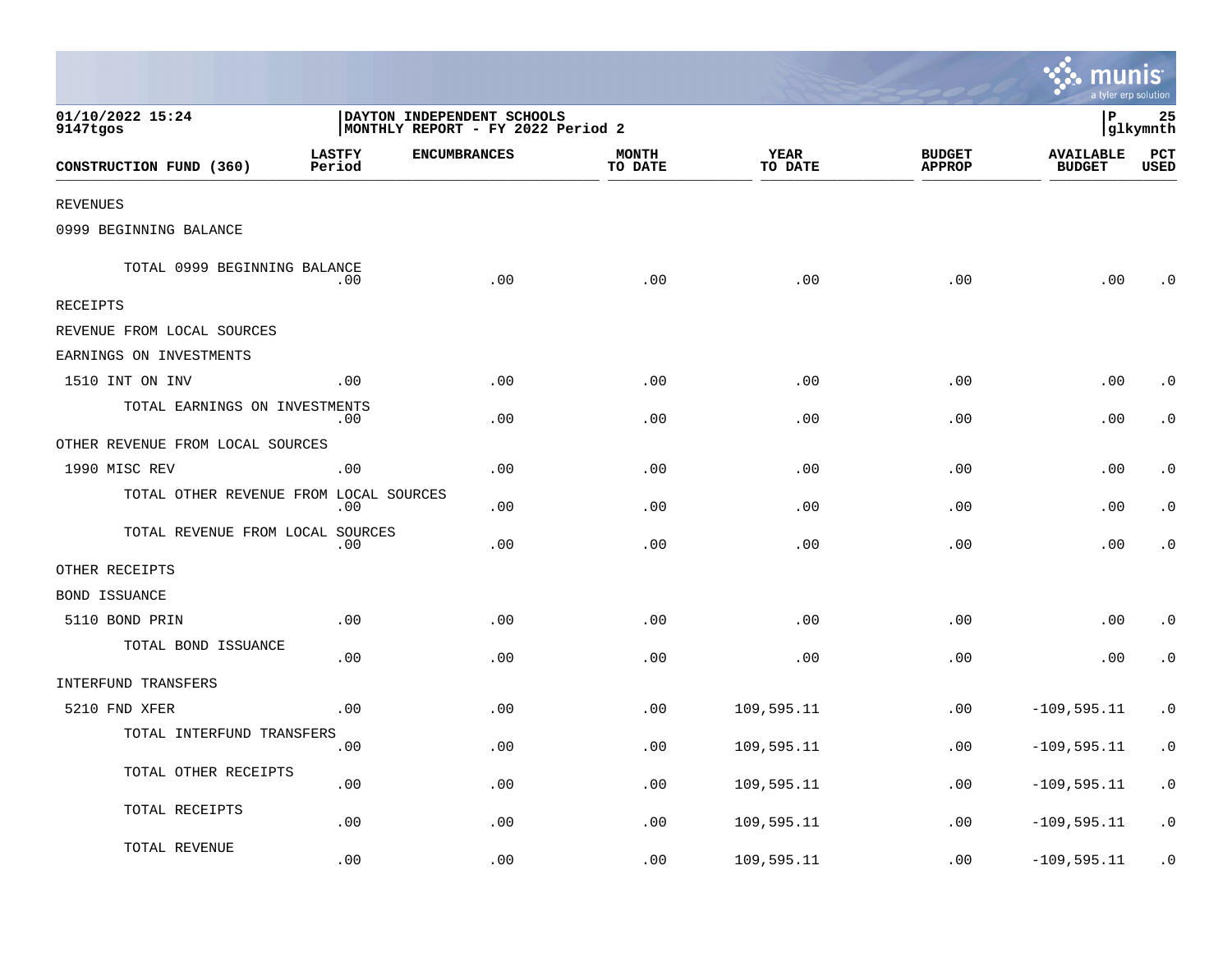|                                              |                                        |                                                                 |                                             |                                                   |                                        | <u>munis</u><br>a tyler erp solution                      |                                                                            |
|----------------------------------------------|----------------------------------------|-----------------------------------------------------------------|---------------------------------------------|---------------------------------------------------|----------------------------------------|-----------------------------------------------------------|----------------------------------------------------------------------------|
| 01/10/2022 15:24<br>9147tgos                 |                                        | DAYTON INDEPENDENT SCHOOLS<br>MONTHLY REPORT - FY 2022 Period 2 |                                             |                                                   |                                        | P<br>26<br> glkymnth                                      |                                                                            |
| CONSTRUCTION FUND (360)                      | <b>LASTFY</b><br>Period                | <b>ENCUMBRANCES</b>                                             | <b>MONTH</b><br>TO DATE                     | <b>YEAR</b><br>TO DATE                            | <b>BUDGET</b><br><b>APPROP</b>         | <b>AVAILABLE</b><br><b>BUDGET</b>                         | PCT<br><b>USED</b>                                                         |
| EXPENDITURES                                 |                                        |                                                                 |                                             |                                                   |                                        |                                                           |                                                                            |
| LAND/SITE ACQUISITIONS<br>4100               |                                        |                                                                 |                                             |                                                   |                                        |                                                           |                                                                            |
| 0700                                         | .00                                    | .00                                                             | .00                                         | 109,595.11                                        | .00                                    | $-109, 595.11$                                            | $\cdot$ 0                                                                  |
| TOTAL 4100 LAND/SITE ACOUISITIONS            | .00                                    | .00                                                             | .00                                         | 109,595.11                                        | .00                                    | $-109, 595.11$                                            | $\cdot$ 0                                                                  |
| 4700<br>BUILDING IMPROVEMENTS                |                                        |                                                                 |                                             |                                                   |                                        |                                                           |                                                                            |
| 0300<br>0400<br>0500<br>0700<br>0800<br>0840 | .00<br>.00<br>.00<br>.00<br>.00<br>.00 | .00<br>.00<br>.00<br>.00<br>.00<br>.00                          | 1,196.67<br>.00<br>.00<br>.00<br>.00<br>.00 | 1,196.67<br>42,420.00<br>.00<br>.00<br>.00<br>.00 | .00<br>.00<br>.00<br>.00<br>.00<br>.00 | $-1, 196.67$<br>$-42, 420.00$<br>.00<br>.00<br>.00<br>.00 | $\cdot$ 0<br>$\cdot$ 0<br>$\cdot$ 0<br>$\cdot$ 0<br>$\cdot$ 0<br>$\cdot$ 0 |
| TOTAL 4700                                   | BUILDING IMPROVEMENTS<br>.00           | .00                                                             | 1,196.67                                    | 43,616.67                                         | .00                                    | $-43,616.67$                                              | $\cdot$ 0                                                                  |
| 5200<br><b>FUND TRANSFERS</b>                |                                        |                                                                 |                                             |                                                   |                                        |                                                           |                                                                            |
| 0900                                         | .00                                    | .00                                                             | .00                                         | .00                                               | .00                                    | .00                                                       | $\cdot$ 0                                                                  |
| TOTAL 5200<br><b>FUND TRANSFERS</b>          | .00                                    | .00                                                             | .00                                         | .00                                               | .00                                    | .00                                                       | $\cdot$ 0                                                                  |
| TOTAL EXPENDITURES                           | .00                                    | .00                                                             | 1,196.67                                    | 153, 211.78                                       | .00                                    | $-153, 211.78$                                            | $\cdot$ 0                                                                  |
| TOTAL FOR CONSTRUCTION FUND (360)            |                                        |                                                                 |                                             |                                                   |                                        |                                                           |                                                                            |

.00 .00 -1,196.67 -43,616.67 .00 43,616.67 .0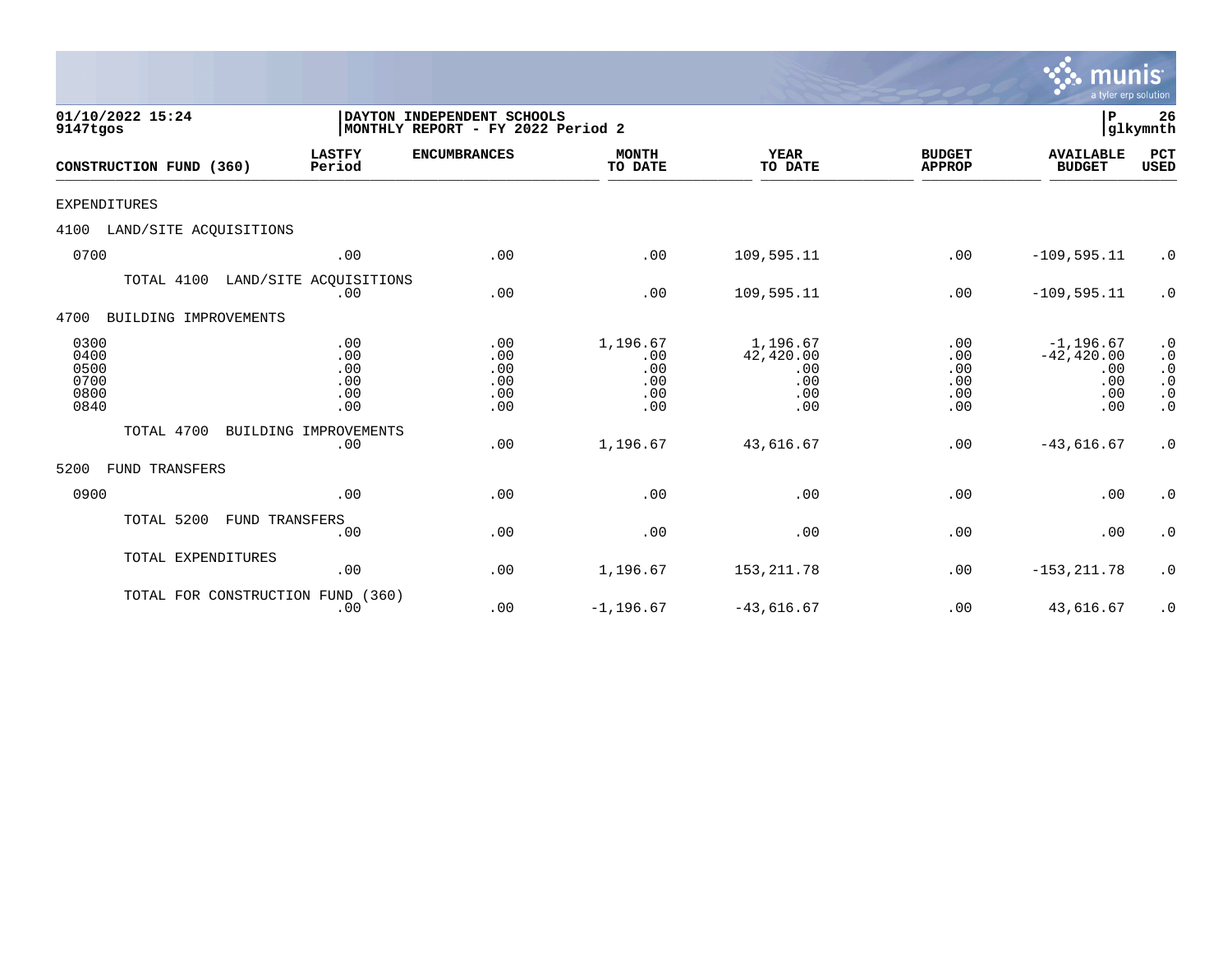|                                  |                         |                                                                 |                         |                        |                                | $\mathcal{C}$ munis<br>a tyler erp solution |                        |
|----------------------------------|-------------------------|-----------------------------------------------------------------|-------------------------|------------------------|--------------------------------|---------------------------------------------|------------------------|
| 01/10/2022 15:24<br>9147tgos     |                         | DAYTON INDEPENDENT SCHOOLS<br>MONTHLY REPORT - FY 2022 Period 2 |                         |                        |                                | İР                                          | 27<br>glkymnth         |
| DEBT SERVICE FUND (400)          | <b>LASTFY</b><br>Period | <b>ENCUMBRANCES</b>                                             | <b>MONTH</b><br>TO DATE | <b>YEAR</b><br>TO DATE | <b>BUDGET</b><br><b>APPROP</b> | <b>AVAILABLE</b><br><b>BUDGET</b>           | PCT<br>USED            |
| <b>REVENUES</b>                  |                         |                                                                 |                         |                        |                                |                                             |                        |
| <b>RECEIPTS</b>                  |                         |                                                                 |                         |                        |                                |                                             |                        |
| REVENUE FROM STATE SOURCES       |                         |                                                                 |                         |                        |                                |                                             |                        |
| RESTRICTED                       |                         |                                                                 |                         |                        |                                |                                             |                        |
| 3200 RES STATE                   | .00                     | .00                                                             | .00                     | .00                    | .00                            | .00                                         | $\cdot$ 0              |
| TOTAL RESTRICTED                 | .00                     | .00                                                             | .00                     | .00                    | .00                            | .00                                         | $\boldsymbol{\cdot}$ 0 |
| REVENUE ON BEHALF PAYMENTS       |                         |                                                                 |                         |                        |                                |                                             |                        |
| 3900 ON BEHALF                   | .00.                    | .00                                                             | .00                     | .00                    | .00                            | .00                                         | $\cdot$ 0              |
| TOTAL REVENUE ON BEHALF PAYMENTS | $.00 \,$                | .00                                                             | .00                     | .00                    | .00                            | .00                                         | $\boldsymbol{\cdot}$ 0 |
| TOTAL REVENUE FROM STATE SOURCES | .00                     | .00                                                             | .00                     | .00                    | .00                            | .00                                         | $\boldsymbol{\cdot}$ 0 |
| OTHER RECEIPTS                   |                         |                                                                 |                         |                        |                                |                                             |                        |
| BOND ISSUANCE                    |                         |                                                                 |                         |                        |                                |                                             |                        |
| 5110 BOND PRIN<br>5120 BOND DISC | .00<br>.00              | .00<br>.00                                                      | .00<br>.00              | .00<br>.00             | .00<br>.00                     | .00<br>.00                                  | $\cdot$ 0<br>$\cdot$ 0 |
| TOTAL BOND ISSUANCE              | .00                     | .00                                                             | .00                     | .00                    | .00                            | .00                                         | $\cdot$ 0              |
| <b>INTERFUND TRANSFERS</b>       |                         |                                                                 |                         |                        |                                |                                             |                        |
| 5210 FND XFER                    | .00                     | .00                                                             | .00                     | .00                    | 416,913.00                     | 416,913.00                                  | $\cdot$ 0              |
| TOTAL INTERFUND TRANSFERS        | .00                     | .00                                                             | .00                     | .00                    | 416,913.00                     | 416,913.00                                  | $\boldsymbol{\cdot}$ 0 |
| TOTAL OTHER RECEIPTS             | .00                     | .00                                                             | .00                     | .00                    | 416,913.00                     | 416,913.00                                  | $\boldsymbol{\cdot}$ 0 |
| TOTAL RECEIPTS                   | .00                     | .00                                                             | .00                     | .00                    | 416,913.00                     | 416,913.00                                  | $\boldsymbol{\cdot}$ 0 |
| TOTAL REVENUE                    | .00                     | .00                                                             | .00                     | .00                    | 416,913.00                     | 416,913.00                                  | $\cdot$ 0              |

the contract of the contract of the contract of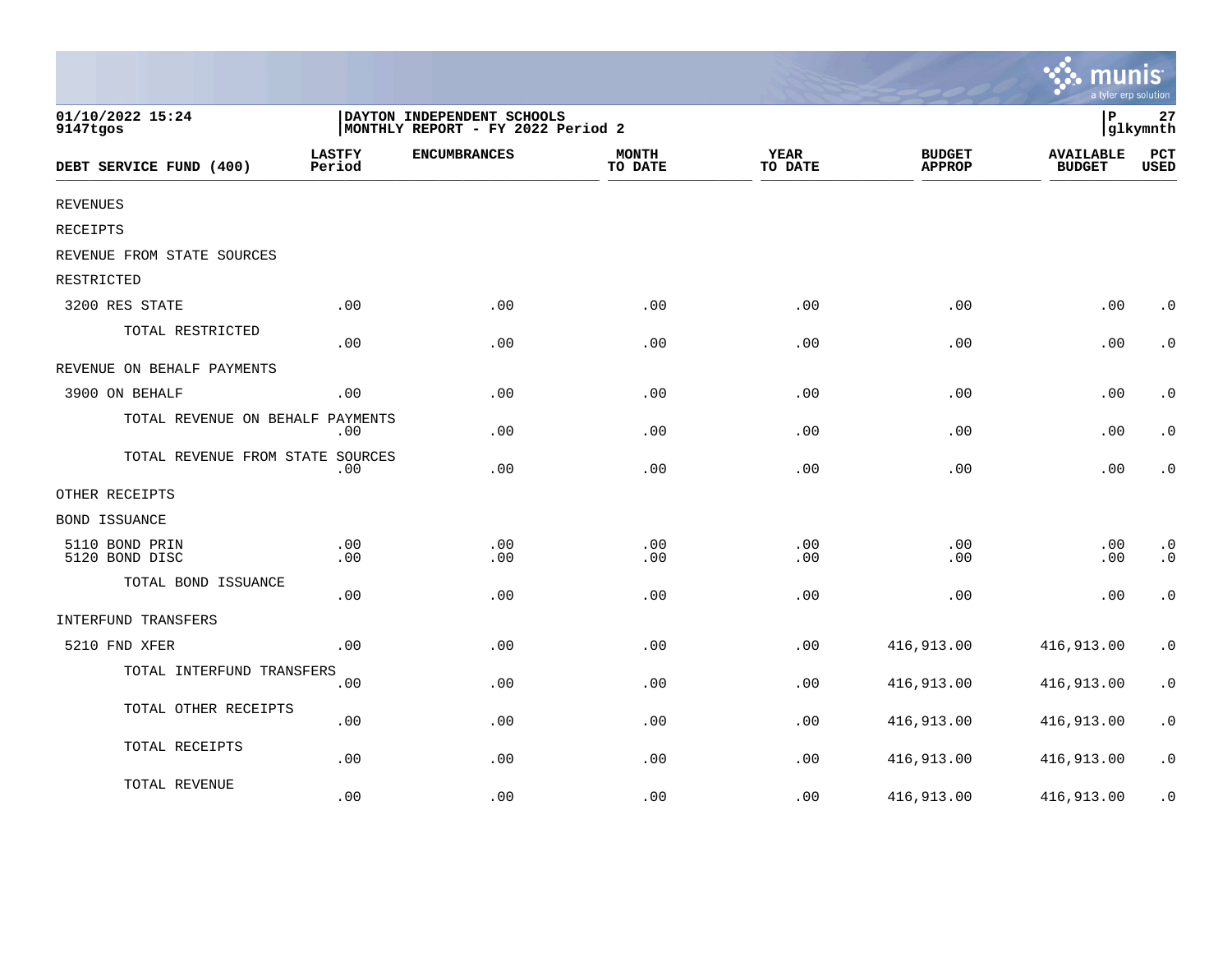

| 9147tgos     | 01/10/2022 15:24                  | DAYTON INDEPENDENT SCHOOLS<br>MONTHLY REPORT - FY 2022 Period 2 | l P                 | 28<br>glkymnth          |                  |                                |                                   |                  |
|--------------|-----------------------------------|-----------------------------------------------------------------|---------------------|-------------------------|------------------|--------------------------------|-----------------------------------|------------------|
|              | DEBT SERVICE FUND (400)           | <b>LASTFY</b><br>Period                                         | <b>ENCUMBRANCES</b> | <b>MONTH</b><br>TO DATE | YEAR<br>TO DATE  | <b>BUDGET</b><br><b>APPROP</b> | <b>AVAILABLE</b><br><b>BUDGET</b> | PCT<br>USED      |
| EXPENDITURES |                                   |                                                                 |                     |                         |                  |                                |                                   |                  |
| 5100         | DEBT SERVICE                      |                                                                 |                     |                         |                  |                                |                                   |                  |
| 0800<br>0900 |                                   | 13,036.45<br>.00                                                | .00<br>.00          | .00<br>.00              | 11,657.39<br>.00 | 416,913.00<br>.00              | 405, 255.61<br>.00                | 2.8<br>$\cdot$ 0 |
|              | TOTAL 5100                        | DEBT SERVICE<br>13,036.45                                       | .00                 | .00                     | 11,657.39        | 416,913.00                     | 405, 255.61                       | 2.8              |
|              | TOTAL EXPENDITURES                | 13,036.45                                                       | .00                 | .00                     | 11,657.39        | 416,913.00                     | 405, 255.61                       | 2.8              |
|              | TOTAL FOR DEBT SERVICE FUND (400) | $-13,036.45$                                                    | .00                 | .00                     | $-11,657.39$     | .00                            | 11,657.39                         | $\cdot$ 0        |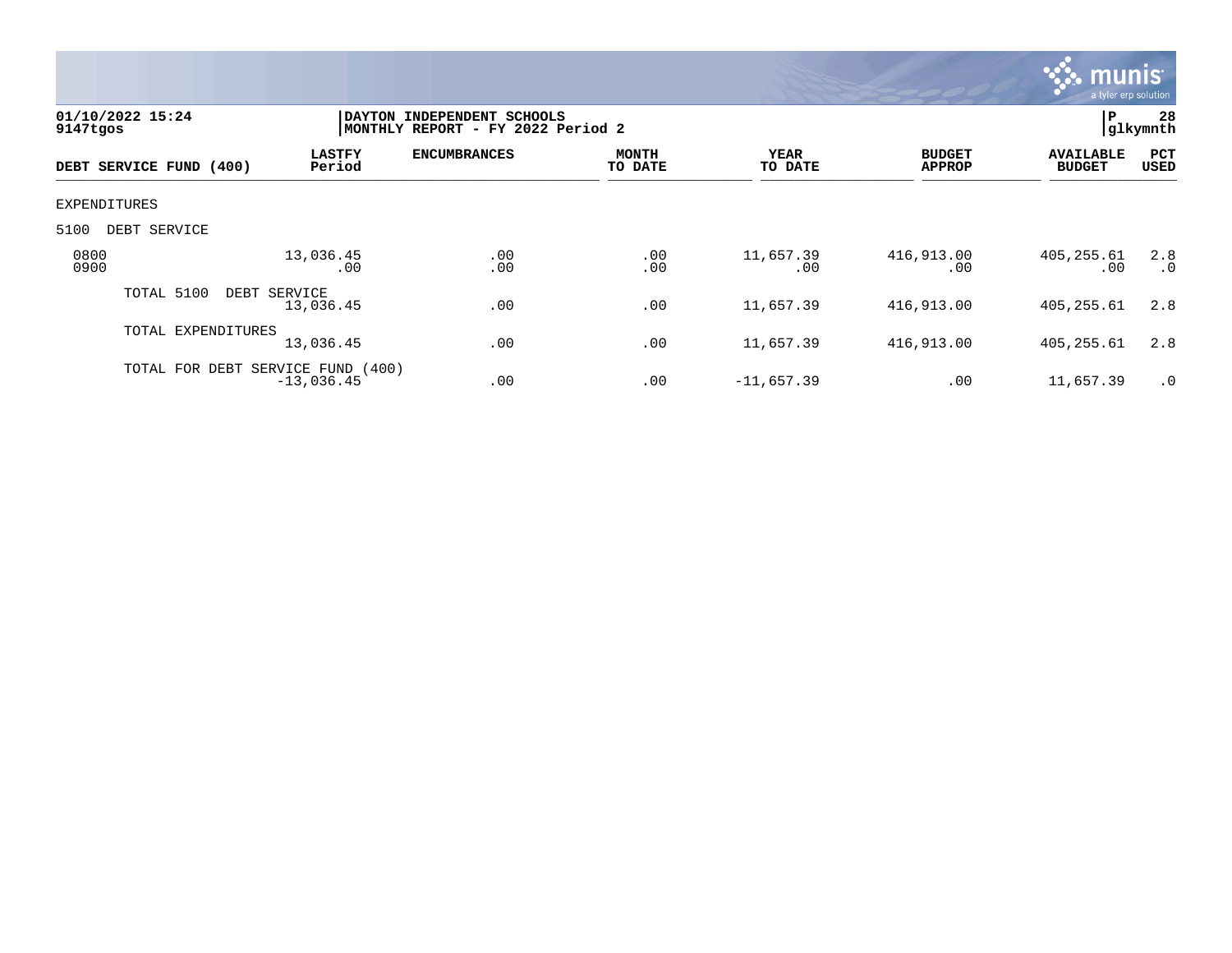|                                                                                                                                 |                                                |                                                                 |                                                  |                                                    |                                                       | munis<br>a tyler erp solution                               |                                                                                  |
|---------------------------------------------------------------------------------------------------------------------------------|------------------------------------------------|-----------------------------------------------------------------|--------------------------------------------------|----------------------------------------------------|-------------------------------------------------------|-------------------------------------------------------------|----------------------------------------------------------------------------------|
| 01/10/2022 15:24<br>9147tgos                                                                                                    |                                                | DAYTON INDEPENDENT SCHOOLS<br>MONTHLY REPORT - FY 2022 Period 2 |                                                  |                                                    |                                                       | l P                                                         | 29<br>glkymnth                                                                   |
| FOOD SERVICE FUND (51)                                                                                                          | <b>LASTFY</b><br>Period                        | <b>ENCUMBRANCES</b>                                             | <b>MONTH</b><br>TO DATE                          | YEAR<br>TO DATE                                    | <b>BUDGET</b><br><b>APPROP</b>                        | <b>AVAILABLE</b><br><b>BUDGET</b>                           | $_{\rm PCT}$<br><b>USED</b>                                                      |
| REVENUES                                                                                                                        |                                                |                                                                 |                                                  |                                                    |                                                       |                                                             |                                                                                  |
| 0999 BEGINNING BALANCE                                                                                                          |                                                |                                                                 |                                                  |                                                    |                                                       |                                                             |                                                                                  |
| TOTAL 0999 BEGINNING BALANCE                                                                                                    | .00                                            | .00                                                             | .00                                              | .00                                                | 582,154.30                                            | 582,154.30                                                  | $\cdot$ 0                                                                        |
| RECEIPTS                                                                                                                        |                                                |                                                                 |                                                  |                                                    |                                                       |                                                             |                                                                                  |
| REVENUE FROM LOCAL SOURCES                                                                                                      |                                                |                                                                 |                                                  |                                                    |                                                       |                                                             |                                                                                  |
| EARNINGS ON INVESTMENTS                                                                                                         |                                                |                                                                 |                                                  |                                                    |                                                       |                                                             |                                                                                  |
| 1510 INT ON INV                                                                                                                 | .00                                            | .00                                                             | 131.41                                           | 131.41                                             | 1,500.00                                              | 1,368.59                                                    | 8.8                                                                              |
| TOTAL EARNINGS ON INVESTMENTS                                                                                                   | .00                                            | .00                                                             | 131.41                                           | 131.41                                             | 1,500.00                                              | 1,368.59                                                    | 8.8                                                                              |
| FOOD SERVICE                                                                                                                    |                                                |                                                                 |                                                  |                                                    |                                                       |                                                             |                                                                                  |
| 1611 REIMB LNCH<br>1612 REIMB BRKF<br>1613 REIMB MILK<br>1624 NO-RMB ALA<br>1629 OTHER FOOD<br>1631 CATERING<br>1650 SUMMER FOO | .00<br>.00<br>.00<br>1.50<br>.00<br>.00<br>.00 | .00<br>.00<br>.00<br>.00<br>.00<br>.00<br>.00                   | .00<br>.00<br>.00<br>.00<br>104.30<br>.00<br>.00 | .00<br>.00<br>.00<br>19.75<br>104.30<br>.00<br>.00 | .00<br>.00<br>.00<br>5,000.00<br>.00<br>100.00<br>.00 | .00<br>.00<br>.00<br>4,980.25<br>$-104.30$<br>100.00<br>.00 | $\cdot$ 0<br>$\cdot$ 0<br>$\cdot$ 0<br>.4<br>$\cdot$ 0<br>$\cdot$ 0<br>$\cdot$ 0 |
| TOTAL FOOD SERVICE                                                                                                              | 1.50                                           | .00                                                             | 104.30                                           | 124.05                                             | 5,100.00                                              | 4,975.95                                                    | 2.4                                                                              |
| OTHER REVENUE FROM LOCAL SOURCES                                                                                                |                                                |                                                                 |                                                  |                                                    |                                                       |                                                             |                                                                                  |
| 1920 CONTRIBUTE<br>1990 MISC REV<br>1993 REBATES                                                                                | .00<br>.00<br>$-377.90$                        | .00<br>.00<br>.00                                               | .00<br>.00<br>237.56                             | 2,000.00<br>.00<br>237.56                          | .00<br>.00<br>.00                                     | $-2,000.00$<br>.00<br>$-237.56$                             | $\cdot$ 0<br>$\cdot$ 0<br>$\cdot$ 0                                              |
| TOTAL OTHER REVENUE FROM LOCAL SOURCES                                                                                          | $-377.90$                                      | .00                                                             | 237.56                                           | 2,237.56                                           | .00                                                   | $-2, 237.56$                                                | $\cdot$ 0                                                                        |
| TOTAL REVENUE FROM LOCAL SOURCES                                                                                                | $-376.40$                                      | .00                                                             | 473.27                                           | 2,493.02                                           | 6,600.00                                              | 4,106.98 37.8                                               |                                                                                  |
| REVENUE FROM STATE SOURCES                                                                                                      |                                                |                                                                 |                                                  |                                                    |                                                       |                                                             |                                                                                  |
| RESTRICTED                                                                                                                      |                                                |                                                                 |                                                  |                                                    |                                                       |                                                             |                                                                                  |
| 3200 RES STATE                                                                                                                  | .00                                            | .00                                                             | .00                                              | .00                                                | 5,100.00                                              | 5,100.00                                                    | $\cdot$ 0                                                                        |
| TOTAL RESTRICTED                                                                                                                | .00                                            | .00                                                             | .00                                              | .00                                                | 5,100.00                                              | 5,100.00                                                    | . 0                                                                              |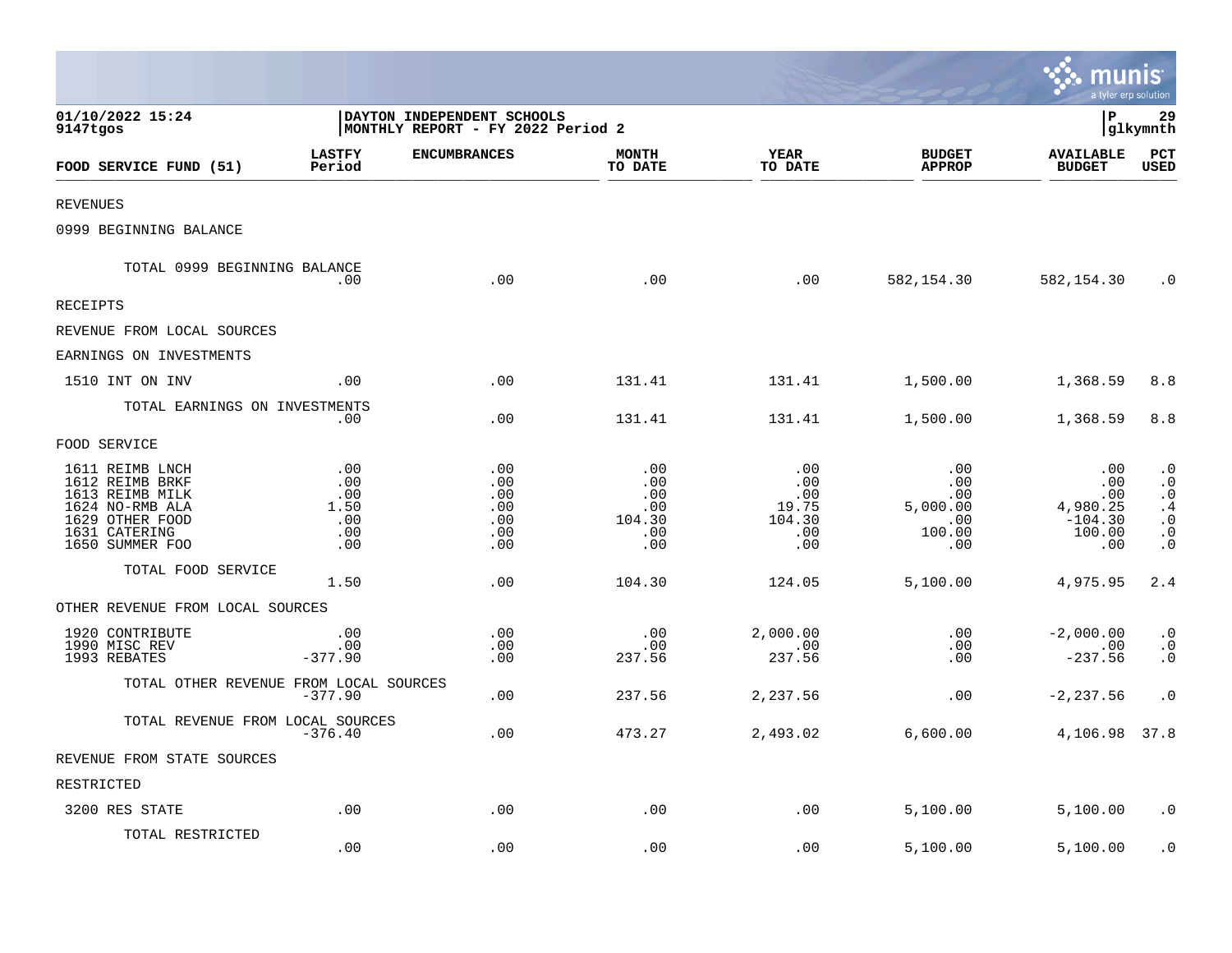

| 01/10/2022 15:24<br>9147tgos                   |                         | DAYTON INDEPENDENT SCHOOLS<br>MONTHLY REPORT - FY 2022 Period 2 |                         |                        |                                | l P                               | 30<br> glkymnth        |
|------------------------------------------------|-------------------------|-----------------------------------------------------------------|-------------------------|------------------------|--------------------------------|-----------------------------------|------------------------|
| FOOD SERVICE FUND (51)                         | <b>LASTFY</b><br>Period | <b>ENCUMBRANCES</b>                                             | <b>MONTH</b><br>TO DATE | <b>YEAR</b><br>TO DATE | <b>BUDGET</b><br><b>APPROP</b> | <b>AVAILABLE</b><br><b>BUDGET</b> | PCT<br><b>USED</b>     |
| REVENUE ON BEHALF PAYMENTS                     |                         |                                                                 |                         |                        |                                |                                   |                        |
| 3900 ON BEHALF                                 | .00                     | .00                                                             | .00                     | .00                    | 79,000.00                      | 79,000.00                         | $\cdot$ 0              |
| TOTAL REVENUE ON BEHALF PAYMENTS               | $.00 \,$                | .00                                                             | .00                     | .00                    | 79,000.00                      | 79,000.00                         | $\cdot$ 0              |
| TOTAL REVENUE FROM STATE SOURCES               | $.00 \,$                | .00                                                             | .00                     | .00                    | 84,100.00                      | 84,100.00                         | $\cdot$ 0              |
| REVENUE FROM FEDERAL SOURCES                   |                         |                                                                 |                         |                        |                                |                                   |                        |
| RESTRICTED THROUGH THE STATE                   |                         |                                                                 |                         |                        |                                |                                   |                        |
| 4500 CACFP-FD51                                | 45,866.48               | .00                                                             | 85,586.13               | 85,586.13              | 769,640.00                     | 684,053.87 11.1                   |                        |
| TOTAL RESTRICTED THROUGH THE STATE             | 45,866.48               | .00                                                             | 85,586.13               | 85,586.13              | 769,640.00                     | 684,053.87 11.1                   |                        |
| CHILD NUTRITION PROGRAM DONATED COMMODIT       |                         |                                                                 |                         |                        |                                |                                   |                        |
| 4950 CHD NT DC                                 | .00                     | .00                                                             | .00                     | .00                    | .00                            | .00                               | $\cdot$ 0              |
| TOTAL CHILD NUTRITION PROGRAM DONATED COMMODIT | .00                     | .00                                                             | .00                     | .00                    | .00                            | .00                               | $\cdot$ 0              |
| TOTAL REVENUE FROM FEDERAL SOURCES             | 45,866.48               | .00                                                             | 85,586.13               | 85,586.13              | 769,640.00                     | 684,053.87                        | 11.1                   |
| OTHER RECEIPTS                                 |                         |                                                                 |                         |                        |                                |                                   |                        |
| INTERFUND TRANSFERS                            |                         |                                                                 |                         |                        |                                |                                   |                        |
| 5210 FND XFER<br>5220 INDCST XFE               | .00<br>.00              | .00<br>.00                                                      | .00<br>.00              | .00<br>.00             | .00<br>.00                     | .00<br>.00                        | $\cdot$ 0<br>$\cdot$ 0 |
| TOTAL INTERFUND TRANSFERS                      | .00                     | .00                                                             | .00                     | .00                    | .00                            | .00                               | $\cdot$ 0              |
| SALE OR COMP FOR LOSS OF ASSETS                |                         |                                                                 |                         |                        |                                |                                   |                        |
| 5341 SALE EQUIP                                | .00                     | .00                                                             | .00                     | .00                    | .00                            | .00                               | $\cdot$ 0              |
| TOTAL SALE OR COMP FOR LOSS OF ASSETS          | .00                     | .00                                                             | .00                     | .00                    | .00                            | .00                               | $\cdot$ 0              |
| TOTAL OTHER RECEIPTS                           | .00                     | .00                                                             | .00                     | .00                    | .00                            | .00                               | $\cdot$ 0              |
| TOTAL RECEIPTS                                 | 45,490.08               | .00                                                             | 86,059.40               | 88,079.15              | 860,340.00                     | 772,260.85                        | 10.2                   |
|                                                |                         |                                                                 |                         |                        |                                |                                   |                        |

TOTAL REVENUE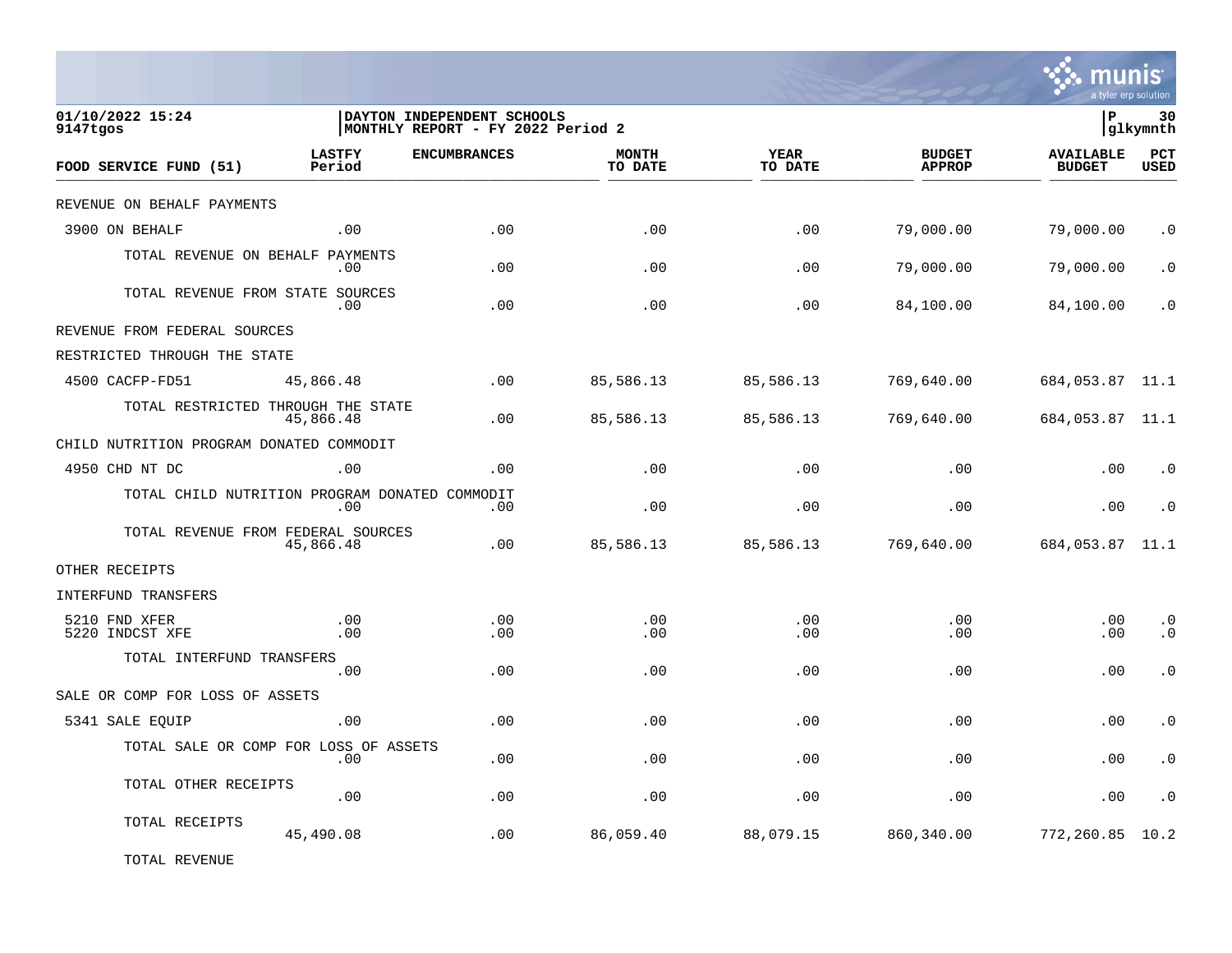|                              |                         |                                                                 |                         |                 |                                | munis                             | a tyler erp solution |
|------------------------------|-------------------------|-----------------------------------------------------------------|-------------------------|-----------------|--------------------------------|-----------------------------------|----------------------|
| 01/10/2022 15:24<br>9147tgos |                         | DAYTON INDEPENDENT SCHOOLS<br>MONTHLY REPORT - FY 2022 Period 2 |                         |                 |                                |                                   | 31<br> glkymnth      |
| FOOD SERVICE FUND<br>(51)    | <b>LASTFY</b><br>Period | <b>ENCUMBRANCES</b>                                             | <b>MONTH</b><br>TO DATE | YEAR<br>TO DATE | <b>BUDGET</b><br><b>APPROP</b> | <b>AVAILABLE</b><br><b>BUDGET</b> | PCT<br>USED          |
|                              | 45,490.08               | .00                                                             | 86,059.40               | 88,079.15       | 1,442,494.30                   | 1,354,415.15                      | -6.1                 |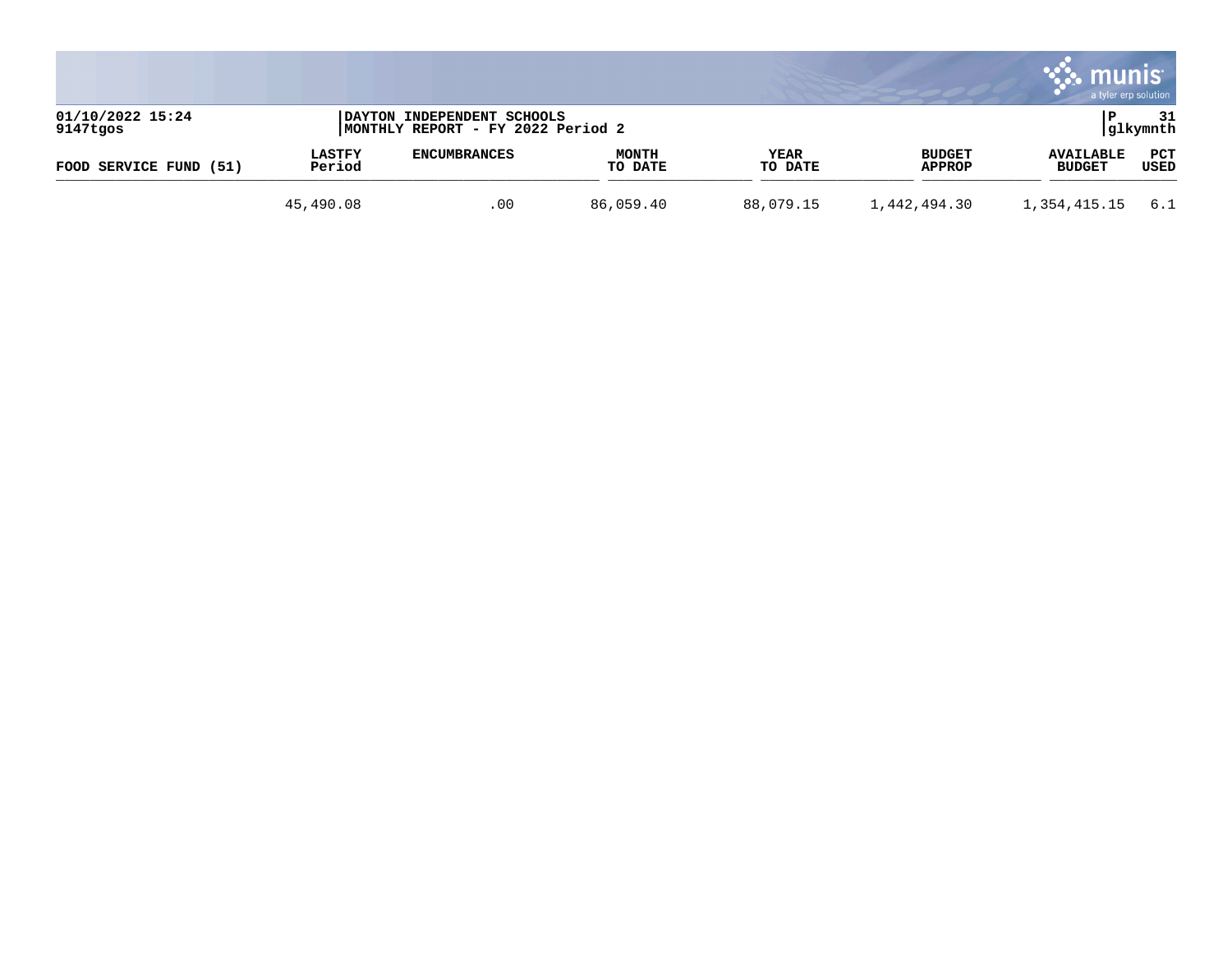

| 01/10/2022 15:24<br>9147tgos                                                 |                                                                                             | DAYTON INDEPENDENT SCHOOLS<br>MONTHLY REPORT - FY 2022 Period 2          |                                                                                                  |                                                                                                   |                                                                                                                                    | P                                                                                                                                | 32<br>glkymnth                                                                               |
|------------------------------------------------------------------------------|---------------------------------------------------------------------------------------------|--------------------------------------------------------------------------|--------------------------------------------------------------------------------------------------|---------------------------------------------------------------------------------------------------|------------------------------------------------------------------------------------------------------------------------------------|----------------------------------------------------------------------------------------------------------------------------------|----------------------------------------------------------------------------------------------|
| FOOD SERVICE FUND (51)                                                       | <b>LASTFY</b><br>Period                                                                     | <b>ENCUMBRANCES</b>                                                      | <b>MONTH</b><br>TO DATE                                                                          | <b>YEAR</b><br>TO DATE                                                                            | <b>BUDGET</b><br><b>APPROP</b>                                                                                                     | <b>AVAILABLE</b><br><b>BUDGET</b>                                                                                                | PCT<br><b>USED</b>                                                                           |
| <b>EXPENDITURES</b>                                                          |                                                                                             |                                                                          |                                                                                                  |                                                                                                   |                                                                                                                                    |                                                                                                                                  |                                                                                              |
| 3100<br>FOOD SERVICE OPERATION                                               |                                                                                             |                                                                          |                                                                                                  |                                                                                                   |                                                                                                                                    |                                                                                                                                  |                                                                                              |
| 0100<br>0200<br>0280<br>0300<br>0400<br>0500<br>0600<br>0700<br>0800<br>0840 | 31,960.65<br>7,204.01<br>.00<br>.00<br>690.42<br>.00<br>16,466.61<br>2,143.20<br>.00<br>.00 | .00<br>.00<br>.00<br>.00<br>.00<br>.00<br>.00<br>38,500.00<br>.00<br>.00 | 32,862.11<br>9,724.44<br>.00<br>60.00<br>456.80<br>8.67<br>20,986.52<br>1,873.95<br>30.00<br>.00 | 57,382.71<br>16,663.34<br>.00<br>60.00<br>456.80<br>8.67<br>20,986.52<br>5,217.28<br>90.00<br>.00 | 343, 262.00<br>101,683.00<br>79,000.00<br>21,500.00<br>75,500.00<br>1,250.00<br>452,890.00<br>175,000.00<br>1,500.00<br>136,909.30 | 285,879.29<br>85,019.66<br>79,000.00<br>21,440.00<br>75,043.20<br>1,241.33<br>431,903.48<br>131,282.72<br>1,410.00<br>136,909.30 | 16.7<br>16.4<br>$\cdot$ 0<br>$\cdot$ 3<br>.6<br>$\cdot$ 7<br>4.6<br>25.0<br>6.0<br>$\cdot$ 0 |
| TOTAL 3100                                                                   | FOOD SERVICE OPERATION<br>58,464.89                                                         | 38,500.00                                                                | 66,002.49                                                                                        | 100,865.32                                                                                        | 1,388,494.30                                                                                                                       | 1,249,128.98                                                                                                                     | 10.0                                                                                         |
| 5200<br>TRANSFERS<br>FUND                                                    |                                                                                             |                                                                          |                                                                                                  |                                                                                                   |                                                                                                                                    |                                                                                                                                  |                                                                                              |
| 0900                                                                         | 1,525.73                                                                                    | .00                                                                      | 4,545.90                                                                                         | 4,545.90                                                                                          | 54,000.00                                                                                                                          | 49,454.10                                                                                                                        | 8.4                                                                                          |
| TOTAL 5200                                                                   | FUND<br>TRANSFERS<br>1,525.73                                                               | .00                                                                      | 4,545.90                                                                                         | 4,545.90                                                                                          | 54,000.00                                                                                                                          | 49,454.10                                                                                                                        | 8.4                                                                                          |
| TOTAL EXPENDITURES                                                           | 59,990.62                                                                                   | 38,500.00                                                                | 70,548.39                                                                                        | 105, 411.22                                                                                       | 1,442,494.30                                                                                                                       | 1,298,583.08                                                                                                                     | 10.0                                                                                         |
|                                                                              | TOTAL FOR FOOD SERVICE FUND (51)<br>$-14,500.54$                                            | $-38,500.00$                                                             | 15,511.01                                                                                        | $-17, 332.07$                                                                                     | .00                                                                                                                                | 55,832.07                                                                                                                        | $\cdot$ 0                                                                                    |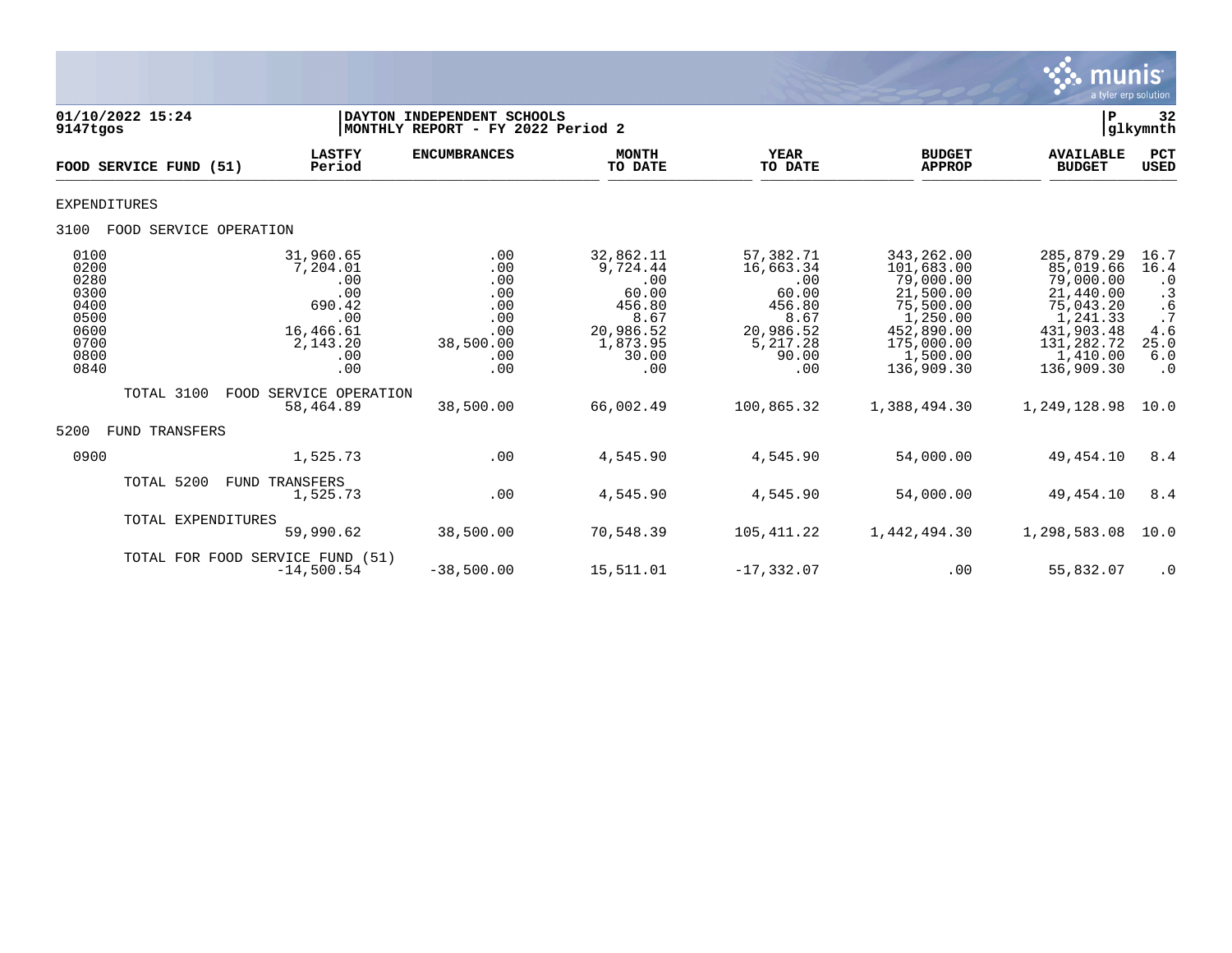|                                            |                         |                                                                 |                         |                        |                                | se munis<br>a tyler erp solution  |                           |
|--------------------------------------------|-------------------------|-----------------------------------------------------------------|-------------------------|------------------------|--------------------------------|-----------------------------------|---------------------------|
| 01/10/2022 15:24<br>9147tgos               |                         | DAYTON INDEPENDENT SCHOOLS<br>MONTHLY REPORT - FY 2022 Period 2 |                         |                        |                                | l P                               | 33<br> glkymnth           |
| DAY CARE SERVICES (52)                     | <b>LASTFY</b><br>Period | <b>ENCUMBRANCES</b>                                             | <b>MONTH</b><br>TO DATE | <b>YEAR</b><br>TO DATE | <b>BUDGET</b><br><b>APPROP</b> | <b>AVAILABLE</b><br><b>BUDGET</b> | <b>PCT</b><br><b>USED</b> |
| <b>REVENUES</b>                            |                         |                                                                 |                         |                        |                                |                                   |                           |
| 0999 BEGINNING BALANCE                     |                         |                                                                 |                         |                        |                                |                                   |                           |
| TOTAL 0999 BEGINNING BALANCE               | .00                     | .00                                                             | .00                     | .00                    | 10,950.97                      | 10,950.97                         | $\cdot$ 0                 |
| RECEIPTS                                   |                         |                                                                 |                         |                        |                                |                                   |                           |
| REVENUE FROM LOCAL SOURCES                 |                         |                                                                 |                         |                        |                                |                                   |                           |
| REVENUE OTHER LOCAL GOVERNMENT UNITS       |                         |                                                                 |                         |                        |                                |                                   |                           |
| 1280 IN LIEU OF                            | .00                     | .00                                                             | .00                     | .00                    | .00                            | .00                               | $\cdot$ 0                 |
| TOTAL REVENUE OTHER LOCAL GOVERNMENT UNITS | .00                     | .00                                                             | .00                     | .00                    | .00                            | .00                               | $\cdot$ 0                 |
| COMMUNITY SERVICE ACTIVITIES               |                         |                                                                 |                         |                        |                                |                                   |                           |
| 1810 TUIT IND<br>1819 FEES-SNACK           | 1,490.00<br>.00         | .00<br>.00                                                      | 3,228.08<br>.00         | 3,228.08<br>.00        | 64,000.00<br>100.00            | 60,771.92<br>100.00               | 5.0<br>$\cdot$ 0          |
| TOTAL COMMUNITY SERVICE ACTIVITIES         | 1,490.00                | .00                                                             | 3,228.08                | 3,228.08               | 64,100.00                      | 60,871.92                         | 5.0                       |
| OTHER REVENUE FROM LOCAL SOURCES           |                         |                                                                 |                         |                        |                                |                                   |                           |
| 1920 CONTRIBUTE<br>1980 PRYR REFND         | .00<br>.00              | .00<br>.00                                                      | .00<br>.00              | .00<br>.00             | .00<br>.00                     | .00<br>.00                        | $\cdot$ 0<br>$\cdot$ 0    |
| TOTAL OTHER REVENUE FROM LOCAL SOURCES     | .00                     | .00                                                             | .00                     | .00                    | .00                            | .00                               | $\cdot$ 0                 |
| TOTAL REVENUE FROM LOCAL SOURCES           | 1,490.00                | .00                                                             | 3,228.08                | 3,228.08               | 64,100.00                      | 60,871.92                         | 5.0                       |
| REVENUE FROM STATE SOURCES                 |                         |                                                                 |                         |                        |                                |                                   |                           |
| RESTRICTED                                 |                         |                                                                 |                         |                        |                                |                                   |                           |
| 3200 RES STATE                             | .00                     | .00                                                             | .00                     | .00                    | 2,500.00                       | 2,500.00                          | $\cdot$ 0                 |
| TOTAL RESTRICTED                           | .00                     | .00                                                             | .00                     | .00                    | 2,500.00                       | 2,500.00                          | $\cdot$ 0                 |
| REVENUE ON BEHALF PAYMENTS                 |                         |                                                                 |                         |                        |                                |                                   |                           |
| 3900 ON BEHALF                             | .00                     | .00                                                             | .00                     | .00                    | .00                            | .00                               | $\cdot$ 0                 |
| TOTAL REVENUE ON BEHALF PAYMENTS           | .00                     | .00                                                             | .00                     | .00                    | .00                            | .00                               | $\cdot$ 0                 |

the contract of the contract of the contract of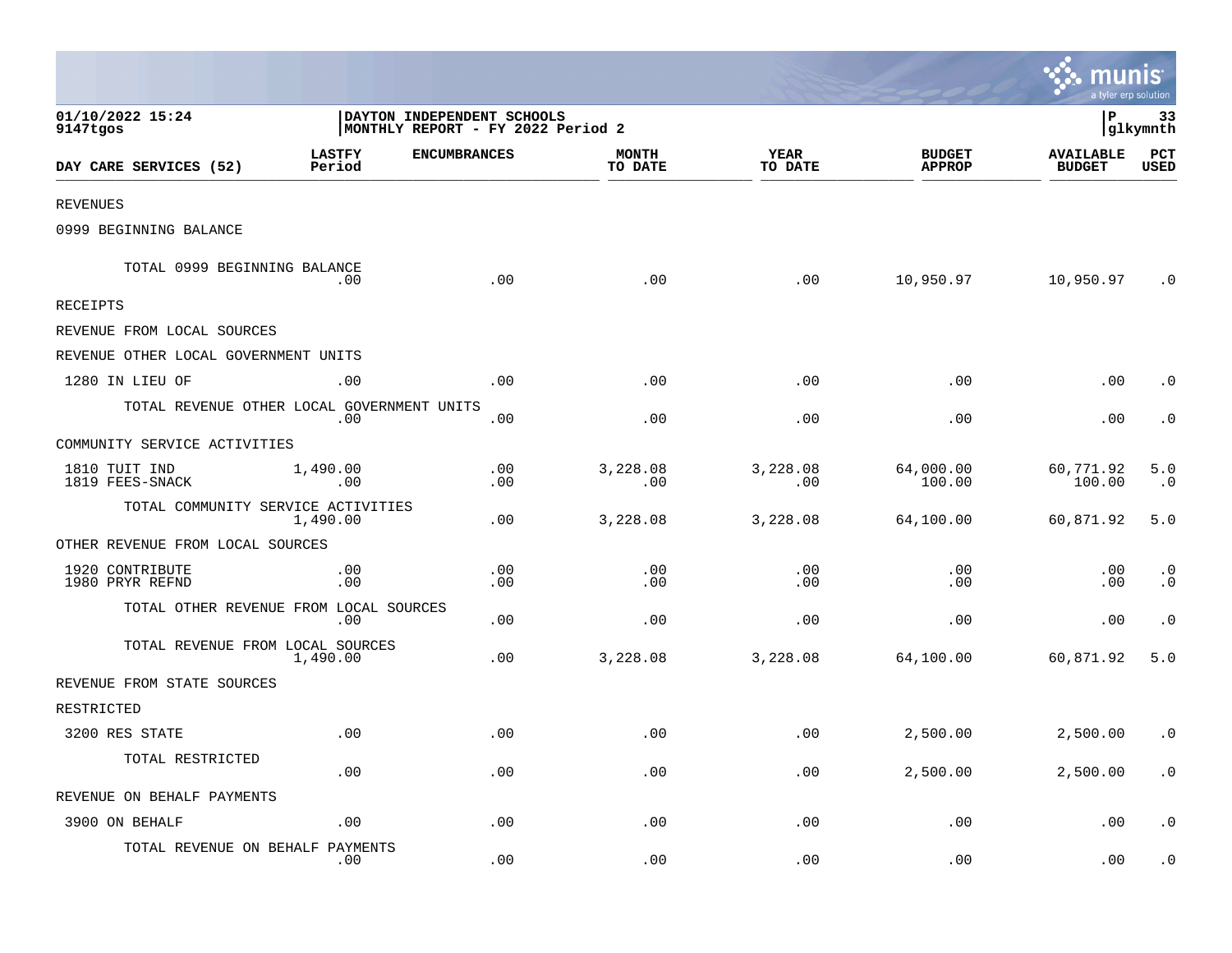

| 01/10/2022 15:24<br>9147tgos       |                         | DAYTON INDEPENDENT SCHOOLS<br>MONTHLY REPORT - FY 2022 Period 2 |                         |                        |                                | 34<br>lР<br>glkymnth              |                    |
|------------------------------------|-------------------------|-----------------------------------------------------------------|-------------------------|------------------------|--------------------------------|-----------------------------------|--------------------|
| DAY CARE SERVICES (52)             | <b>LASTFY</b><br>Period | <b>ENCUMBRANCES</b>                                             | <b>MONTH</b><br>TO DATE | <b>YEAR</b><br>TO DATE | <b>BUDGET</b><br><b>APPROP</b> | <b>AVAILABLE</b><br><b>BUDGET</b> | PCT<br><b>USED</b> |
| TOTAL REVENUE FROM STATE SOURCES   | .00                     | .00                                                             | .00                     | .00                    | 2,500.00                       | 2,500.00                          | $\cdot$ 0          |
| REVENUE FROM FEDERAL SOURCES       |                         |                                                                 |                         |                        |                                |                                   |                    |
| RESTRICTED THROUGH THE STATE       |                         |                                                                 |                         |                        |                                |                                   |                    |
| 4500 RES FED/ST                    | .00                     | .00                                                             | .00                     | .00                    | .00                            | .00                               | $\cdot$ 0          |
| TOTAL RESTRICTED THROUGH THE STATE | .00                     | .00                                                             | .00                     | .00                    | .00                            | .00                               | $\cdot$ 0          |
| TOTAL REVENUE FROM FEDERAL SOURCES | .00                     | .00                                                             | .00                     | .00                    | .00                            | .00                               | $\cdot$ 0          |
| OTHER RECEIPTS                     |                         |                                                                 |                         |                        |                                |                                   |                    |
| INTERFUND TRANSFERS                |                         |                                                                 |                         |                        |                                |                                   |                    |
| 5210 FND XFER                      | .00                     | .00                                                             | .00                     | .00                    | .00                            | .00                               | $\cdot$ 0          |
| TOTAL INTERFUND TRANSFERS          | .00                     | .00                                                             | .00                     | .00                    | .00                            | .00                               | $\cdot$ 0          |
| TOTAL OTHER RECEIPTS               | .00                     | .00                                                             | .00                     | .00                    | .00                            | .00                               | $\cdot$ 0          |
| TOTAL RECEIPTS                     | 1,490.00                | .00                                                             | 3,228.08                | 3,228.08               | 66,600.00                      | 63, 371.92                        | 4.9                |
| TOTAL REVENUE                      | 1,490.00                | .00                                                             | 3,228.08                | 3,228.08               | 77,550.97                      | 74,322.89                         | 4.2                |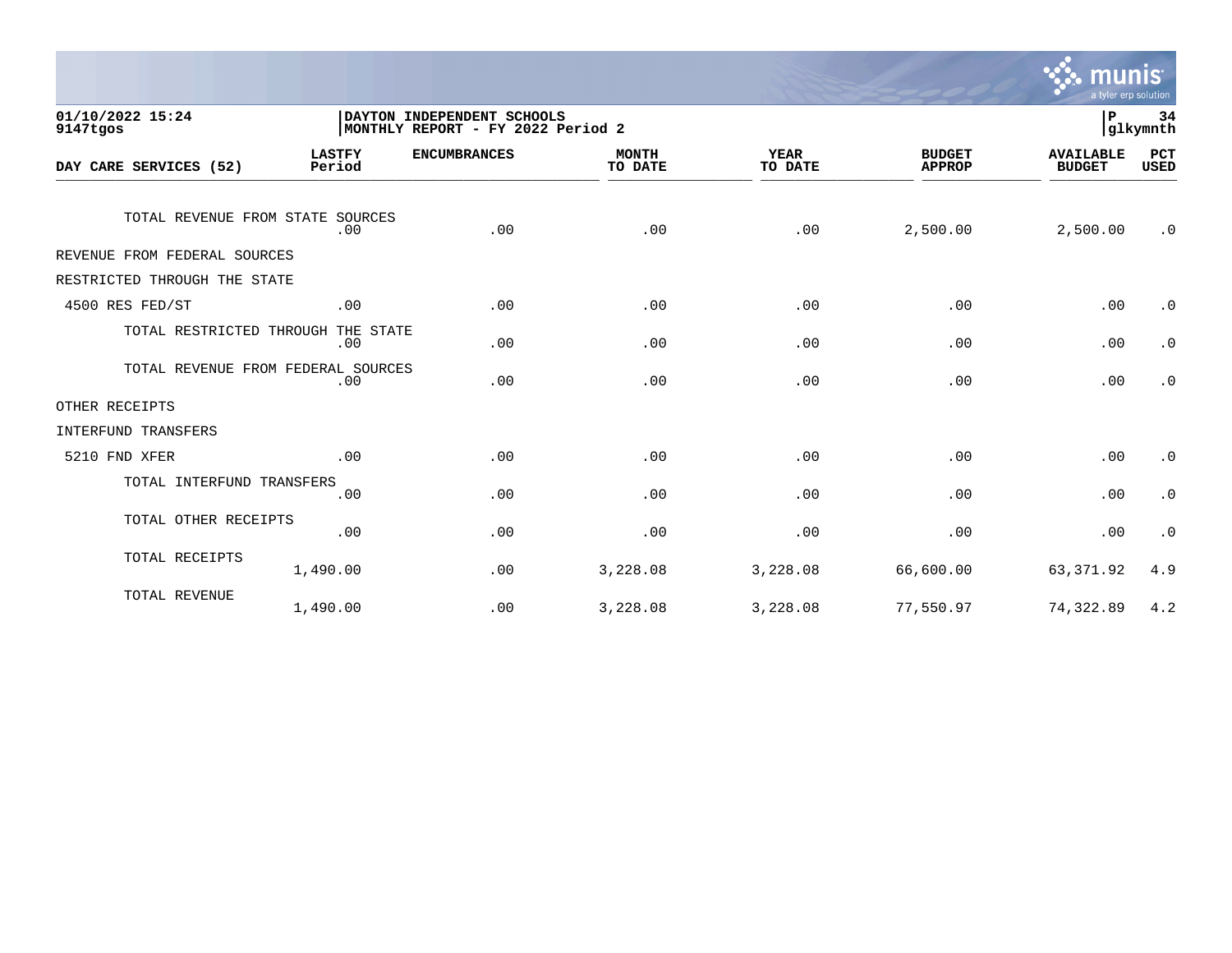

| 01/10/2022 15:24<br>9147tgos                                         |                                                                        | DAYTON INDEPENDENT SCHOOLS<br>MONTHLY REPORT - FY 2022 Period 2 |                                                                       |                                                                       |                                                                                   | $\mathbf P$                                                                       | 35<br>glkymnth                                                                                        |
|----------------------------------------------------------------------|------------------------------------------------------------------------|-----------------------------------------------------------------|-----------------------------------------------------------------------|-----------------------------------------------------------------------|-----------------------------------------------------------------------------------|-----------------------------------------------------------------------------------|-------------------------------------------------------------------------------------------------------|
| DAY CARE SERVICES (52)                                               | <b>LASTFY</b><br>Period                                                | <b>ENCUMBRANCES</b>                                             | <b>MONTH</b><br>TO DATE                                               | <b>YEAR</b><br>TO DATE                                                | <b>BUDGET</b><br><b>APPROP</b>                                                    | <b>AVAILABLE</b><br><b>BUDGET</b>                                                 | PCT<br><b>USED</b>                                                                                    |
| <b>EXPENDITURES</b>                                                  |                                                                        |                                                                 |                                                                       |                                                                       |                                                                                   |                                                                                   |                                                                                                       |
| 2700<br>STUDENT TRANSPORTATION                                       |                                                                        |                                                                 |                                                                       |                                                                       |                                                                                   |                                                                                   |                                                                                                       |
| 0100<br>0200                                                         | .00<br>.00                                                             | .00<br>.00                                                      | .00<br>.00                                                            | .00<br>.00                                                            | .00<br>.00                                                                        | .00<br>.00                                                                        | $\cdot$ 0<br>$\cdot$ 0                                                                                |
| TOTAL 2700                                                           | STUDENT TRANSPORTATION<br>.00                                          | .00                                                             | .00                                                                   | .00                                                                   | .00                                                                               | .00                                                                               | $\cdot$ 0                                                                                             |
| 3200<br>DAY CARE OPERATIONS                                          |                                                                        |                                                                 |                                                                       |                                                                       |                                                                                   |                                                                                   |                                                                                                       |
| 0100<br>0200<br>0280<br>0300<br>0400<br>0500<br>0600<br>0700<br>0800 | 3, 141.48<br>981.31<br>.00<br>60.00<br>.00<br>.00<br>.00<br>.00<br>.00 | .00<br>.00<br>.00<br>.00<br>.00<br>.00<br>.00<br>.00<br>.00     | 4,006.88<br>1,371.22<br>.00<br>.00<br>.00<br>.00<br>.00<br>.00<br>.00 | 4,006.88<br>1,371.22<br>.00<br>.00<br>.00<br>.00<br>.00<br>.00<br>.00 | 55,000.00<br>19,029.00<br>.00<br>1,200.00<br>.00<br>.00<br>2,321.97<br>.00<br>.00 | 50,993.12<br>17,657.78<br>.00<br>1,200.00<br>.00<br>.00<br>2,321.97<br>.00<br>.00 | 7.3<br>7.2<br>$\cdot$ 0<br>$\cdot$ 0<br>$\cdot$ 0<br>$\cdot$ 0<br>$\cdot$ 0<br>$\cdot$ 0<br>$\cdot$ 0 |
| TOTAL 3200                                                           | DAY CARE OPERATIONS<br>4,182.79                                        | .00                                                             | 5,378.10                                                              | 5,378.10                                                              | 77,550.97                                                                         | 72,172.87                                                                         | 6.9                                                                                                   |
| TOTAL EXPENDITURES                                                   | 4,182.79                                                               | .00                                                             | 5,378.10                                                              | 5,378.10                                                              | 77,550.97                                                                         | 72, 172.87                                                                        | 6.9                                                                                                   |
|                                                                      | TOTAL FOR DAY CARE SERVICES (52)<br>$-2,692.79$                        | .00                                                             | $-2,150.02$                                                           | $-2,150.02$                                                           | .00                                                                               | 2,150.02                                                                          | $\cdot$ 0                                                                                             |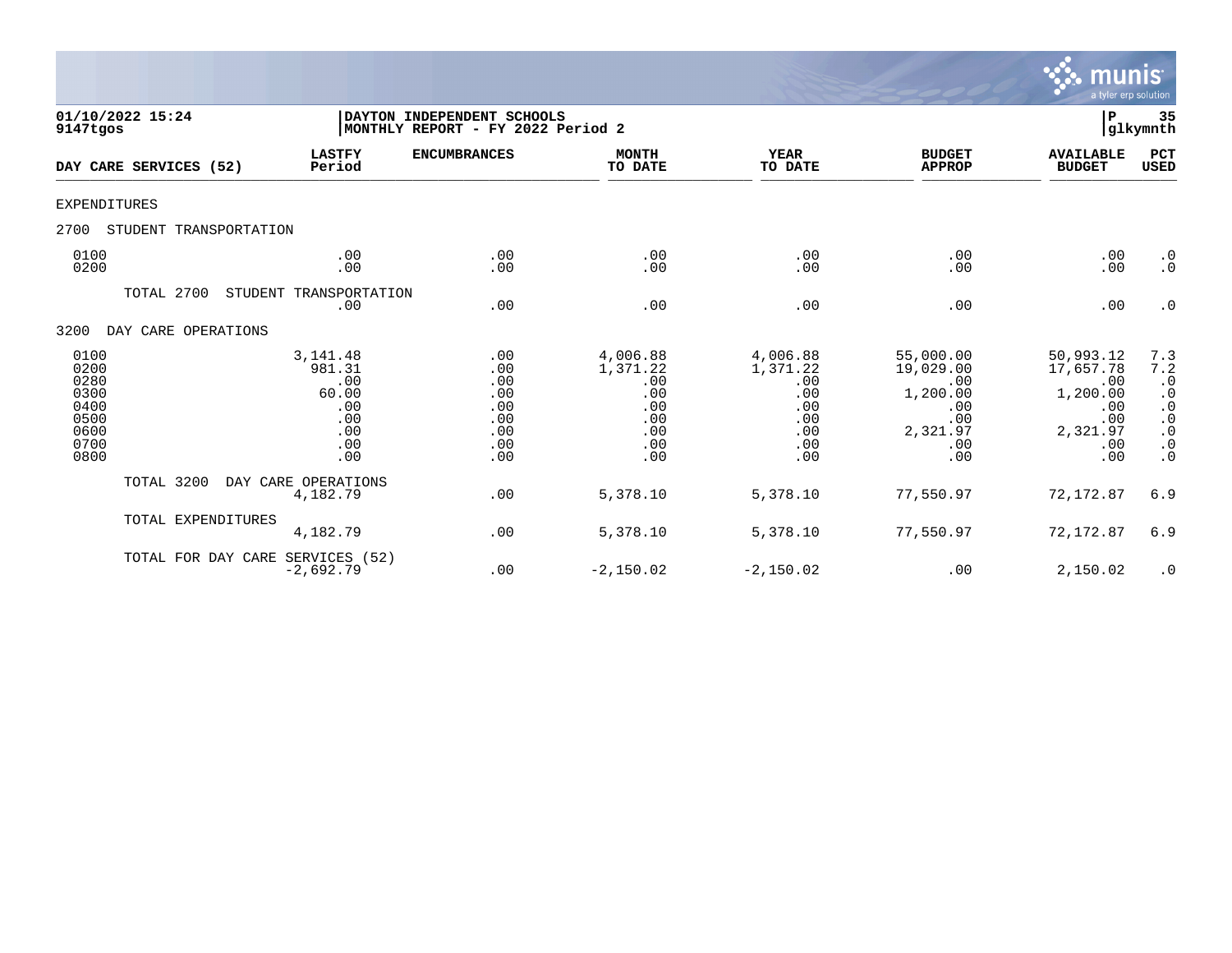|                                            |                                                                 |                     |                         |                        |                                | munis<br>a tyler erp solution     |                        |
|--------------------------------------------|-----------------------------------------------------------------|---------------------|-------------------------|------------------------|--------------------------------|-----------------------------------|------------------------|
| 01/10/2022 15:24<br>9147tgos               | DAYTON INDEPENDENT SCHOOLS<br>MONTHLY REPORT - FY 2022 Period 2 |                     |                         |                        |                                | lР<br>36<br>glkymnth              |                        |
| FIDUCIARY FUND-AGENCY FUNDS (6Period       | <b>LASTFY</b>                                                   | <b>ENCUMBRANCES</b> | <b>MONTH</b><br>TO DATE | <b>YEAR</b><br>TO DATE | <b>BUDGET</b><br><b>APPROP</b> | <b>AVAILABLE</b><br><b>BUDGET</b> | PCT<br><b>USED</b>     |
| <b>REVENUES</b>                            |                                                                 |                     |                         |                        |                                |                                   |                        |
| 0999 BEGINNING BALANCE                     |                                                                 |                     |                         |                        |                                |                                   |                        |
| TOTAL 0999 BEGINNING BALANCE               | .00                                                             | .00                 | .00                     | .00                    | .00                            | .00                               | . 0                    |
| <b>RECEIPTS</b>                            |                                                                 |                     |                         |                        |                                |                                   |                        |
| REVENUE FROM LOCAL SOURCES                 |                                                                 |                     |                         |                        |                                |                                   |                        |
| REVENUE OTHER LOCAL GOVERNMENT UNITS       |                                                                 |                     |                         |                        |                                |                                   |                        |
| 1280 IN LIEU OF                            | .00                                                             | .00                 | .00                     | .00                    | .00                            | .00                               | $\cdot$ 0              |
| TOTAL REVENUE OTHER LOCAL GOVERNMENT UNITS | .00                                                             | .00                 | .00                     | .00                    | .00                            | .00                               | $\cdot$ 0              |
| TUITION                                    |                                                                 |                     |                         |                        |                                |                                   |                        |
| 1310 TUIT IND                              | .00                                                             | .00                 | .00                     | .00                    | .00                            | .00                               | $\cdot$ 0              |
| TOTAL TUITION                              | .00                                                             | .00                 | .00                     | .00                    | .00                            | .00                               | $\cdot$ 0              |
| STUDENT ACTIVITIES                         |                                                                 |                     |                         |                        |                                |                                   |                        |
| 1750 DONATIONS                             | .00                                                             | .00                 | .00                     | .00                    | .00                            | .00                               | $\cdot$ 0              |
| TOTAL STUDENT ACTIVITIES                   | .00                                                             | .00                 | .00                     | .00                    | .00                            | .00                               | $\cdot$ 0              |
| OTHER REVENUE FROM LOCAL SOURCES           |                                                                 |                     |                         |                        |                                |                                   |                        |
| 1920 CONTRIBUTE<br>1980 PRYR REFND         | .00<br>.00                                                      | .00<br>.00          | .00<br>.00              | .00<br>.00             | .00<br>.00                     | .00<br>.00                        | $\cdot$ 0<br>$\cdot$ 0 |
| TOTAL OTHER REVENUE FROM LOCAL SOURCES     | .00                                                             | .00                 | .00                     | .00                    | .00                            | .00                               | $\cdot$ 0              |
| TOTAL REVENUE FROM LOCAL SOURCES           | .00                                                             | .00                 | .00                     | .00                    | .00                            | .00                               | $\cdot$ 0              |
| REVENUE FROM FEDERAL SOURCES               |                                                                 |                     |                         |                        |                                |                                   |                        |
| RESTRICTED THROUGH THE STATE               |                                                                 |                     |                         |                        |                                |                                   |                        |
| 4500 RES FED/ST                            | .00                                                             | .00                 | .00                     | .00                    | .00                            | .00                               | $\cdot$ 0              |
| TOTAL RESTRICTED THROUGH THE STATE         | .00                                                             | .00                 | .00                     | .00                    | .00                            | .00                               | $\cdot$ 0              |

 $\sim$   $\sim$   $\sim$   $\sim$   $\sim$   $\sim$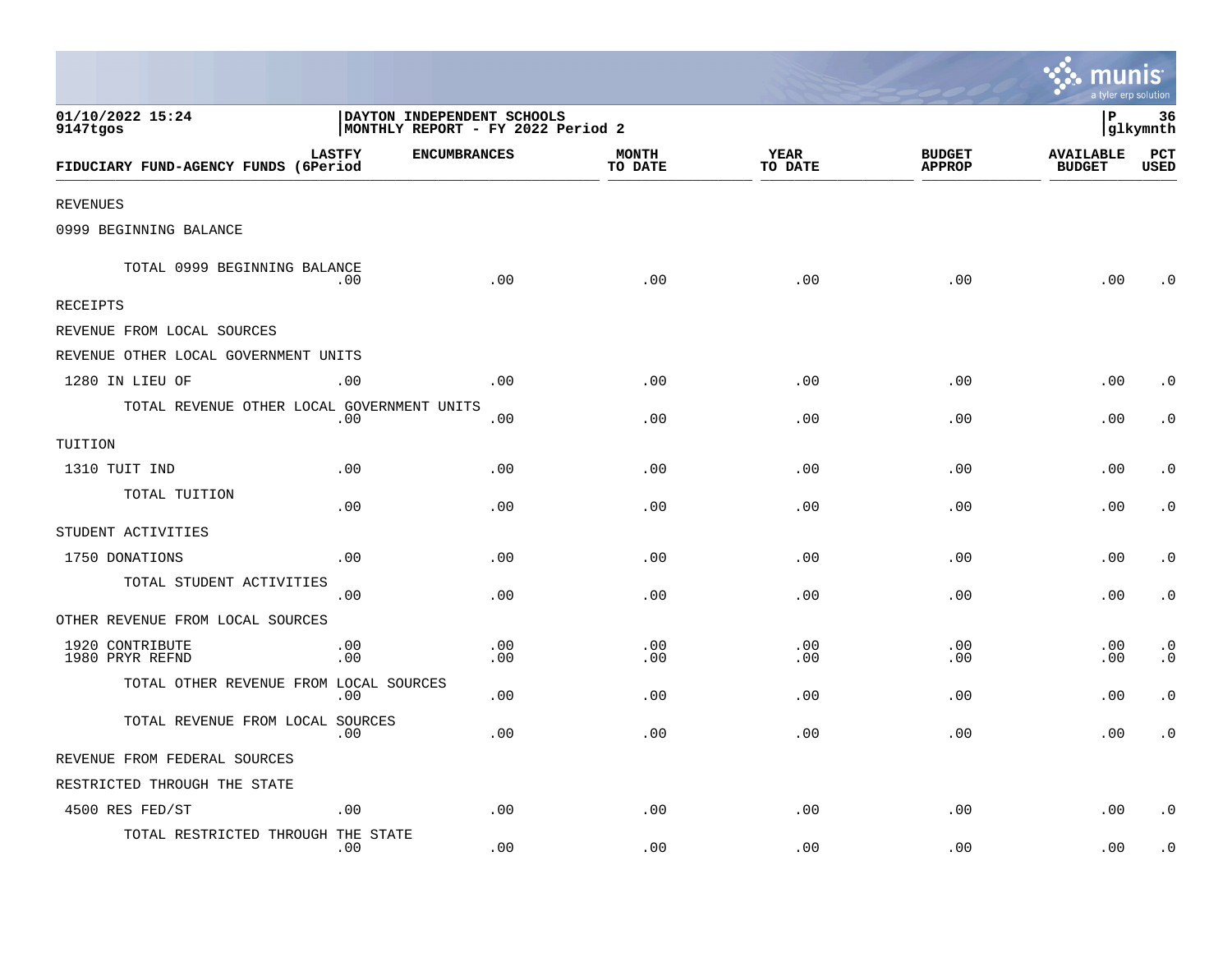

| 01/10/2022 15:24<br>9147tgos       | DAYTON INDEPENDENT SCHOOLS<br>MONTHLY REPORT - FY 2022 Period 2 |                     |                         |                 |                                |                                   | 37<br> glkymnth    |
|------------------------------------|-----------------------------------------------------------------|---------------------|-------------------------|-----------------|--------------------------------|-----------------------------------|--------------------|
| FIDUCIARY FUND-AGENCY FUNDS        | <b>LASTFY</b><br>(6Period                                       | <b>ENCUMBRANCES</b> | <b>MONTH</b><br>TO DATE | YEAR<br>TO DATE | <b>BUDGET</b><br><b>APPROP</b> | <b>AVAILABLE</b><br><b>BUDGET</b> | <b>PCT</b><br>USED |
| TOTAL REVENUE FROM FEDERAL SOURCES | .00                                                             | .00                 | .00                     | .00             | .00                            | .00                               | $\cdot$ 0          |
| TOTAL RECEIPTS                     | .00                                                             | .00                 | .00                     | .00             | .00                            | .00                               | .0                 |
| TOTAL REVENUE                      | .00                                                             | .00                 | .00                     | .00             | .00                            | .00                               | $\cdot$ 0          |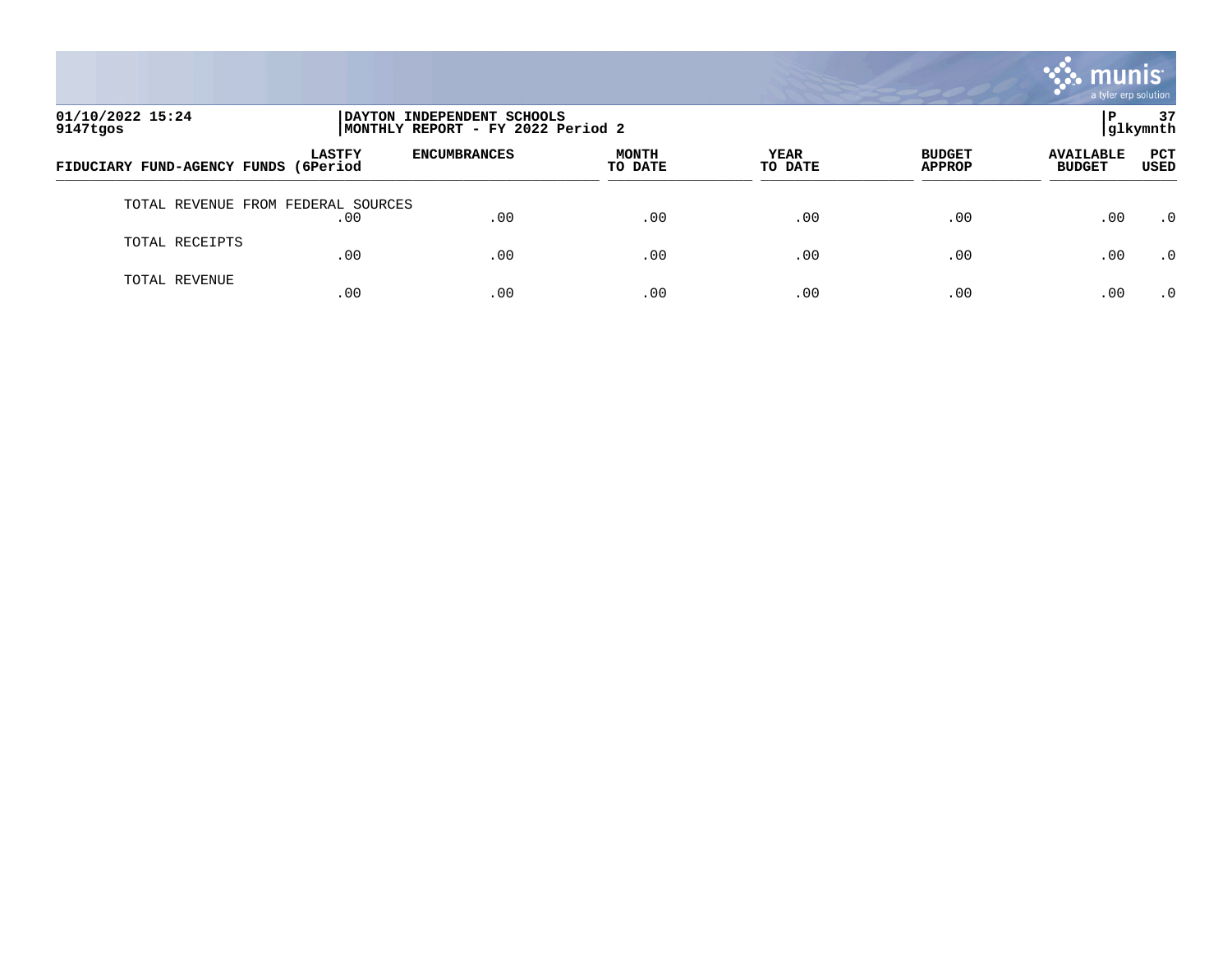

| 01/10/2022 15:24<br>9147tgos         |                                         | DAYTON INDEPENDENT SCHOOLS<br>MONTHLY REPORT - FY 2022 Period 2 |                         |                 |                                |                                   | 38<br>glkymnth     |
|--------------------------------------|-----------------------------------------|-----------------------------------------------------------------|-------------------------|-----------------|--------------------------------|-----------------------------------|--------------------|
| FIDUCIARY FUND-AGENCY FUNDS (6Period | <b>LASTFY</b>                           | <b>ENCUMBRANCES</b>                                             | <b>MONTH</b><br>TO DATE | YEAR<br>TO DATE | <b>BUDGET</b><br><b>APPROP</b> | <b>AVAILABLE</b><br><b>BUDGET</b> | <b>PCT</b><br>USED |
| <b>EXPENDITURES</b>                  |                                         |                                                                 |                         |                 |                                |                                   |                    |
| COMMUNITY SERVICES<br>3300           |                                         |                                                                 |                         |                 |                                |                                   |                    |
| 0600                                 | .00                                     | .00                                                             | .00                     | .00             | .00                            | .00                               | $\cdot$ 0          |
| TOTAL 3300                           | COMMUNITY SERVICES<br>.00               | .00                                                             | .00                     | .00             | .00                            | .00                               | $\cdot$ 0          |
| TOTAL EXPENDITURES                   | .00                                     | .00                                                             | .00                     | .00             | .00                            | .00                               | .0                 |
| TOTAL FOR                            | FIDUCIARY FUND-AGENCY FUNDS (61)<br>.00 | .00                                                             | .00                     | .00             | .00                            | .00                               | $\cdot$ 0          |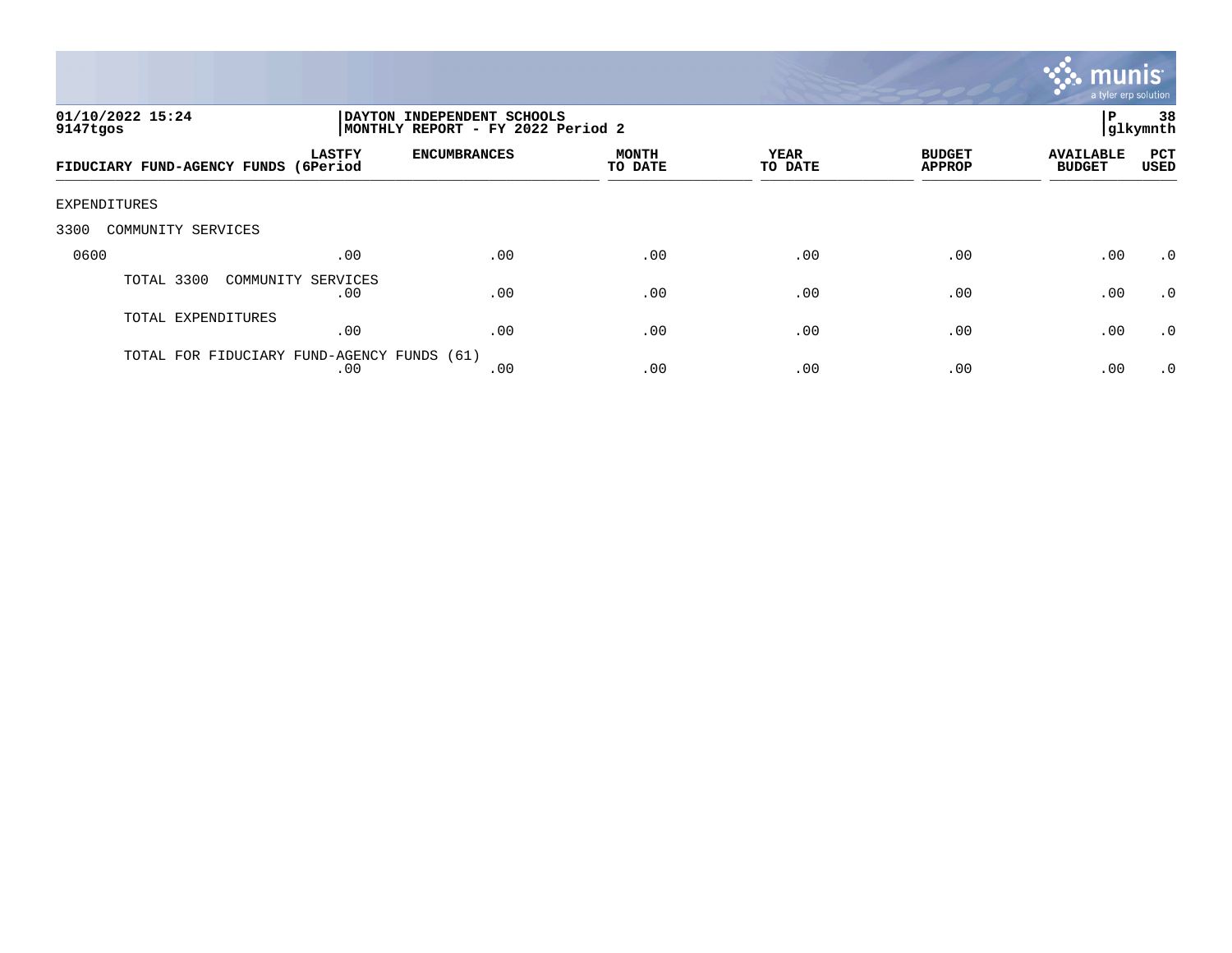|                                                     |                         |                                                                 |                         |                        |                                | munis<br>a tyler erp solution     |                                                  |
|-----------------------------------------------------|-------------------------|-----------------------------------------------------------------|-------------------------|------------------------|--------------------------------|-----------------------------------|--------------------------------------------------|
| 01/10/2022 15:24<br>9147tgos                        |                         | DAYTON INDEPENDENT SCHOOLS<br>MONTHLY REPORT - FY 2022 Period 2 |                         |                        |                                | $\, {\bf P}$                      | 39<br>glkymnth                                   |
| <b>GOVERNMENTAL ASSETS (8)</b>                      | <b>LASTFY</b><br>Period | <b>ENCUMBRANCES</b>                                             | <b>MONTH</b><br>TO DATE | <b>YEAR</b><br>TO DATE | <b>BUDGET</b><br><b>APPROP</b> | <b>AVAILABLE</b><br><b>BUDGET</b> | PCT<br><b>USED</b>                               |
| <b>REVENUES</b>                                     |                         |                                                                 |                         |                        |                                |                                   |                                                  |
| <b>RECEIPTS</b>                                     |                         |                                                                 |                         |                        |                                |                                   |                                                  |
| REVENUE FROM LOCAL SOURCES                          |                         |                                                                 |                         |                        |                                |                                   |                                                  |
| OTHER REVENUE FROM LOCAL SOURCES                    |                         |                                                                 |                         |                        |                                |                                   |                                                  |
| 1930 GAIN/LOSS                                      | .00                     | .00                                                             | .00                     | .00                    | .00                            | .00                               | $\cdot$ 0                                        |
| TOTAL OTHER REVENUE FROM LOCAL SOURCES              | .00                     | .00                                                             | .00                     | .00                    | .00                            | .00                               | $\cdot$ 0                                        |
| TOTAL REVENUE FROM LOCAL SOURCES                    | .00                     | .00                                                             | .00                     | .00                    | .00                            | .00                               | $\cdot$ 0                                        |
| OTHER RECEIPTS                                      |                         |                                                                 |                         |                        |                                |                                   |                                                  |
| SALE OR COMP FOR LOSS OF ASSETS                     |                         |                                                                 |                         |                        |                                |                                   |                                                  |
| 5311 SALE LAND<br>5331 SALE BLDG<br>5341 SALE EQUIP | .00<br>.00<br>.00       | .00<br>.00<br>.00                                               | .00<br>.00<br>.00       | .00<br>.00<br>.00      | .00<br>.00<br>.00              | .00<br>.00<br>.00                 | $\cdot$ 0<br>$\cdot$ 0<br>$\boldsymbol{\cdot}$ 0 |
| TOTAL SALE OR COMP FOR LOSS OF ASSETS               | .00                     | .00                                                             | .00                     | .00                    | .00                            | .00                               | $\boldsymbol{\cdot}$ 0                           |
| TOTAL OTHER RECEIPTS                                | .00                     | .00                                                             | .00                     | .00                    | .00                            | .00                               | $\cdot$ 0                                        |
| TOTAL RECEIPTS                                      | .00                     | .00                                                             | .00                     | .00                    | .00                            | .00                               | $\cdot$ 0                                        |
| TOTAL REVENUE                                       | .00                     | .00                                                             | .00                     | .00                    | .00                            | .00                               | $\cdot$ 0                                        |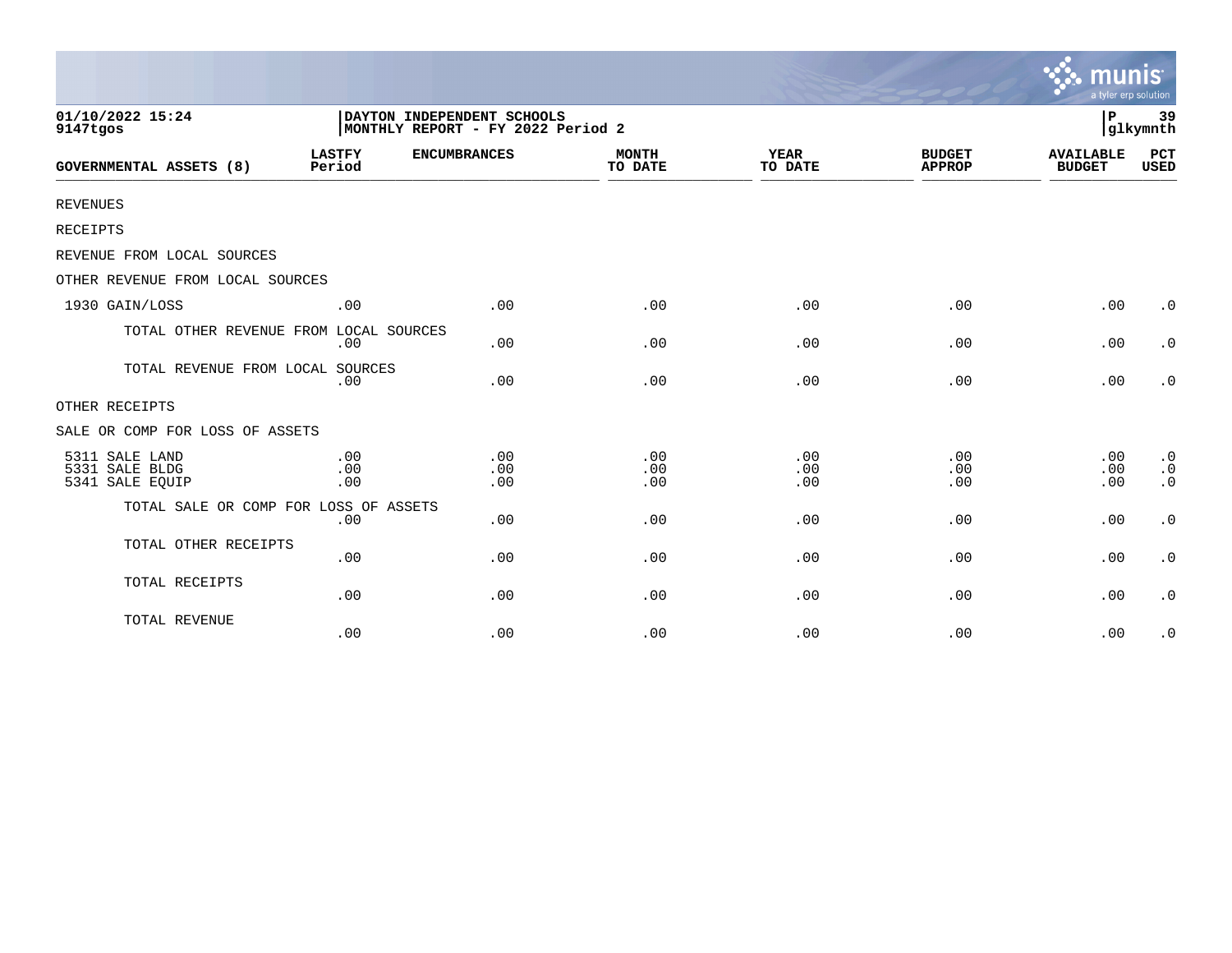|                                                                                                 |                                      |                     |                         |                        |                                | a tyler erp solution              |                |
|-------------------------------------------------------------------------------------------------|--------------------------------------|---------------------|-------------------------|------------------------|--------------------------------|-----------------------------------|----------------|
| 01/10/2022 15:24<br>DAYTON INDEPENDENT SCHOOLS<br>MONTHLY REPORT - FY 2022 Period 2<br>9147tgos |                                      |                     |                         |                        |                                |                                   | 40<br>glkymnth |
| <b>GOVERNMENTAL ASSETS (8)</b>                                                                  | <b>LASTFY</b><br>Period              | <b>ENCUMBRANCES</b> | <b>MONTH</b><br>TO DATE | <b>YEAR</b><br>TO DATE | <b>BUDGET</b><br><b>APPROP</b> | <b>AVAILABLE</b><br><b>BUDGET</b> | PCT<br>USED    |
| <b>EXPENDITURES</b>                                                                             |                                      |                     |                         |                        |                                |                                   |                |
| 1000 INSTRUCTION                                                                                |                                      |                     |                         |                        |                                |                                   |                |
| 0700                                                                                            | .00                                  | .00                 | .00                     | .00                    | .00                            | .00                               | $\cdot$ 0      |
| TOTAL 1000<br>INSTRUCTION                                                                       | .00                                  | .00                 | .00                     | .00                    | .00                            | .00                               | $\cdot$ 0      |
| 2100<br>STUDENT SUPPORT SERVICES                                                                |                                      |                     |                         |                        |                                |                                   |                |
| 0700                                                                                            | .00                                  | .00                 | .00                     | .00                    | .00                            | .00                               | $\cdot$ 0      |
| TOTAL 2100                                                                                      | STUDENT SUPPORT SERVICES<br>.00      | .00                 | .00                     | .00                    | .00                            | .00                               | $\cdot$ 0      |
| 2200<br>INSTRUCTIONAL STAFF SUPP SERV                                                           |                                      |                     |                         |                        |                                |                                   |                |
| 0700                                                                                            | .00                                  | .00                 | .00                     | .00                    | .00                            | .00                               | $\cdot$ 0      |
| TOTAL 2200                                                                                      | INSTRUCTIONAL STAFF SUPP SERV<br>.00 | .00                 | .00                     | .00                    | .00                            | .00                               | $\cdot$ 0      |
| 2300<br>DISTRICT ADMIN SUPPORT                                                                  |                                      |                     |                         |                        |                                |                                   |                |
| 0700                                                                                            | .00                                  | .00                 | .00                     | .00                    | .00                            | .00                               | $\cdot$ 0      |
| TOTAL 2300                                                                                      | DISTRICT ADMIN SUPPORT<br>.00        | .00                 | .00                     | .00                    | .00                            | .00                               | $\cdot$ 0      |
| 2400<br>SCHOOL ADMIN SUPPORT                                                                    |                                      |                     |                         |                        |                                |                                   |                |
| 0700                                                                                            | .00                                  | .00                 | .00                     | .00                    | .00                            | .00                               | $\cdot$ 0      |
| TOTAL 2400                                                                                      | SCHOOL ADMIN SUPPORT<br>.00          | .00                 | .00                     | .00                    | .00                            | .00                               | $\cdot$ 0      |
| BUSINESS SUPPORT SERVICES<br>2500                                                               |                                      |                     |                         |                        |                                |                                   |                |
| 0700                                                                                            | .00                                  | .00                 | .00                     | .00                    | .00                            | .00                               | $\cdot$ 0      |

TOTAL 2500 BUSINESS SUPPORT SERVICES .00 .00 .00 .00 .00 .00 .0 2600 PLANT OPERATIONS AND MAINTENANCE 0700 .00 .00 .00 .00 .00 .00 .0 TOTAL 2600 PLANT OPERATIONS AND MAINTENANCE .00 .00 .00 .00 .00 .00 .0

2700 STUDENT TRANSPORTATION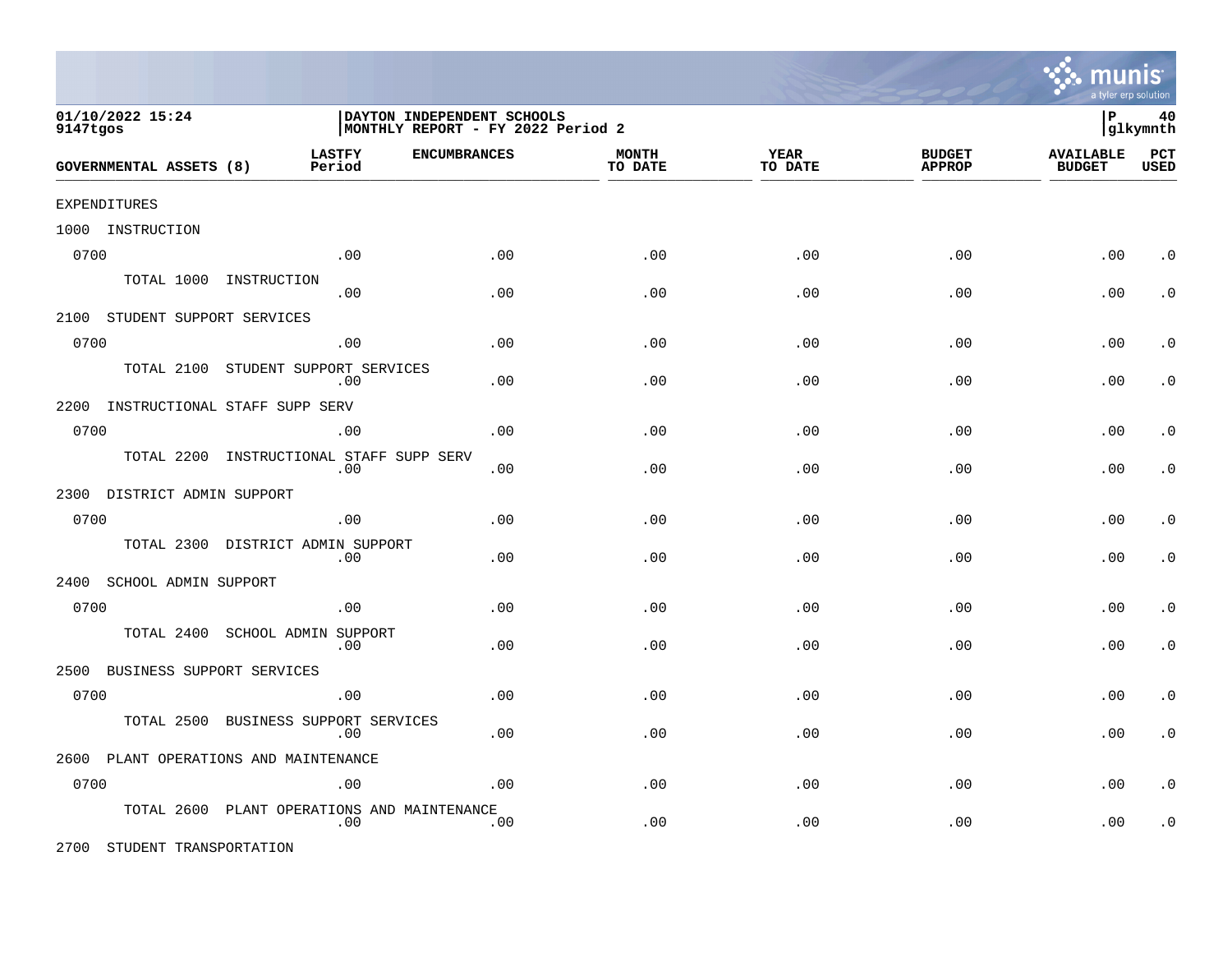

| 01/10/2022 15:24<br>9147tgos   |                                   |                               | <b>DAYTON</b><br>INDEPENDENT SCHOOLS<br>MONTHLY REPORT - FY 2022 Period 2 |                         |                        |                                |                                   |                    |
|--------------------------------|-----------------------------------|-------------------------------|---------------------------------------------------------------------------|-------------------------|------------------------|--------------------------------|-----------------------------------|--------------------|
| <b>GOVERNMENTAL ASSETS (8)</b> |                                   | <b>LASTFY</b><br>Period       | <b>ENCUMBRANCES</b>                                                       | <b>MONTH</b><br>TO DATE | <b>YEAR</b><br>TO DATE | <b>BUDGET</b><br><b>APPROP</b> | <b>AVAILABLE</b><br><b>BUDGET</b> | PCT<br><b>USED</b> |
| 0700                           |                                   | .00                           | .00                                                                       | .00                     | .00                    | .00                            | .00                               | $\cdot$ 0          |
|                                | TOTAL 2700                        | STUDENT TRANSPORTATION<br>.00 | .00                                                                       | .00                     | .00                    | .00                            | .00                               | $\cdot$ 0          |
| 3300                           | COMMUNITY SERVICES                |                               |                                                                           |                         |                        |                                |                                   |                    |
| 0700                           |                                   | .00                           | .00                                                                       | .00                     | .00                    | .00                            | .00                               | $\cdot$ 0          |
|                                | TOTAL 3300<br>COMMUNITY           | SERVICES<br>.00               | .00                                                                       | .00                     | .00                    | .00                            | .00                               | $\cdot$ 0          |
|                                | TOTAL EXPENDITURES                | .00                           | .00                                                                       | .00                     | .00                    | .00                            | .00                               | $\cdot$ 0          |
|                                | TOTAL FOR GOVERNMENTAL ASSETS (8) | .00                           | .00                                                                       | .00                     | .00                    | .00                            | .00                               | $\cdot$ 0          |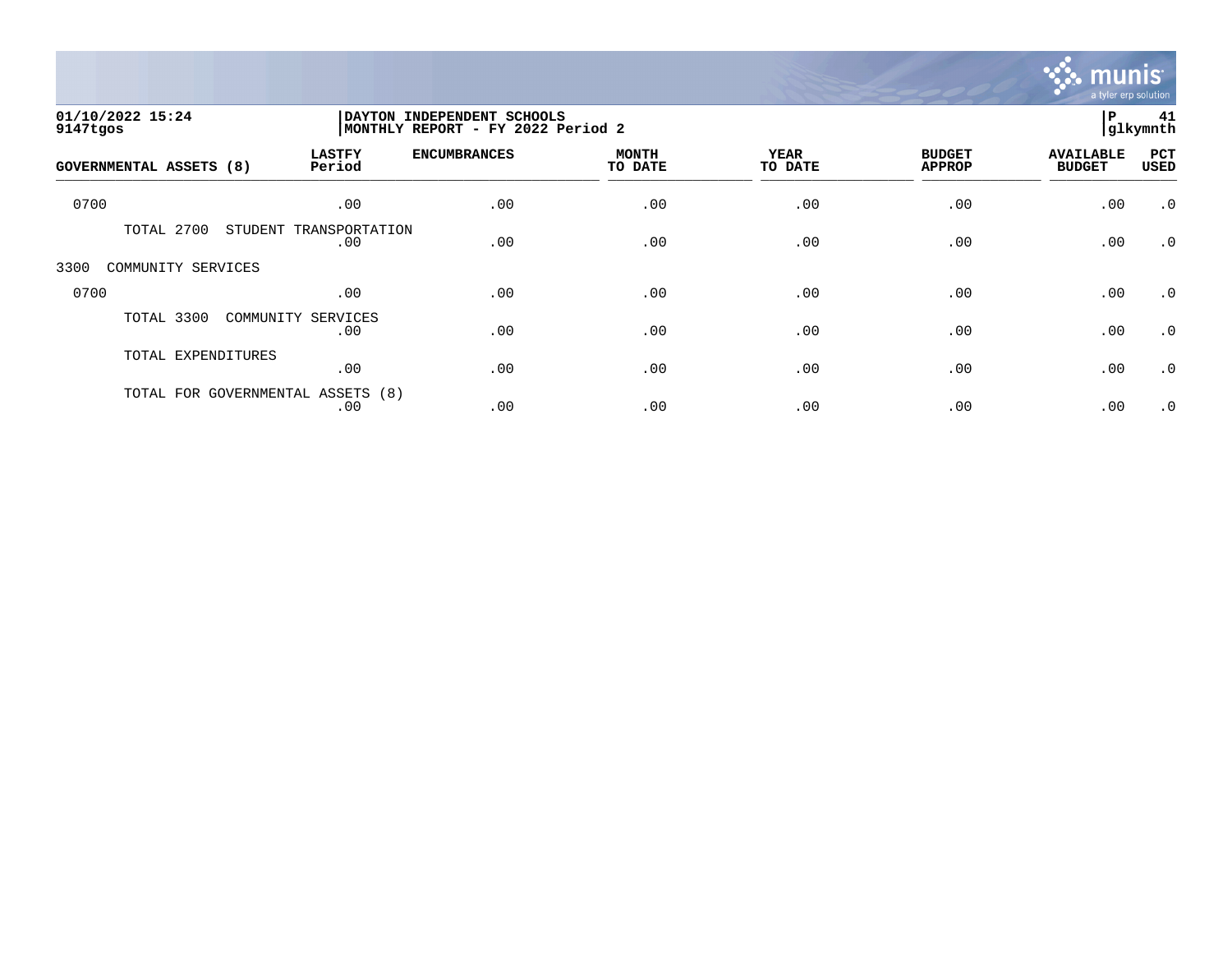|                                                                                                  |                         |                     |                         |                        |                                | munis<br>a tyler erp solution     |             |
|--------------------------------------------------------------------------------------------------|-------------------------|---------------------|-------------------------|------------------------|--------------------------------|-----------------------------------|-------------|
| 01/10/2022 15:24<br>DAYTON INDEPENDENT SCHOOLS<br>9147tgos<br> MONTHLY REPORT - FY 2022 Period 2 |                         |                     |                         |                        |                                |                                   |             |
| FOOD SERVICE ASSETS (81)                                                                         | <b>LASTFY</b><br>Period | <b>ENCUMBRANCES</b> | <b>MONTH</b><br>TO DATE | <b>YEAR</b><br>TO DATE | <b>BUDGET</b><br><b>APPROP</b> | <b>AVAILABLE</b><br><b>BUDGET</b> | PCT<br>USED |
| <b>REVENUES</b>                                                                                  |                         |                     |                         |                        |                                |                                   |             |
| RECEIPTS                                                                                         |                         |                     |                         |                        |                                |                                   |             |
| REVENUE FROM LOCAL SOURCES                                                                       |                         |                     |                         |                        |                                |                                   |             |
| OTHER REVENUE FROM LOCAL SOURCES                                                                 |                         |                     |                         |                        |                                |                                   |             |
| 1930 GAIN/LOSS                                                                                   | .00                     | .00                 | .00                     | .00                    | .00                            | .00                               | $\cdot$ 0   |
| TOTAL OTHER REVENUE FROM LOCAL SOURCES                                                           | .00                     | .00                 | .00                     | .00                    | .00                            | .00                               | .0          |
| TOTAL REVENUE FROM LOCAL SOURCES                                                                 | .00                     | .00                 | .00                     | .00                    | .00                            | .00                               | .0          |
| TOTAL RECEIPTS                                                                                   | .00                     | .00                 | .00                     | .00                    | .00                            | .00                               | $\cdot$ 0   |
| TOTAL REVENUE                                                                                    | .00                     | .00                 | .00                     | .00                    | .00                            | .00                               | $\cdot$ 0   |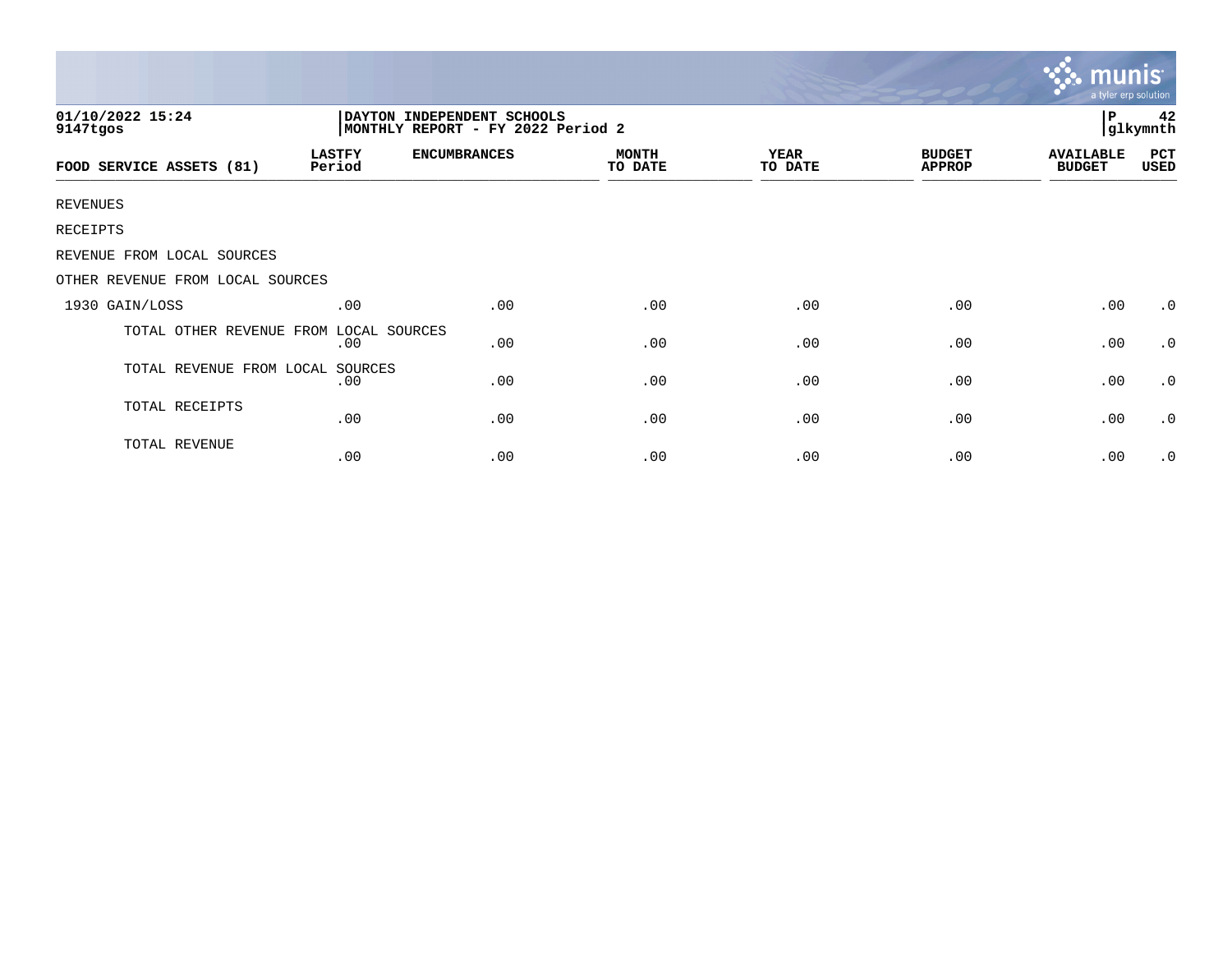

| 01/10/2022 15:24<br>9147tgos      |                            | DAYTON INDEPENDENT SCHOOLS<br>MONTHLY REPORT - FY 2022 Period 2 |                         |                 |                                |                                   |             |
|-----------------------------------|----------------------------|-----------------------------------------------------------------|-------------------------|-----------------|--------------------------------|-----------------------------------|-------------|
| FOOD SERVICE ASSETS (81)          | <b>LASTFY</b><br>Period    | <b>ENCUMBRANCES</b>                                             | <b>MONTH</b><br>TO DATE | YEAR<br>TO DATE | <b>BUDGET</b><br><b>APPROP</b> | <b>AVAILABLE</b><br><b>BUDGET</b> | PCT<br>USED |
| <b>EXPENDITURES</b>               |                            |                                                                 |                         |                 |                                |                                   |             |
| SERVICE OPERATION<br>3100<br>FOOD |                            |                                                                 |                         |                 |                                |                                   |             |
| 0700                              | .00                        | .00                                                             | .00                     | .00             | .00                            | .00                               | $\cdot$ 0   |
| TOTAL 3100<br>FOOD SERVICE        | OPERATION<br>.00           | .00                                                             | .00                     | .00             | .00                            | .00                               | $\cdot$ 0   |
| TOTAL EXPENDITURES                | .00                        | .00                                                             | .00                     | .00             | .00                            | .00                               | .0          |
| TOTAL FOR FOOD                    | SERVICE ASSETS (81)<br>.00 | .00                                                             | .00                     | .00             | .00                            | .00                               | $\cdot$ 0   |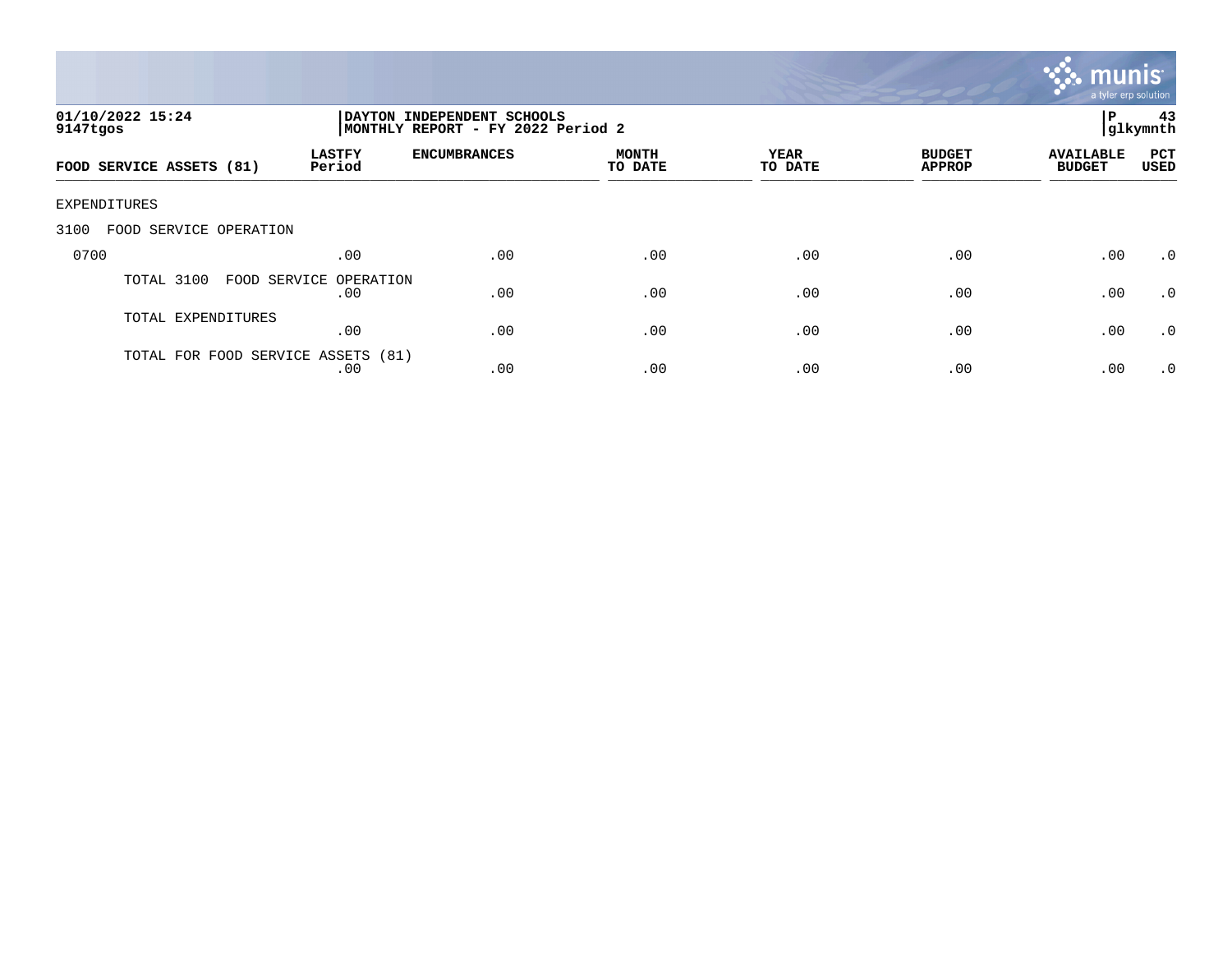|                                  |                         |                     |                         |                        |                                | munis<br>a tyler erp solution     |             |
|----------------------------------|-------------------------|---------------------|-------------------------|------------------------|--------------------------------|-----------------------------------|-------------|
| 01/10/2022 15:24<br>9147tgos     |                         | Р<br>44<br>glkymnth |                         |                        |                                |                                   |             |
| DAY CARE ASSETS (82)             | <b>LASTFY</b><br>Period | <b>ENCUMBRANCES</b> | <b>MONTH</b><br>TO DATE | <b>YEAR</b><br>TO DATE | <b>BUDGET</b><br><b>APPROP</b> | <b>AVAILABLE</b><br><b>BUDGET</b> | PCT<br>USED |
| <b>REVENUES</b>                  |                         |                     |                         |                        |                                |                                   |             |
| RECEIPTS                         |                         |                     |                         |                        |                                |                                   |             |
| REVENUE FROM LOCAL SOURCES       |                         |                     |                         |                        |                                |                                   |             |
| OTHER REVENUE FROM LOCAL SOURCES |                         |                     |                         |                        |                                |                                   |             |
| 1930 GAIN/LOSS                   | .00                     | .00                 | .00                     | .00                    | .00                            | .00.                              | $\cdot$ 0   |
| TOTAL OTHER REVENUE FROM         | LOCAL SOURCES<br>.00    | .00                 | .00                     | .00                    | .00                            | .00.                              | .0          |
| TOTAL REVENUE FROM LOCAL         | SOURCES<br>.00          | .00                 | .00                     | .00                    | .00                            | .00                               | $\cdot$ 0   |
| TOTAL RECEIPTS                   | .00                     | .00                 | .00                     | .00                    | .00                            | .00                               | $\cdot$ 0   |
| TOTAL REVENUE                    | .00                     | .00                 | .00                     | .00                    | .00                            | .00                               | .0          |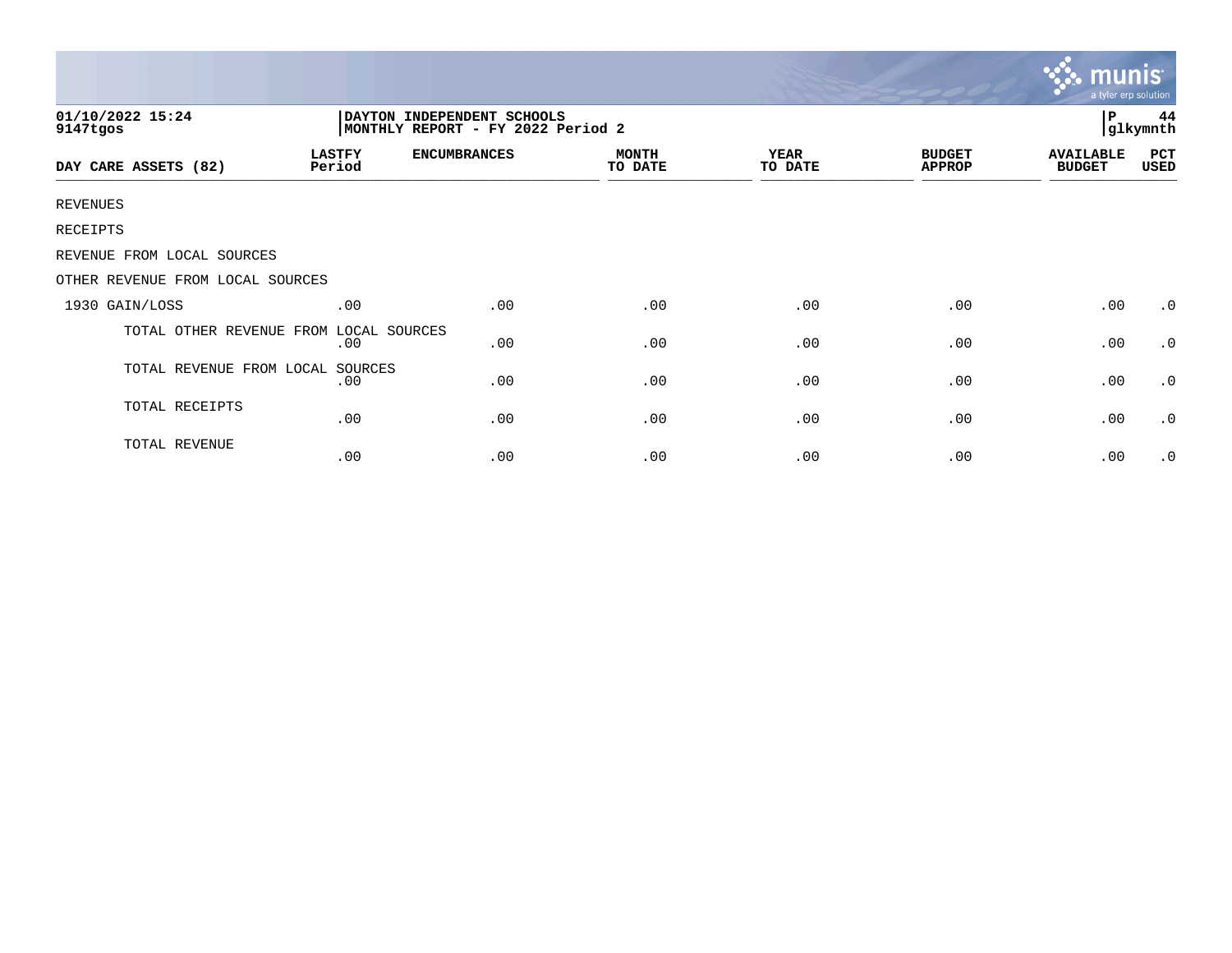

| 01/10/2022 15:24<br>9147tgos   | DAYTON INDEPENDENT SCHOOLS<br>MONTHLY REPORT - FY 2022 Period 2 |                     |                         |                 |                                |                                   | 45<br> glkymnth    |
|--------------------------------|-----------------------------------------------------------------|---------------------|-------------------------|-----------------|--------------------------------|-----------------------------------|--------------------|
| DAY CARE ASSETS (82)           | <b>LASTFY</b><br>Period                                         | <b>ENCUMBRANCES</b> | <b>MONTH</b><br>TO DATE | YEAR<br>TO DATE | <b>BUDGET</b><br><b>APPROP</b> | <b>AVAILABLE</b><br><b>BUDGET</b> | <b>PCT</b><br>USED |
| EXPENDITURES                   |                                                                 |                     |                         |                 |                                |                                   |                    |
| 3200<br>DAY CARE OPERATIONS    |                                                                 |                     |                         |                 |                                |                                   |                    |
| 0700                           | .00                                                             | .00                 | .00                     | .00             | .00                            | .00                               | $\cdot$ 0          |
| 3200<br>TOTAL                  | DAY CARE OPERATIONS<br>.00                                      | .00                 | .00                     | .00             | .00                            | .00                               | $\cdot$ 0          |
| TOTAL EXPENDITURES             | .00                                                             | .00                 | .00                     | .00             | .00                            | .00                               | $\cdot$ 0          |
| TOTAL FOR DAY CARE ASSETS (82) | .00                                                             | .00                 | .00                     | .00             | .00                            | .00                               | $\cdot$ 0          |